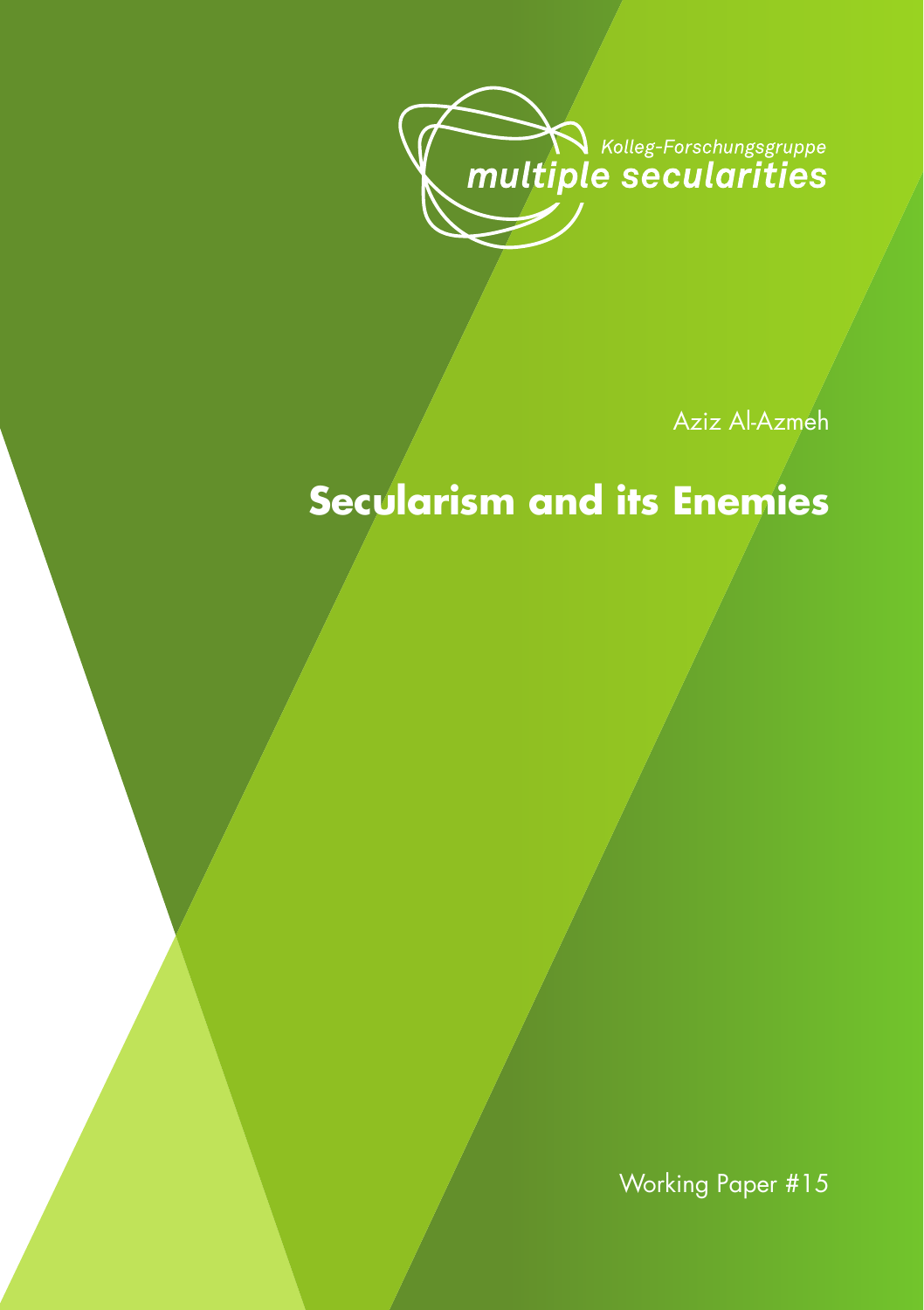Working Paper Series of the Centre for Advanced Studies in the Humanities and Social Sciences (CASHSS) "Multiple Secularities – Beyond the West, Beyond Modernities" ISSN 2700-5518

#15: Aziz Al-Azmeh. "Secularism and its Enemies." Leipzig University, 2020.

© Aziz Al-Azmeh

This Working Paper has been published online and can be downloaded from www.multiple-secularities.de/publications/working-papers or ordered in print via email to multiple-secularities@uni-leipzig.de

The CASHSS's Working Paper Series serves to disseminate the results of work in progress prior to publication to encourage the exchange of ideas and academic debate. Inclusion of a paper in the Working Paper Series should not limit publication in any other venue. Copyright remains with the authors.

Please cite as: Al-Azmeh, Aziz. "Secularism and its Enemies." *Working Paper Series of the CASHSS "Multiple Secularities – Beyond the West, Beyond Modernities"* 15. Leipzig University, 2020. DOI: https://doi.org/10.36730/2020.1.msbwbm.15

Leipzig University CASHSS "Multiple Secularities – Beyond the West, Beyond Modernities" Nikolaistraße 8–10 04109 Leipzig Germany

The CASHSS is part of Leipzig University and funded by the German Research Foundation (DFG).

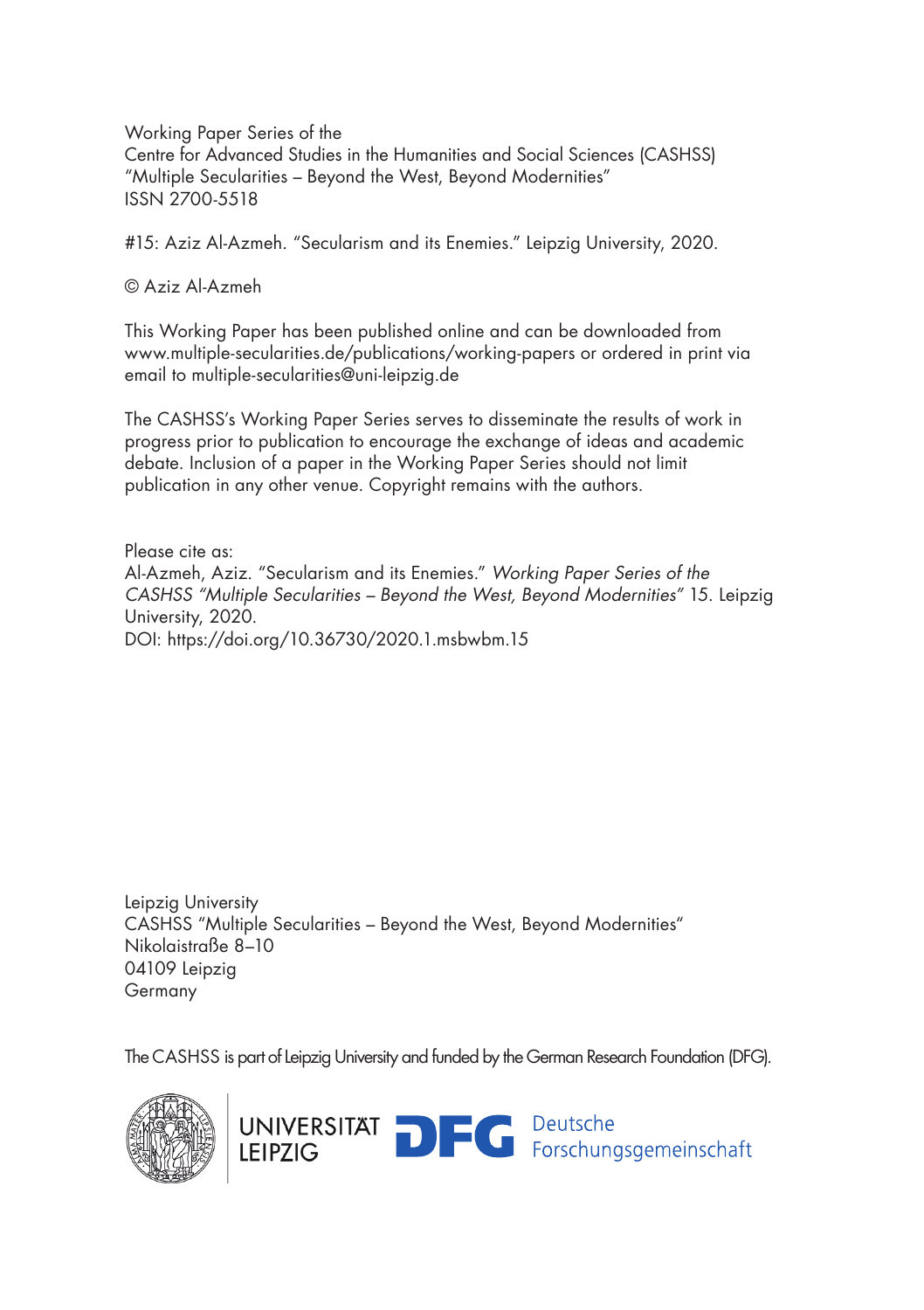## **Content**

| 3 Actually Existing Secularism and the Challenge of Fate21 |  |
|------------------------------------------------------------|--|
|                                                            |  |
|                                                            |  |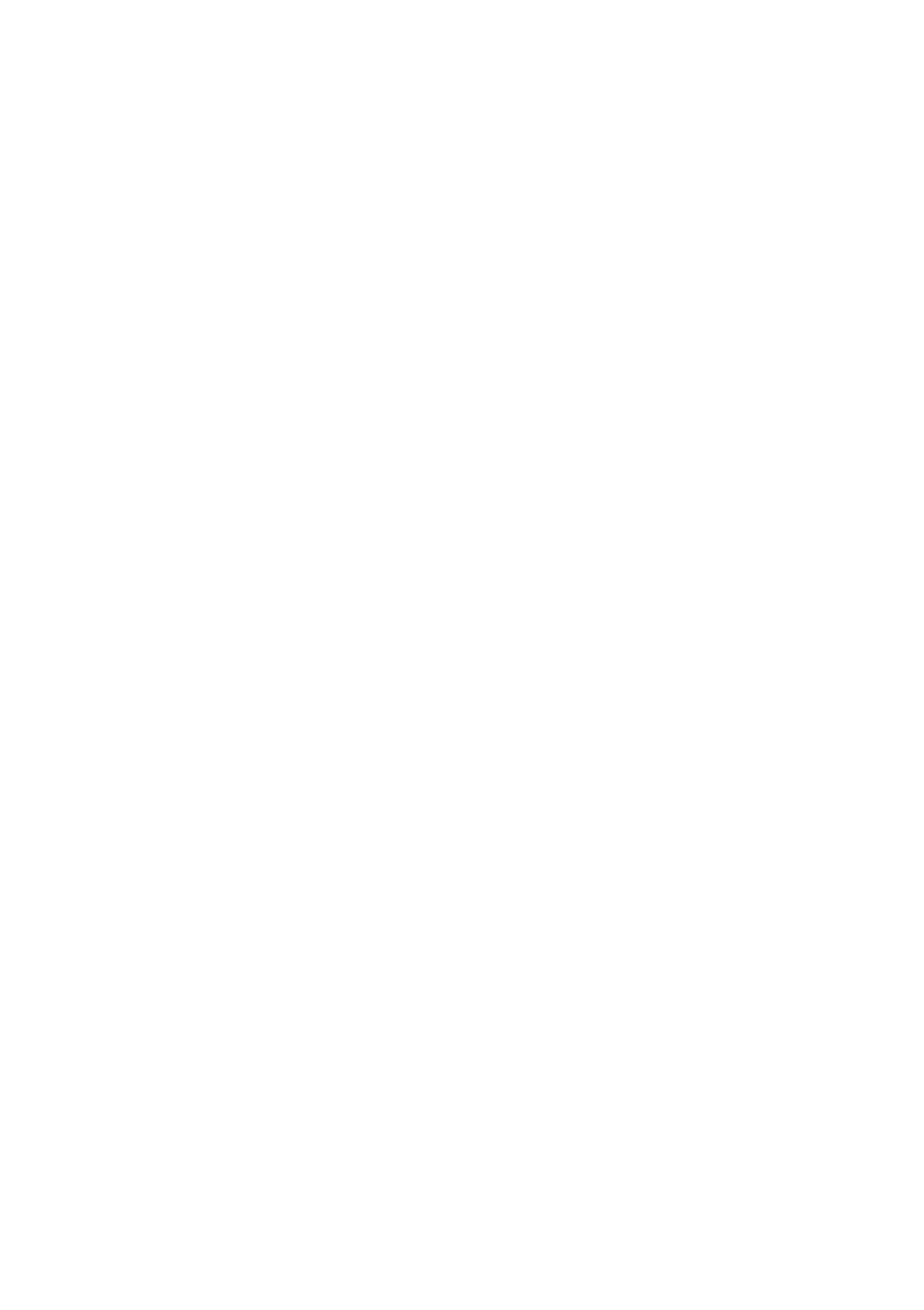### **Secularism and its Enemies1**

The following is intended to suggest a fairly simple contention concerning a number of interconnected propositions made in connection with the debates on modernity and secularism. None of these propositions is particularly novel, nor is this the first time that they have been put forward. Yet the issues raised have remained with us and become all the more pressing; I can see that points that were made, against the flow, more than two decades ago, now stand out more cogently than ever, and are being revisited, rediscovered or simply discovered by many.2

The simple contention I wish to start with concerns Islamism, often brought out emblematically when secularism and modernity are discussed. Like other self-consciously retrogressive identitarian motifs, ideas, sensibilities, moods and inflections of politics that sustain differentialist culturalism and are sustained by it conceptually, Islamism has come to gain very considerable political and social traction over the past quarter of a century. This had until recently reached the extent that it, as a perceptual grid of social and cultural purchase relating to societies and countries that many associate with Islam, has become hegemonic in public discussions about society and politics and, until recently, hegemonic without serious challenge. It has also been crucial for triggering the latest round of antisecular discussions and polemics.<sup>3</sup>

The following discussion will proceed in three stages. First, an overall characterisation of anti-secular polemics and motifs in their broader discursive and other contexts and motifs will be offered, with special

<sup>1</sup> This is the revised, longer version of a paper delivered to the conference "Critique of Modernity", Leipzig University, 14–15 June 2018. Parts of this text overlap with the author's 'Preface to the English Translation' to: Aziz Al-Azmeh, *Secularism in the Arab World: Contexts, Ideas and Consequences* (Edinburgh: Edinburgh University Press, 2020), a translation of the Arabic book first published in 1992.

<sup>2</sup> See Aijaz Ahmad, *In Theory* (London: Verso, 1992); Aijaz Ahmad, "Postcolonial Theory and the 'Post'-Condition," *Socialist Register* 33 (1997); Arif Dirlik, *The Postcolonial Aura* (Boulder, CO: Westview Press, 1997); Aziz Al-Azmeh, *Islams and Modernities* (London: Verso, 2009). In a similar vein but appearing somewhat later: the historical lucidity and cogency of Frederick Cooper, *Colonialism in Question: Theory, Knowledge, History* (Berkeley, CA: University of California Press, 2005) and the politico-conceptual clarity Vasant Kaiwar, *The Postcolonial Orient: The Politics of Difference and the Project of Provincialising Europe* (Chicago, IL: Haymarket Books, 2014).

<sup>3</sup> Andrew March, "Political Islam: Theory," *Annual Review of Political Science* 18 (2015): 110.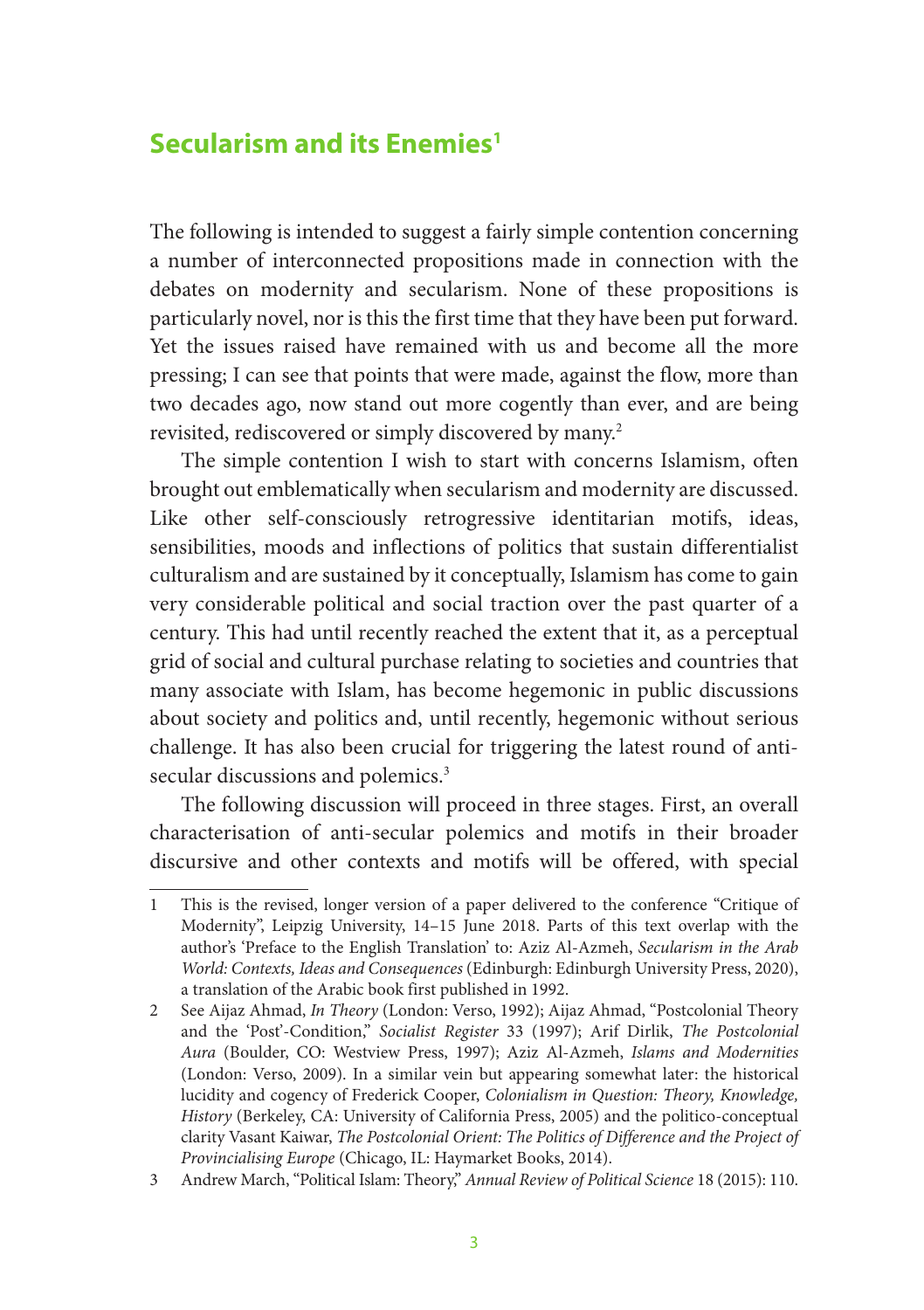attention to writings characterised as post-colonialist. Next will be offered a discussion of some keywords that come up in this context and which indicate the conceptual profile in question. The essay will then move on to discuss two specific methods of using history in arguments against secularism. Finally, the essay will concentrate on post-colonialist discussions of Islam and secularism, exemplified in a particular case.

#### **1 Sentiment, Pathos, Rhetoric**

Islamism's public stance was made possible rhetorically and conceptually by a standard global repertoire of anti-modernist motifs and concepts of late 18<sup>th</sup>- and 19<sup>th</sup>-century vintage, motifs and concepts vigorously recovered in recent decades. I am concerned here specifically with the Euro-American academy, but the phenomenon is ubiquitous, with both the specialist and the demotic feeding into each other continually across a political interface. In a movement broadly comparable across the globe, anti-modernist tropes, motifs and metaphors in the Arab world migrated, under Cold War impulse, from social, ideological and political margins toward the centre, at first incrementally from around 1967, later epidemically from 1979, before establishing themselves pandemically as an irresistible siren song since 1989. These tropes have seeped into the interstices of nationalist, liberal and left-wing discourses and political positions, and have, with their culturalist and populist templates, effectively blunted political and analytical capacity, and come to serve as apologetic auxiliaries to an expanding Islamist ideological template.4

In the Euro-American context, academic as well as more broadly public apologetics for religious neo-conservatism and, not infrequently, for obscurantism, have not been the work of conservatives alone, including Islamists. It has also involved representatives of post-modernist and postcolonialist currents, who generally take themselves, with no evident sense of incongruity or irony, to be *avant-garde*. What seems to go unnoticed is that these apologetic *revendications* of Islamism present mirror-images of current right-wing conceptions, and afterlives of more classic ones,

<sup>4</sup> See Al-Azmeh, "The Nationalist Era and the Future Besieged," chap. 5, and "Conclusion: Secularism Today in the Context of its Adversaries," chap. 6 in *Secularism in the Arab World*; 'Azīz Al-Aẓma, "Bayn at-tārīkh wa'l-istikāna li'l-qadar," *Bidāyāt* 14 (2016).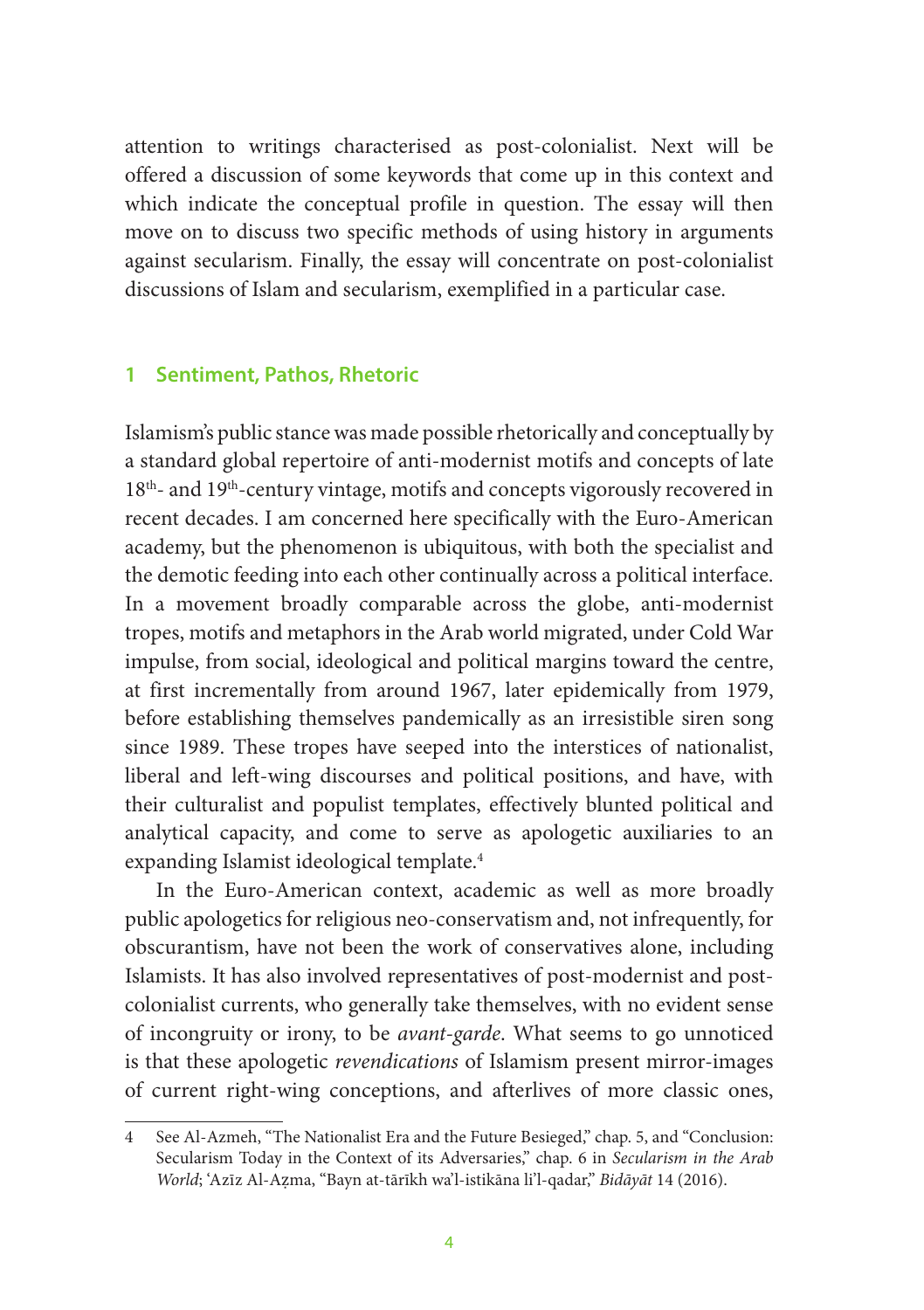both conservative and revolutionary, now reconditioned in primary colours, often with the strident and hectoring tonalities that have marked anti-modern polemics historically.5 That flirtation with the tropes of the hard political Right that led to untold calamities in the interwar years is replayed today with cavalier abandon, seems to generate little curiosity or to occasion any measure of self-reflection. It is this vindication of religious obscurantism, and specifically of identitarian obscurantism, in times often labelled as post-modern, that I wish to address in the following pages. Particular reference will be made to one variety of this apologetic discourse, to recent anti-secularism, with complementary but more narrowly focused reference to related post-colonialist claims. For illustration of postcolonialist claims, work by and associated with one widely-cited author will be called upon conveniently.<sup>6</sup> Let it be said at the outset that criticism here is not intended to abandon thematic perspectives opened by earlier post-colonialist critiques, but to question whether they have been adequate to the task, given their terms of reference. Nor is it intended to deliver a polemic, but rather to adopt a sense of the critical enterprise whose task is the elucidation of the general – ideological, conceptual, social and political – conditions of possibility of certain types of statements, much in the sense pioneered by Karl Marx.7 Foucauldian concern with genealogies is a distinct but not unrelated enterprise.

Identity politics brought in its wake the promotion and cultivation of a sentimentalist nativism. In the universities, this was generally correlated with a cognitive relativism, the latter ultimately drifting into cognitive nihilism associated with the consistently post-modernist and postcolonialist currents. The resultant temper is now firmly established in universities and indeed in international organisations and foundations as well. There it has come to constitute a regnant orthodoxy, associated with what has rapidly become an institutionalised establishment. Like

<sup>5</sup> For the rhetoric of vituperation, see especially Antoine Compagnon, "Vitupération," chap. 6 in *Les Antimodernes: De Joseph de Maistre à Roland Barthes* (Paris: Editions Gallimard, 2006).

<sup>6</sup> The reference is to Talal Asad, whose views on Islam and secularism have recently been clearly and comprehensively sketched and respectfully put down: Hadi Enayat, *Islam and Secularism in Post-Colonial Thought*: *A Cartography of Asadian Genealogies* (London: Palgrave Macmillan, 2017).

<sup>7</sup> See above all Jacques Rancière, "The Concept of Critique and the Critique of Political Economy," *Economy and Society* 5, no. 3 (1976).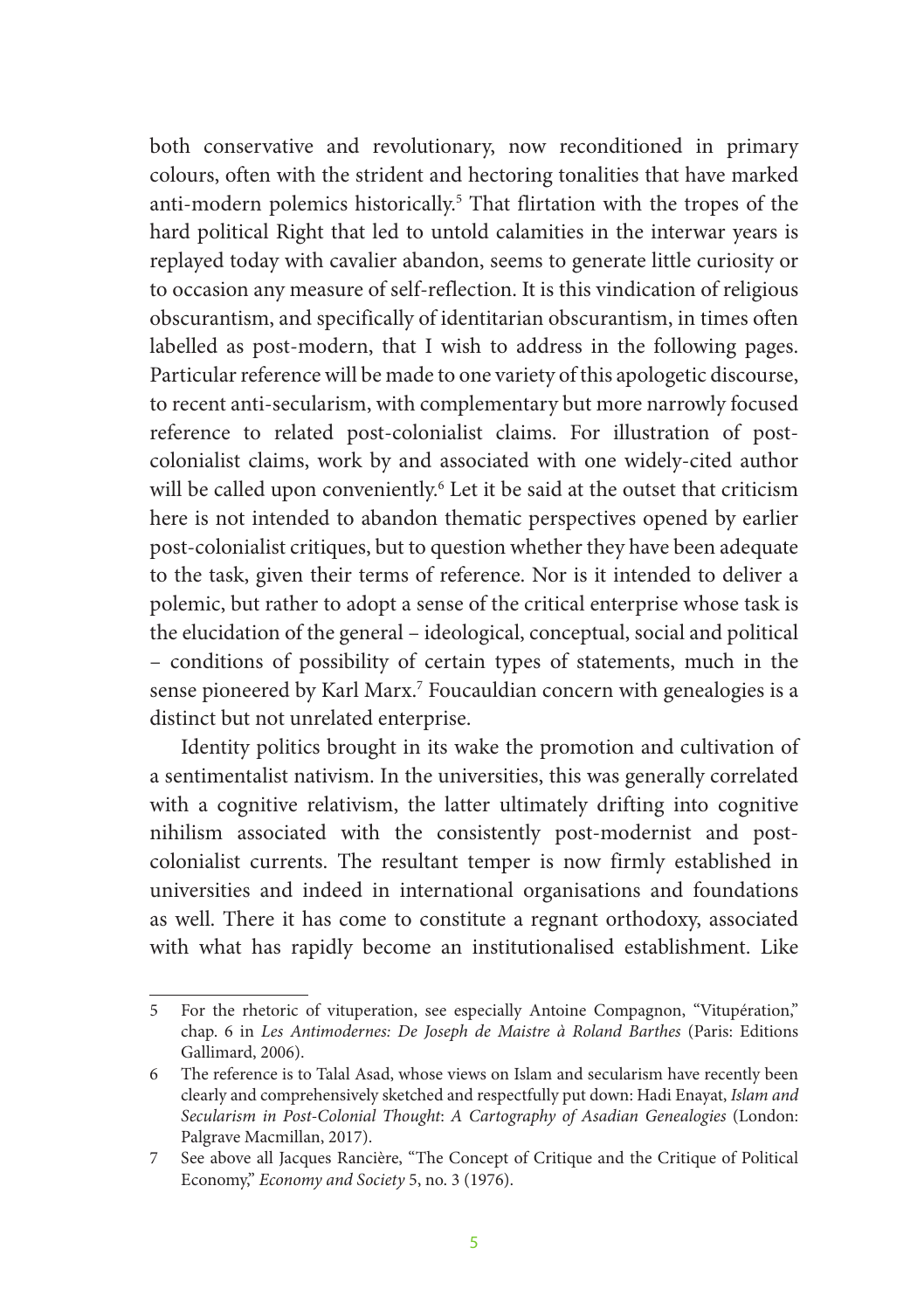all establishments, this fosters a conservative, rigid and often formulaic output, ironically in this case an output with claims to a dragon-slaying type of critique.

This is a type of critique that rests on an adversarial relationship to the best part of its objects of study. It has been especially appealing to latecomer niches of the academy, such as gender studies, cultural studies and various denominations under which identity is officiated. It petrified with extraordinary rapidity as it acquired institutional moorings and their webs of patronage and vested interest, and as it developed into an institutional paradigm, with the usual political economy of a regnant academic orthodoxy.8 This mode of output is all the more constricting as younger academics are trained to reiterate formulaically vocabularies of novelty. The shared vocabulary and poetics of post-colonialism and post-modernism have, in effect, become an academic sociolect which, like sociolects in general, has a communicative purpose defined primarily by the use of argotic locutions that signal mutual recognition among those who use this register of language. In this way, the critical stance, salutary in its initial purpose, was frozen in the moment of polemical inception, and continues to subordinate cognitive purpose to apostolic ends.

The lofty appeal often made in this context to the rhetoric of suspicion, with references to Ricœur and to Ricœur's references to Descartes, would after consideration appear to have been contrived, and seems in the final analysis to be superfluous and flashy. The inquisitorial style of the rhetoric of suspicion is related rather to  $19<sup>th</sup>$ -century phrenological criminology and the detective novel, all based on reading signs, favouring terms such as 'interrogation' and 'interpellation', rather than Descartes. This forensic reading is generally performed in an attitude of hermeneutical hubris, powered by negative energy, employing a number of standard rhetorical devices so well brought out recently by Rita Felski.<sup>9</sup> The reference to Ricœur – or Heidegger, or any of the other patristic figures used in this type of discourse – seems not to be one of substance primarily, but rather the solicitation of august authority, what classical rhetoric calls 'ethos'.

Of especial pertinence to the present purpose, to issues of postcolonialism's attitude towards secularism, will be reference to the way in which subaltern studies veered towards neo-nativism and sentimentalism,

<sup>8</sup> See Michael Billig, "Towards a Critique of the Critical," *Discourse and Society* 11, no. 3 (2000).

<sup>9</sup> Rita Felski, "Suspicious Minds," *Poetics Today* 32, no. 2 (2011).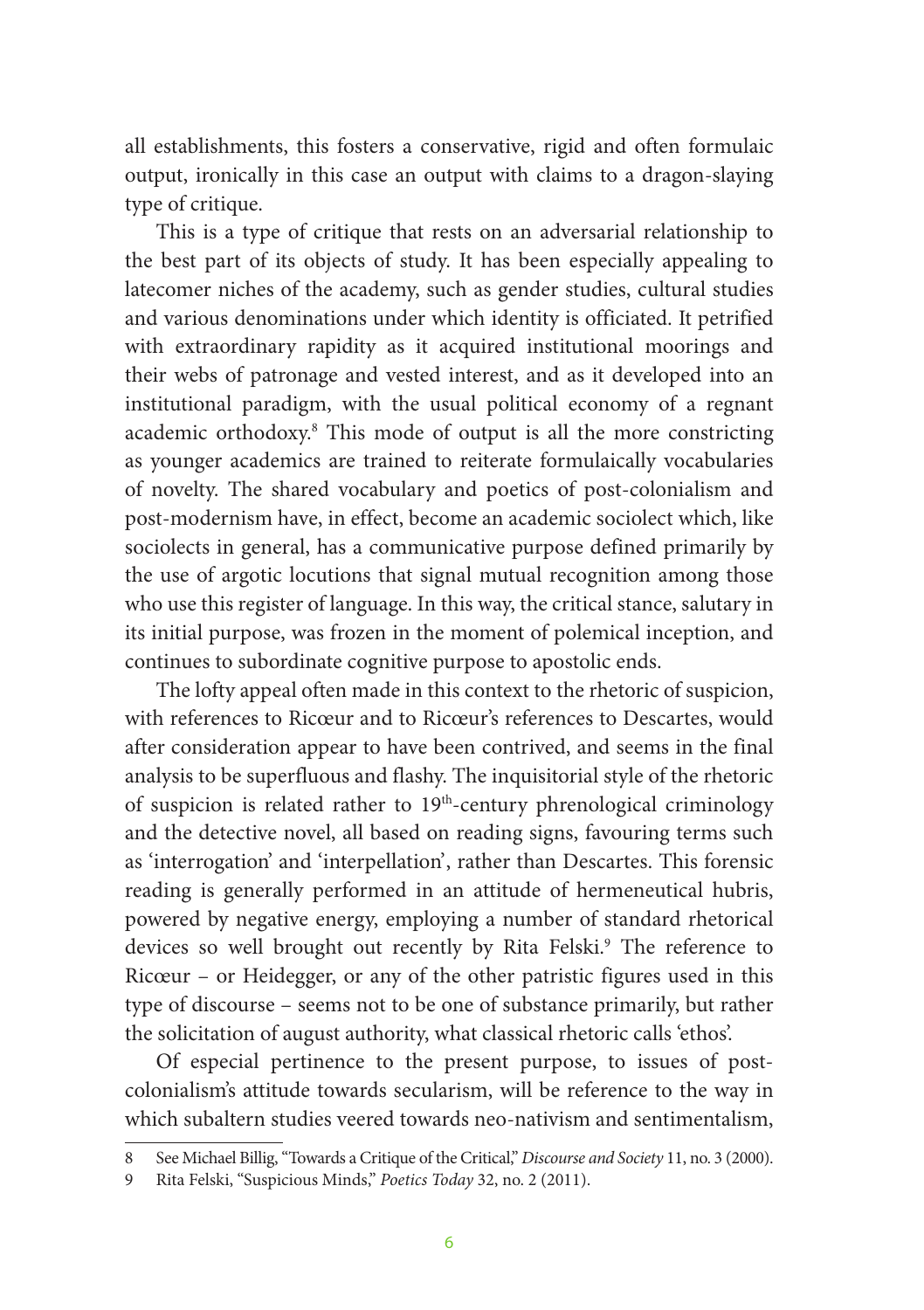and more broadly, reference to the relationship between the political left and the critique of secularism. This shift in subaltern studies came with a decidedly anti-modern mood, once Ranajit Guha departed from the helm and a crop of younger, talented Indian academics at US universities came to decide its direction, paralleling mutations in other fields, $10$  and moving from anti-colonialism<sup>11</sup> to post-colonialism. Post-coloniality and anticolonialism are very distinct politically, socially and intellectually. Postcolonialist discourse is parasitical on anti-colonialism, to which it is related only rhetorically. It should be remembered that nationalist and socialist anti-colonialism was associated with secularism implicitly or explicitly. Post-colonialism is associated with anti-secularism and with apologies for and vindications, in the name of history, of tradition understood conservatively or at best apologetically, including the atavistic appeal to tradition.

Two consequences attend the overdetermination of this mode of academic practice by the adversarial mood. One is that, with few exceptions, the cognitive harvest has been slight, despite the persistent claim that vitalism, historism and nativism are closer to the ground, and that adversaries, especially those who might speak for modernity and secularism, are out of touch, and that they are too much given to abstraction. This position has often been associated with right-wing anti-intellectualism,<sup>12</sup> here paraded generally by select intellectuals as left-leaning anti-elitism. Works written in this spirit that have rested on empirical research tend to oscillate between elementary empirical description, and meta-theoretical imperatives: the imperatives of transposing the normative into the cognitive, such as advocacy for representing 'voices' on parity with each other rather than establishing facts and analytical itineraries by taking these voices for objects of research and distinguishing research material from the analysis of such material.13 Overall, the crucial mid-level, sociological or historical

<sup>10</sup> Perry Anderson, *The H-Word: The Peripeteia of Hegemony* (London: Verso, 2017), 100–02; Sumit Sarkar, "The Decline of the Subaltern in Subaltern Studies," in *Mapping Subaltern Studies and the Postcolonial*, ed. Vinayak Chaturvedi (London: Verso, 2000).

<sup>11</sup> Exemplarily: Eric Wolf, *Europe and the People Without History* (Berkeley, CA: University of California Press, 2010).

<sup>12</sup> Zeev Sternhell, *The Anti-Enlightenment Tradition* (New Haven, CT: Yale University Press, 2010), 28–29; Judith Shklar, *After Utopia: The Decline of Political Faith* (Princeton, NJ: Princeton University Press, 2015 [1957]), 241–44.

<sup>13</sup> This feature is palpable in Talal Asad for instance, who will be discussed below, with general pronouncements based on sparse empirical material and on slight reading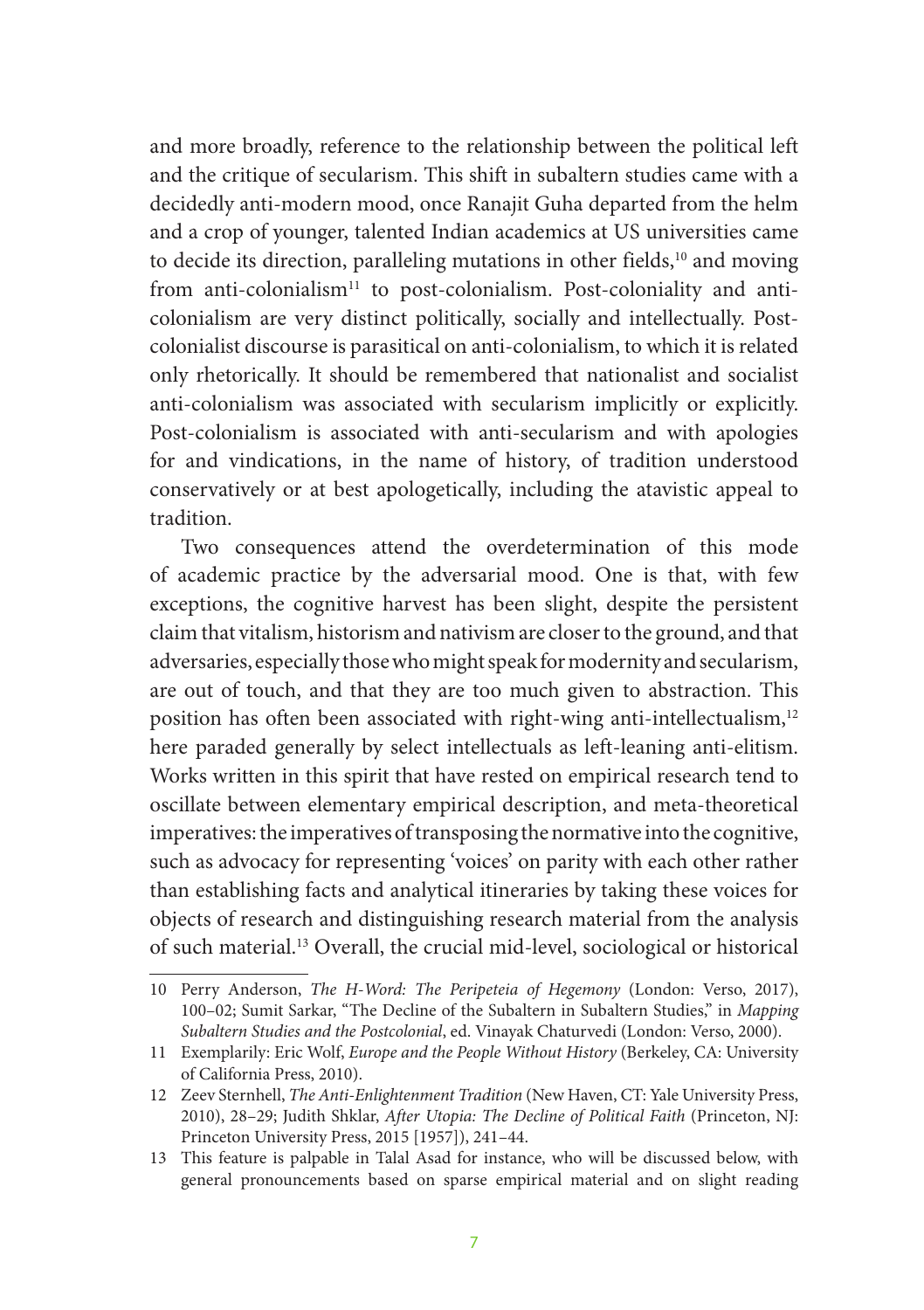element, is sacrificed. The perspective of subject-positions, of voice and meaning, intrudes in such a way as to blunt the basic distinction between observer and observed, scientific practitioner and her material and object of study.

Anti-modernism is of course a complex object of study, and has for over two centuries spoken in a variety of tonalities, genres, conceptual vocabularies and languages. It is often forgotten today, even by sociologists, that anti-modernism has not been primarily a matter of discourses, moods and motifs, of "interpretative frames" Nor has it been just a phenomenon that belongs fundamentally to the realm of "meaning", whatever "meaning" may mean beyond the evocation of something elemental, profound and rather occult, in default of conveying a more concrete indication.<sup>14</sup> 'Meaning' seems generally deployed to advertise a posture of knowingness and of privileged access to sense that defies further specification, intimating the inward, perhaps the ineffable. It seems best understood as a means of conveying pathos rhetorically. The most subtle and accomplished scholar using this term has needed to admit that the parsing of 'meaning,' or what might stand for it, cannot involve transforming symbols into propositions, for this is to risk 'the crimes of exegesis,' as meaning is a message deeply sunk in its medium, like poetry – in other words, inaccessible to propositional language, and lodged in images and movements which,<sup>15</sup> in their turn, cannot yield anything even vaguely approximating what "meaning" may mean beyond pointing at symbols said to betoken it, whatever it may be and wherever it may reside.

Recourse to 'meaning' betokens anti-modernist polemic, but beyond the discursive and the symbolic. Anti-modernism has always been a social, political, and cultural dynamic, reflecting far more than an inertial

overall, the two commensurate with what is evidently an extraordinary economy of effort and curiosity.

<sup>14</sup> See the most incisive comment on the vacuity of 'meaning' in Heidegger in the 1928 review of *Sein und Zeit* by Gilbert Ryle, reproduced in *Journal of the British Society of Phenomenology*: Gilbert Ryle, "Martin Heidegger: 'Sein und Zeit'," *Journal of the British Society for Phenomenology* 1, no. 3 (1970).

<sup>15</sup> Clifford Geertz, *Negara: The Theatre State in Nineteenth-Century Bali* (Princeton, NJ: Princeton University Press, 1980), 103. For more ample indications of the elusiveness of 'meaning' as a concept, for all Geertz's cerebral energy and capacity for precision and discrimination, see Geertz, *Negara*, 102–05, 114 and Clifford Geertz, *After the Fact: Two Countries, Four Decades, One Anthropologist* (Cambridge, MA: Harvard University Press, 1995), 115–16, 150.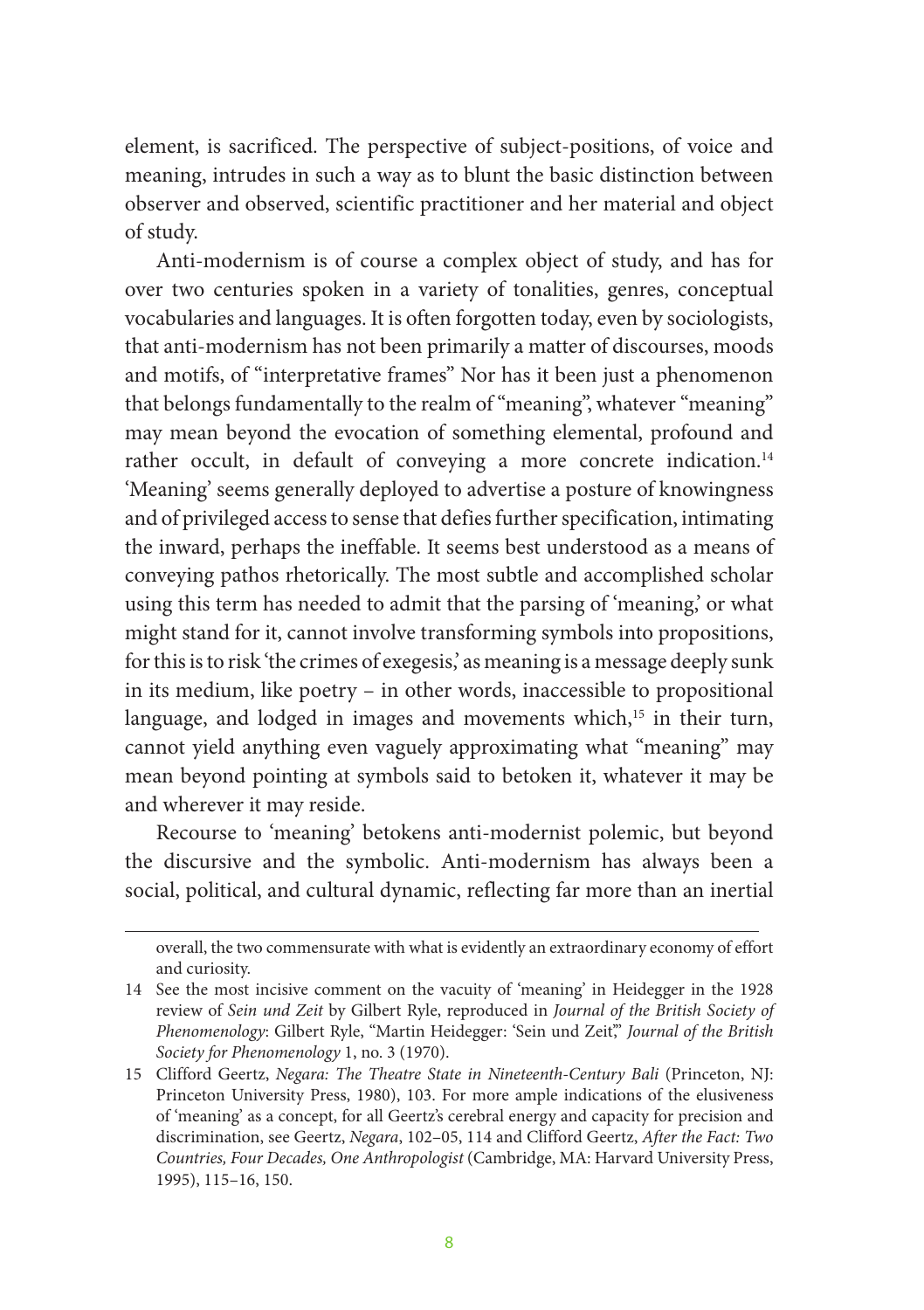energy from the past, and has been asserted with a variety of instruments, including profuse bloodshed – the Iranian Revolution is a most pertinent case in point here: it is not only an archaising harking back, but a social engineering project. For post-colonialists and post-modernists, antimodernism – an historical social, cultural and ideological dynamic – has supplied nevertheless a number of patristic figures<sup>16</sup> regarded as abstract instances of inspiration unsullied by the contexts of anti-modernism, and utilised by means of quotations which do not often have determinate meanings but rather convey a presumption of knowingness. These include Heidegger, whose tenebrous solemnities, analogies and wordplay with the German language seem to absolve him from needing to construct arguments. This also seems to enchant and conduct the willing beholder, more often than not without an adequate philosophical culture and vocabulary, to a political and conceptual drift, to the extent, so well expressed by his erstwhile pupil Karl Löwith, who said that, once one had heard his famous rector's speech, one was unsure whether one should rush to read the pre-Socratics or join the SA.17

With Heidegger as with many patristic figures of both the historical Right and of the post-modern and post-colonial, pathos is proof and the mode of persuasion, all part of the enunciative armature of succeeding waves of conservative revolutions, one of which coincided with the interwar period of which Heidegger was a product.18 The classical rhetorical devices of pathos and ethos are better conducive to understanding anti-modernism and its associated styles than propositional content.19 Anti-modernism's rhetorical medium delivery (pathos and ethos) is inseparable from the

<sup>16</sup> For the right-wing, irrationalist inflections in European thought in what might arguably be represented as mainstream, see for instance Henry Stuart Hughes, *Consciousness and Society: The Reorientation of European Social Thought*, *1890–1930* (New York, NY: Knopf, 1958); Stepan Odouev, *Par les sentiers de Zarathoustra: Influence de la pensée de Nietzsche sur la philosophie bourgeoise allemande*, translated by Catherine Emery (Moscow: Éditions du Progrès, 1980); Richard Wolin, *The Seduction of Unreason: The Intellectual Romance with Fascism from Nietzsche to Postmodernism* (Princeton, NJ: Princeton University Press, 2004).

<sup>17</sup> Karl Löwith, "The Political Implications of Heidegger's Existentialism," in *The Heidegger Controversy: A Critical Reader*, ed. Richard Wolin (Cambridge, MA: MIT Press, 1991), 176.

<sup>18</sup> See Pierre Bourdieu, *The Political Ontology of Martin Heidegger* (Stanford, CA: Stanford University Press, 1991); Richard Wolin, *Heidegger's Children: Hanna Arendt, Karl Löwith, Hans Jonas and Herbert Marcuse* (Princeton, NJ: Princeton University Press, 2001).

<sup>19</sup> See Richard Shorten, "Reactionary rhetoric reconsidered," *Journal of Political Ideologies* 20, no. 2 (2015): 184–85.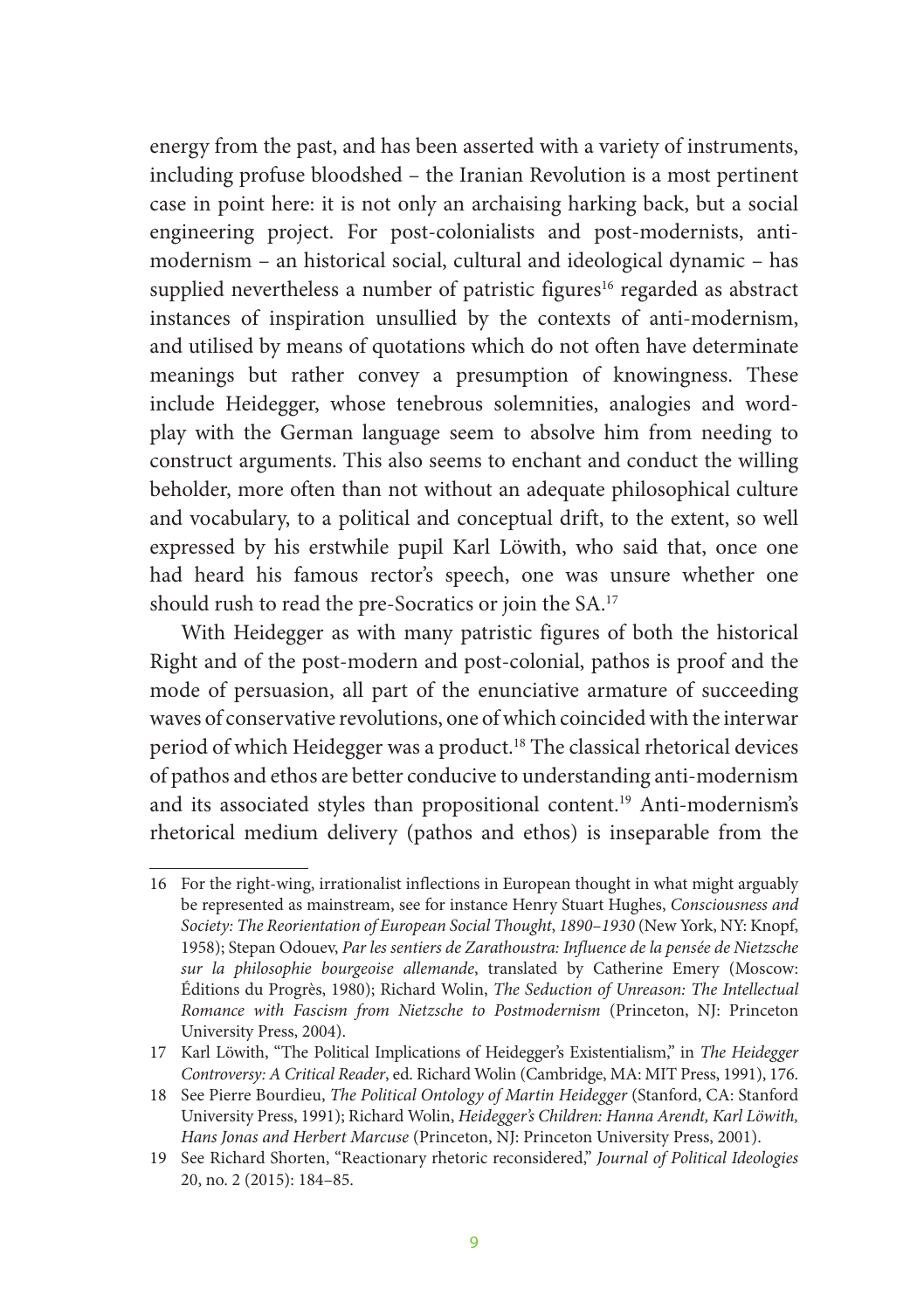message, as in poetry. The emphasis in this rhetoric is on the resonance of terms such as authenticity and meaning, on the stress on some ontological order over history, on irrationalist engagement with sentiment over reason

The prefix "post" to the phenomena under discussion is itself one which carries over the pathos of anti-modern sensibilities into what presents itself as beyond the time of the past as well as of the present. Impenetrability and intimations of the subterranean and of occult wisdom are consequently not incidental but rather crucial to evocations of Heidegger.

Access to the occult is equally relevant to other patristic figures of this tendency, whose roster includes the laconic Wittgenstein, whose aphoristic terseness and provincial sageliness, conjoined with personal idiosyncracy, are taken for evidence of signs, wonders and oracles – but who also speaks in sinister biologising metaphors of life-worlds, so common among rightwing ideologues: a concept arising, like its ethno-geographical companion *Lebensraum* and the associated *Weltanschauung*, from deterministic 19<sup>th</sup>century German social geography and ethnology. Others include Gadamer's appendices to Heidegger. In France Emmanuel Levinas, something of a latecomer to this supra-national status,<sup>20</sup> whose recourse to the language of resonant but indeterminant abstractions of identity and ancestralism is ubiquitous, and much favoured. Among other things, Levinas objected to – in one instance, Sartre – "mistaking" Judaism's historical being for its "metaphysical essence", and wished to liberate Jews from Enlightenment ideas of emancipation, to free them of Descartes and Spinoza, and reinstate the idea, suitably reconditioned and given a positive valency, of the eternal  $Iew<sup>21</sup>$  – which had always been grist to the mill of anti-Semitism, as Sartre indicated. One need of course mention the somewhat incomprehensible elevation of Carl Schmitt to this patristic conventicle, and of course Michel Foucault, after the latter's transit in California which marked his move from rigorous cognitive preoccupations to a more self-indulgent agenda. All these figures are made by many casuistical means to yield a cursory and

<sup>20</sup> This status was not achieved by the somewhat older Henri Bergson, so important to French thinkers who came to appreciate the irrational, including Levinas, Halbwachs, Deleuze and Teilhard de Chardin. He was implicated with occultism and revivalist Catholicism, and was in his own time been regarded to represent the contrary of secular and scientific attitudes of the Republic: see Robert C. Grogin, *The Bergsonian Controversy in France, 1900–1914* (Calgary: University of Calgary Press, 1988).

<sup>21</sup> Samuel Moyn, *Origins of the Other: Emmanuel Levinas between Revelation and Ethics* (Ithaca, NY: Cornell University Press, 2005), 207–11.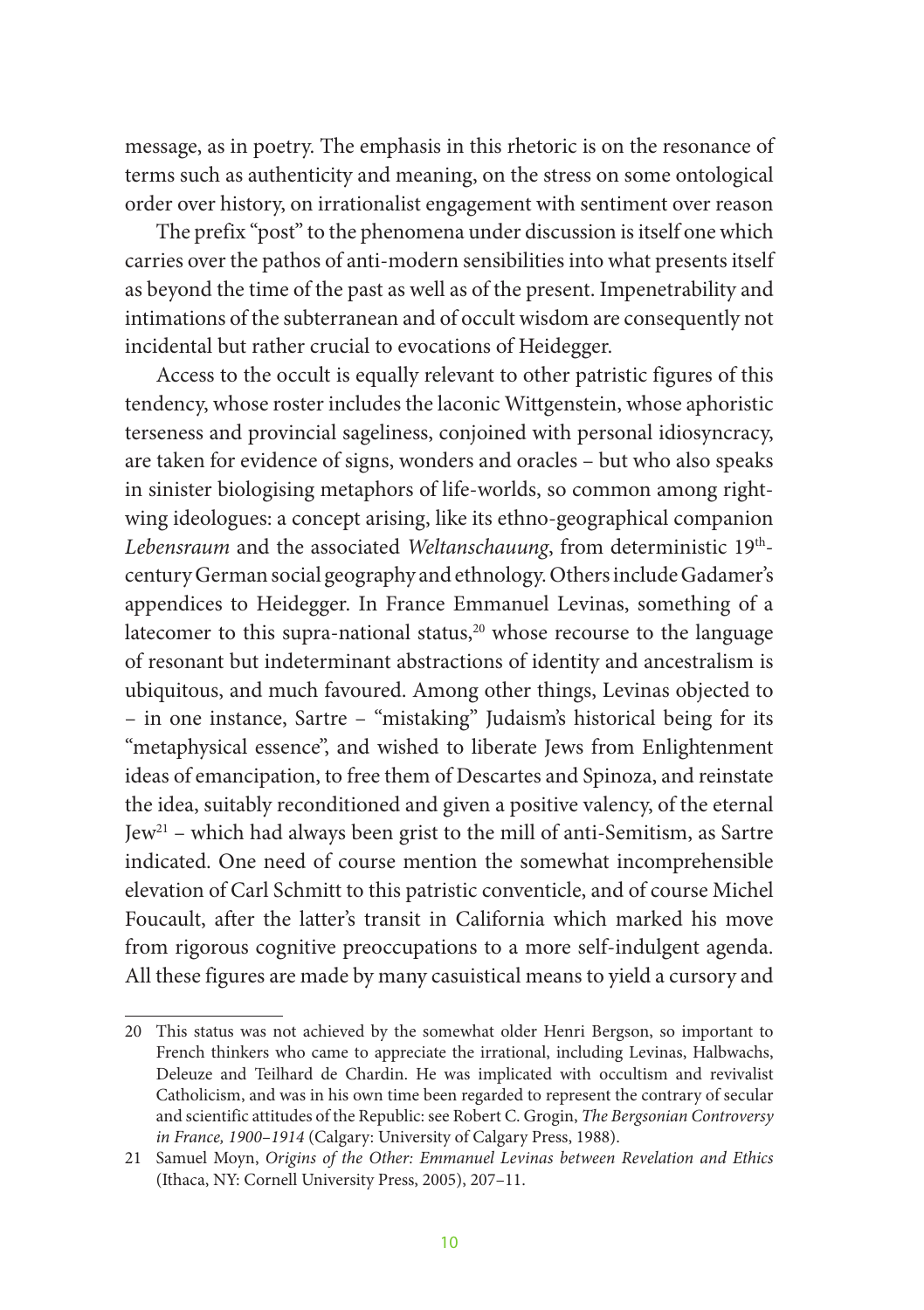flat conceptual template for what Eco termed a "neo-Cartesianism of the irrational", all the more so as these authors are usually approached by those drawn to them from the post-colonialist and post-modernist milieu in a condition of eager and impressionable philosophical innocence.

#### **2 Moods and Keywords**

As this discussion moves into the *medias res*, my initial position is that post-colonialist and post-modernist directions in the social and human sciences can be characterised by a number of features, none of which is novel or post-anything really. A primary feature is a vitalist and organismic concept of society, a conception of society expressed in terms of biological metaphors, of homeopathy, organic integrity versus infection, disnaturation and distemper, of autonomy and heteronomy, of roots and parasites and so forth.22 In its earliest, counter-Enlightenment moment, this vitalist concept of society deployed organism against the mechanism of modern science, a trope that persisted in early anti-capitalist romanticism, practically expressed in the Luddite destruction of textile machinery in England in the 19th century, machinery subversive of natural and organic forms of production.

This is complemented by a constructivist epistemology premised on relativism, counterposed to scientism, a kind of cognitive Luddism where knowledge comes to be taken for a form of collective instinct expressed in what are commonly called voices or meanings, and where propositions and discourses are taken for unmediated and direct redactions of nativist sentiment, autonomous of exogenous and heteronomous categories or concepts. This, by necessity, results in a relativistic concept of knowledge, at the limit, in cognitive nihilism. Knowledge is taken here for an expression of social instinct, rendered in terms such as incommensurability, or as *Verstehen* opposed to conceptualisation, not uncommonly conjoined with knowing declamations on knowledge and power. All the while, this constructivist position is overdetermined by the terms of a polemic against positivists and other assorted miscreants, whose positions are generally and

<sup>22</sup> See Judith Schlanger, *Les métaphores de l´organisme* (Paris: Vrin, 1971); Ernst-Wolfgang Böckenförde, "Organ," in *Geschichtliche Grundbegriffe*, vol. 4, ed. Otto Brunner, Werner Conze, and Reinhart Kosellek (Stuttgart: Klett-Kotta, 2004), §§ VIII.2–5, IX.1–2.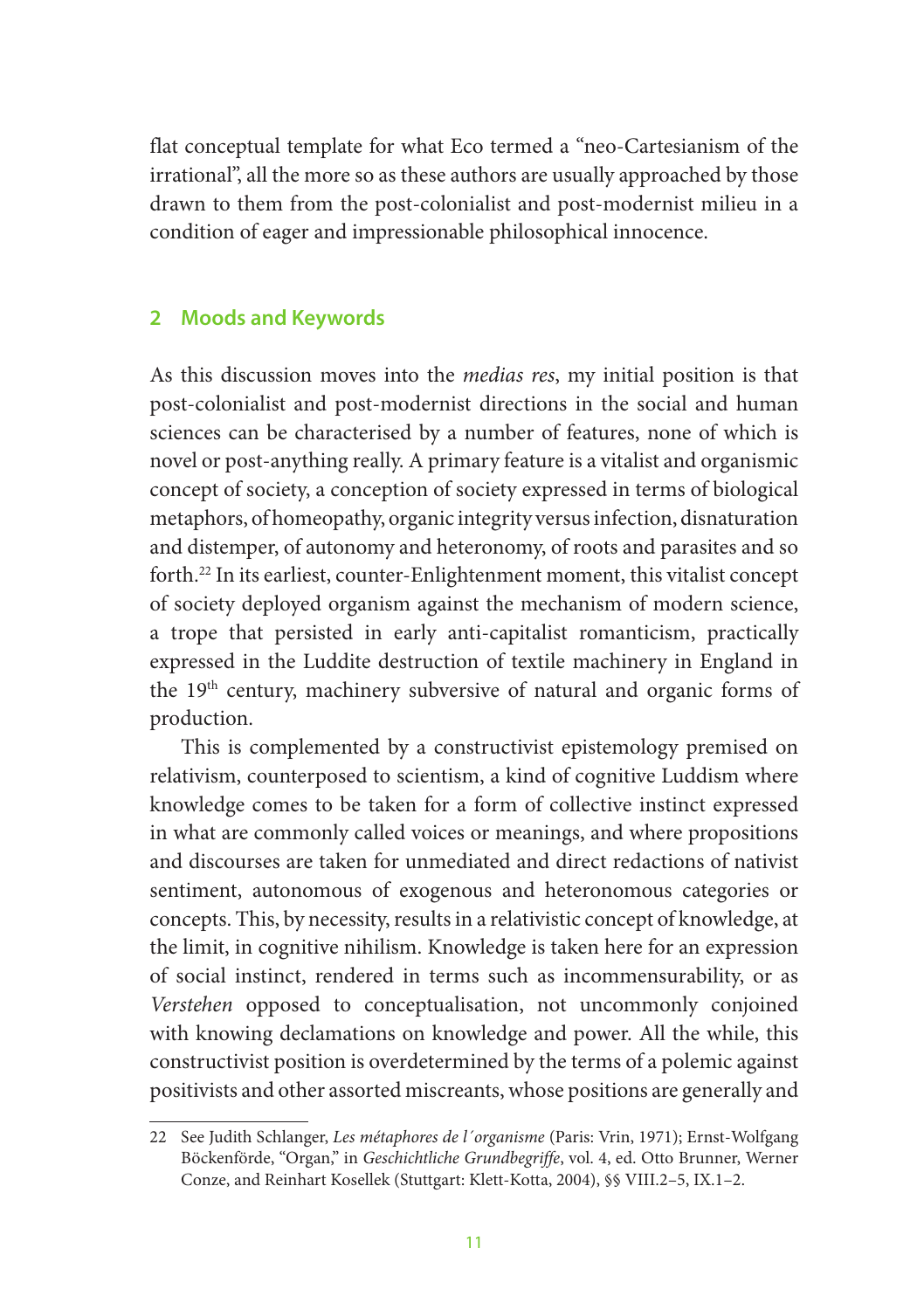in heresiological manner reduced to clichés and schematic representations with little correspondence to actual positions or practices:<sup>23</sup> such, after all, are the methods of polemic, which works with parody.

The other primary feature is a deterministic, historist conception of history.24 This is a conception of history as the parallel itineraries, in time, of generically different stocks, each with predetermined and abiding characteristics; extraneous intrusions such as colonialism cause derangements of essence, but these are taken for temporary contaminations, the system coming ultimately to restore its original balance homoeopathically and inevitably: hence terms such as Revival, Risorgimento and their cognates. Altogether, a move is made decisively from what was once taken to be the naturalness of reason, to the naturalness of desire, need, locality and of prejudice, which was famously celebrated by Gadamer – Eco's Cartesianism of the irrational.<sup>25</sup> Altogether, we have here a clear instance romanticism in the theories of history and society, which aestheticises political ideas and institutions. History and society become aestheticized; they become sublime, and politics itself becomes a matter for subjective non-political emotional response.

Such, in fact and in brief, are the strong conceptual and categorical modules by which the differentialist politics of identity is transposed into the academic field. One sees the desiderata of scientific research expressed in terms such as fact, reality and objectivity, together with historicist notions such as progress and the Enlightenment, consigned to a status so lowly as to need insistently the stigma of inverted commas. Inverted commas thus used convey knowing incredulity and disparagement by a move of elementary irony conveyed to a reading crowd of a shared

<sup>23</sup> See, exemplarily still, the early discussion of constructivist sociology of science by Larry Laudan, "The Pseudo-Science of Science," *Philosophy of Social Science* 11 (1981).

<sup>24</sup> One of the clearest statements of the entire doctrine is Gadamer's lecture at the German Institute in occupied Paris in 1941: Hans-Georg Gadamer, "Herder et ses théories sur l'Histoire," in *Regards sur l'histoire: Cahiers de l'Institut Allemand*, ed. Karl Epting (Paris: Sorlot, 1941). A very good synoptic characterisation of historism is by Georg Iggers, "Historicism: The History and Meaning of the Term," *Journal of the History of Ideas* 56, no. 1 (1995): 135–36; see also Sternhell, *Anti-Enlightenment Tradition*, 19–24.

<sup>25</sup> 'Azīz Al-Azmeh, *Islams and Modernities* (Londo: Verso, 2009), 19–20.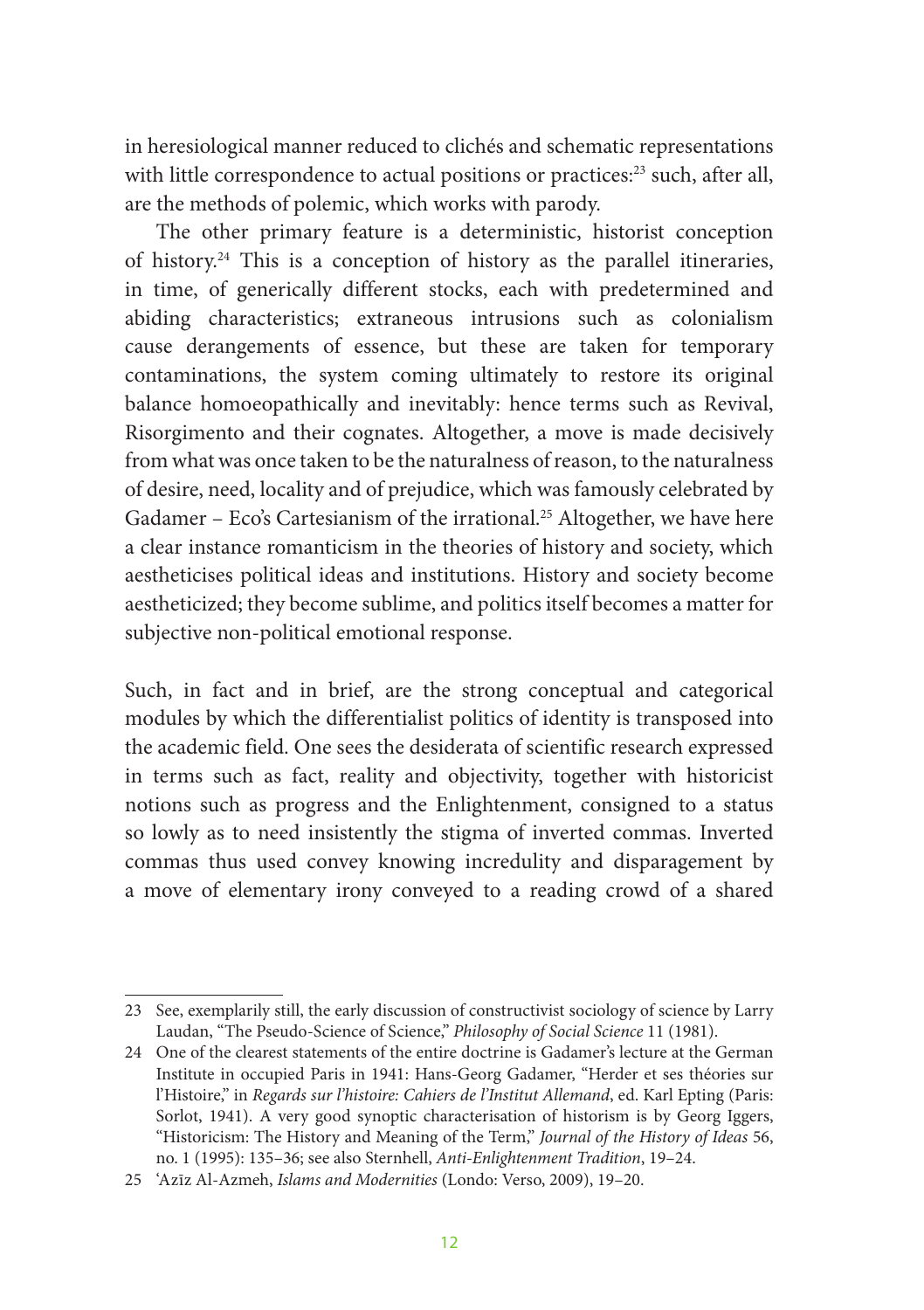sociolect.<sup>26</sup> Nevertheless, despite the insistent disparagement of empiricism, post-colonialist and post-modernist scholarship has generally not been averse to the idea that the criticism of modernity and secularisation is sustained empirically from the evidence of contemporary religious movements. Reference is often made to movements that belie ostensibly the claims of secularism, above all Islamism and Pentecostalism. In the general historiographic scheme, and post-colonial as well as post-modernist scholarship rest on robust and consistent if often implicit conceptual assumptions, these are taken for a revival and a return of the suppressed, a restoration of natural homeopathic balance, speaking truth to a lie. With Casanova, for instance, no post-colonialist but in the flow of a congruent anti-secular polemic emerging from overall congruent circumstances, evoking Pentecostalism or Islamism involves no mere change of perspective, but is fully a corrective perceptual shift commensurate with an abiding reality of the public salience of religion.27 This is in keeping with historist – as distinct from historicist – assumptions of abiding morphological elements in any given collectivity – Herder's *Kräfte*, national spirit, national character, culture, civilisation, traditions, values, life-forms and so forth. With these trans-historical elements in play, the passage of history amounts to so many conjunctural bumps that leave the underlying essence whole. Neither conjuncture nor future, in this register, are history; they are rather redactions of ethnological destiny. Secularisation and modernisation, not to speak of secularism and modernism, are in effect pronounced illusory because they do not form part of the narrative of destiny.

Before we continue, a clarification of perspective is in order. The empirical evidence used by anti-secular polemics cannot be taken simply as a **return** of religion, or the restoration of an original condition, as would be required by anti-modernist ideological modules. What needs to be apprehended is that societal recourse to religion is a polemical resource, congruent with a significant reconfiguration of the religious field, globally and over the lifetime of the past generation. This is not a return, nor a

<sup>26</sup> Not unlike the *Lingua Tertii Imperii*, there is here a re-enactment of an oratorical occasion where the inverted comma is expressed by a digital gesture, with the inverted commas conveying a change of tone: Victor Klemperer, "Punctuation," chap. 12 in *The Language of the Third Reich: LTI – Lingua Tertii Imperii: A Philologist's Notebook*, translated by Martin Brady (London: Continuum Books, 2000).

<sup>27</sup> José Casanova, *Public Religions in the Modern World* (Chicago, IL: University of Chicago Press, 1994), 11.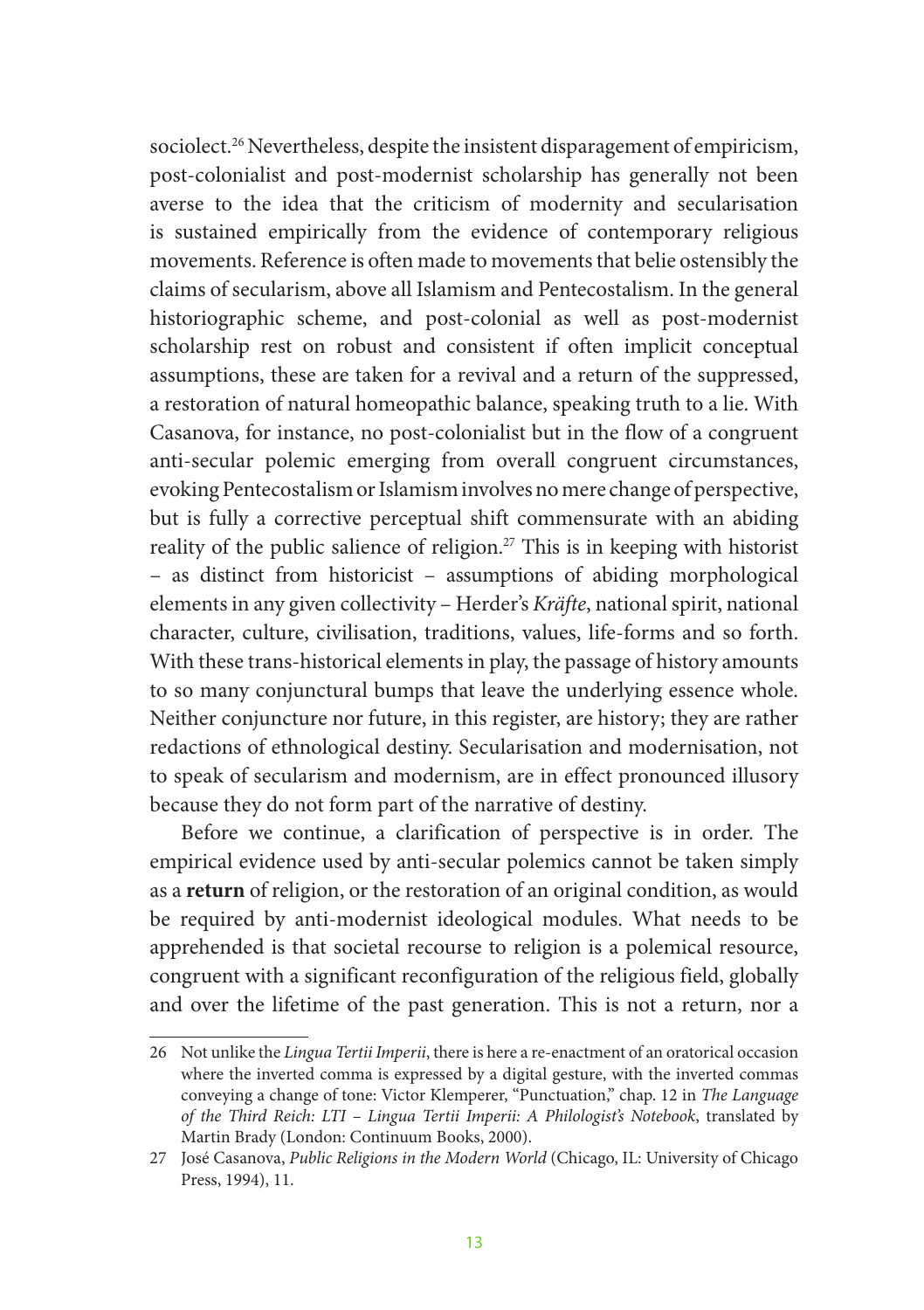resurrection, for religion never disappeared, but a recasting, because of history and not in spite of history. Recall of history here is not an appeal to supposedly enchanted depths imagined to be captive to permanences that historism would wish to see, to what some call, imprecisely and inappropriately, path dependency. History refers rather to conjunctural transformations in the past quarter of a century. If one insisted on the mystical vocabularies of inwardness and abidance championed in postcolonialist discourses, transfiguration would serve better than resurrection. Religion was never absent, and never inactive, and it is worth noting the point made by Casanova, quite correctly, that the thesis of the absence or waning of religion has no necessary analytical connection to the standard secularisation thesis,<sup>28</sup> despite claims to the contrary by anti-secular polemics.

Empirical inaptitude is also the case with another feature continuously ascribed to the secularisation thesis by its critics, that it is teleological. With some exceptions of hard teleology, including Auguste Comte and ideological statements of secularism, predestinarian teleology does not figure in the secularisation thesis and, when it does occur, it does so as a hope, not as a constitutive conceptual feature of the thesis. Even when historicist conclusions of the inevitable waning of religion are drawn when interpreting patterns and forms of change over time, and when trends are discerned, including secularisation and functional differentiation correlated with modernity, there is no structural implication of a telos. Correlatively, what is commonly seen as the return to prominence of religion, with spectacular and sanguine force since the end of the Cold War,<sup>29</sup> has had a cyclical history connecting its various moments in complex ways,<sup>30</sup> and is in phase with developments beyond the world of the mind, to which discussions of secularism rarely attend. The renewed significance of religion is in this respect part of a global anti-modernist, anti-Enlightenment counter-revolution repeating previous performances. These had involved nationalism, relativism, anti-rationalism, and have

<sup>28</sup> José Casanova, "Reply to Talal Asad," in *Powers of the Secular Modern: Talal Asad and his Interlocutors*, ed. Charles Hirschkind and David Scott (Stanford, CA: Stanford University Press, 2006), 16.

<sup>29</sup> See Al-Azmeh, "The Discourse of Cultural Authenticity: Islamist Revivalism and Enlightenment Universalism," chap. 2 in *Islams and Modernities*; Aziz Al-Azmeh, "Civilisation as a Political Disposition," *Economy and Society* 41, no. 4 (2012).

<sup>30</sup> Shorten, "Reactionary rhetoric," 188–96.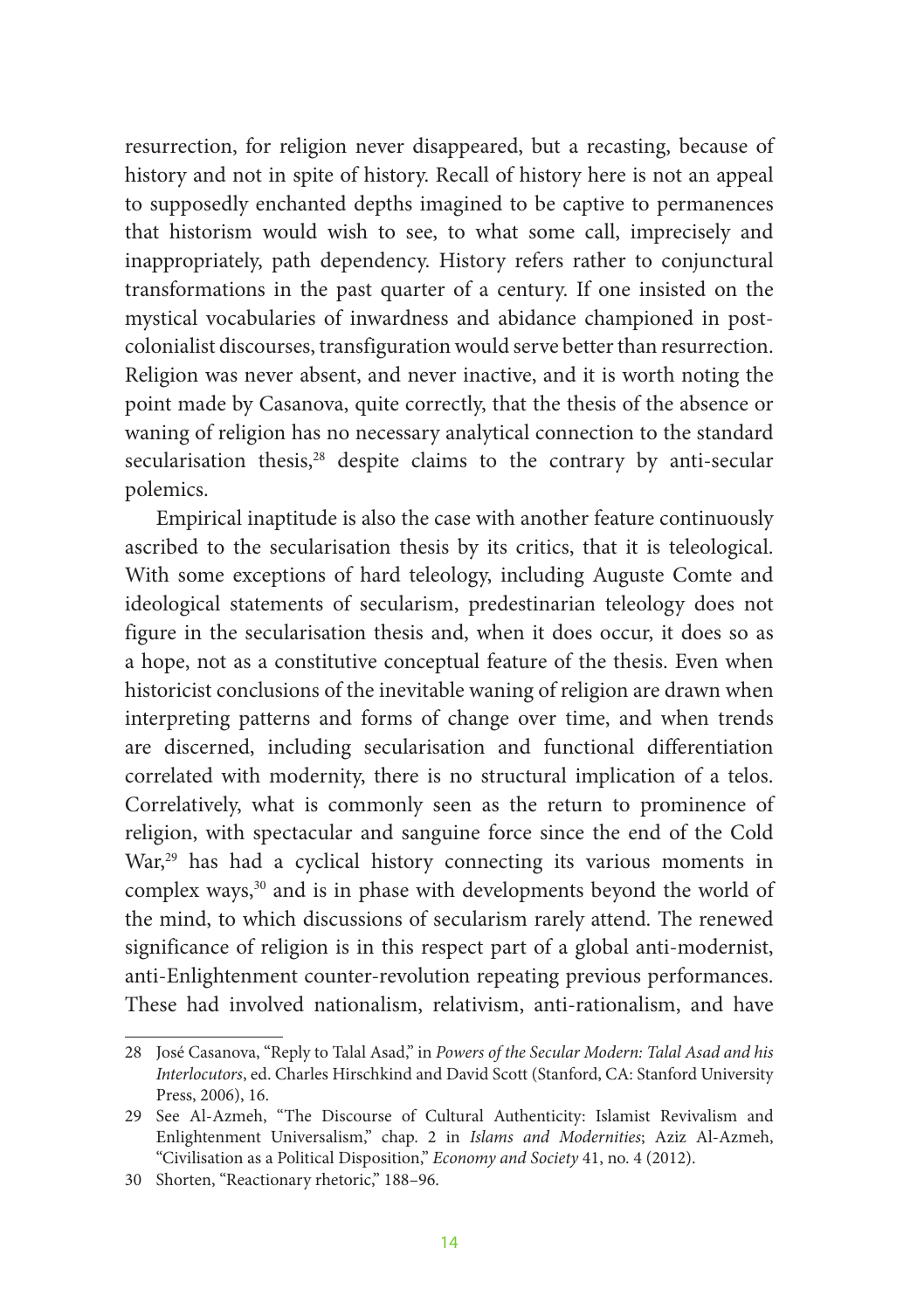been accompanied by brooding meditations on decadence, degeneration, and the twilight of nations and communities, together with a cult of the popular soul.

The present phase of globalisation is the last in a series to date. The first run of this constellation of topoi and sentiments crystallised following the collapse of an old world in 1789 (leading lights: Herder, de Maistre, Burke). The second followed 1848 and 1870 (leading lights: Gobineau, Carlyle, Savigny, von Stein, Le Bon, Pope Pius IX's *Syllabus of Errors* of 1864) with the second eruption of 'the people'. Such moods continued in various forms to shape the malaise of the *fin-de-siècle,* consolidated in the third phase following 1917 and 1918, feeding upon fear of and disgust with the proletariat. It crystallised ultimately in various forms of fascism (some leading lights: Maurras, Spengler, Schmitt, Heidegger, Hasan al-Banna, Golwalkar, and of course Mussolini, Hitler and Rosenberg).

The fourth, following 1989 but with elements in place before, is characterised by identity politics and its various corollaries, such as the polemics against modernity and Enlightenment. These have been correlative to the recession of programmes of progress and development, and also the loss not only of socialism, but also of Keynesianism and other programmes of social solidarity and prophylaxis against socio-political disaggregation. This phase built upon the ideological mobilisation of religion during the Cold War (especially in and by Saudi Arabia, in Poland, in Italy, in the East Indies), and later followed up on the consequences of the Iranian Revolution of 1979. It also built upon a right-wing liberalism nurtured by the anti-Communism of the Cold War, then represented by persons such as Isaiah Berlin, and upon an impasse in political thinking, accompanied later, however briefly, by triumphalist declamations of the end of history. It also mobilised revisionist historiographies of all movements that had previously been considered to have held historical promise, such as the French Revolution, and by a Wilsonian perspective in which a liberal conception of freedom foreclosed the necessity of a political theory of freedom.31

As suggested, the older romantic conceptions of history and society were ones that had marked the right in Western Europe from the time of

<sup>31</sup> See 'Abdallāh Al-'Arwī, *Mafhūm al-Ḥurrīya*, (Casablanca: Al-Markaz al-Thaqāfi al-'Arabī, 2008), 71, 90. This had been noted relatively early in the Cold War, before hindsight became a guide: Shklar, *After Utopia*, 235–39.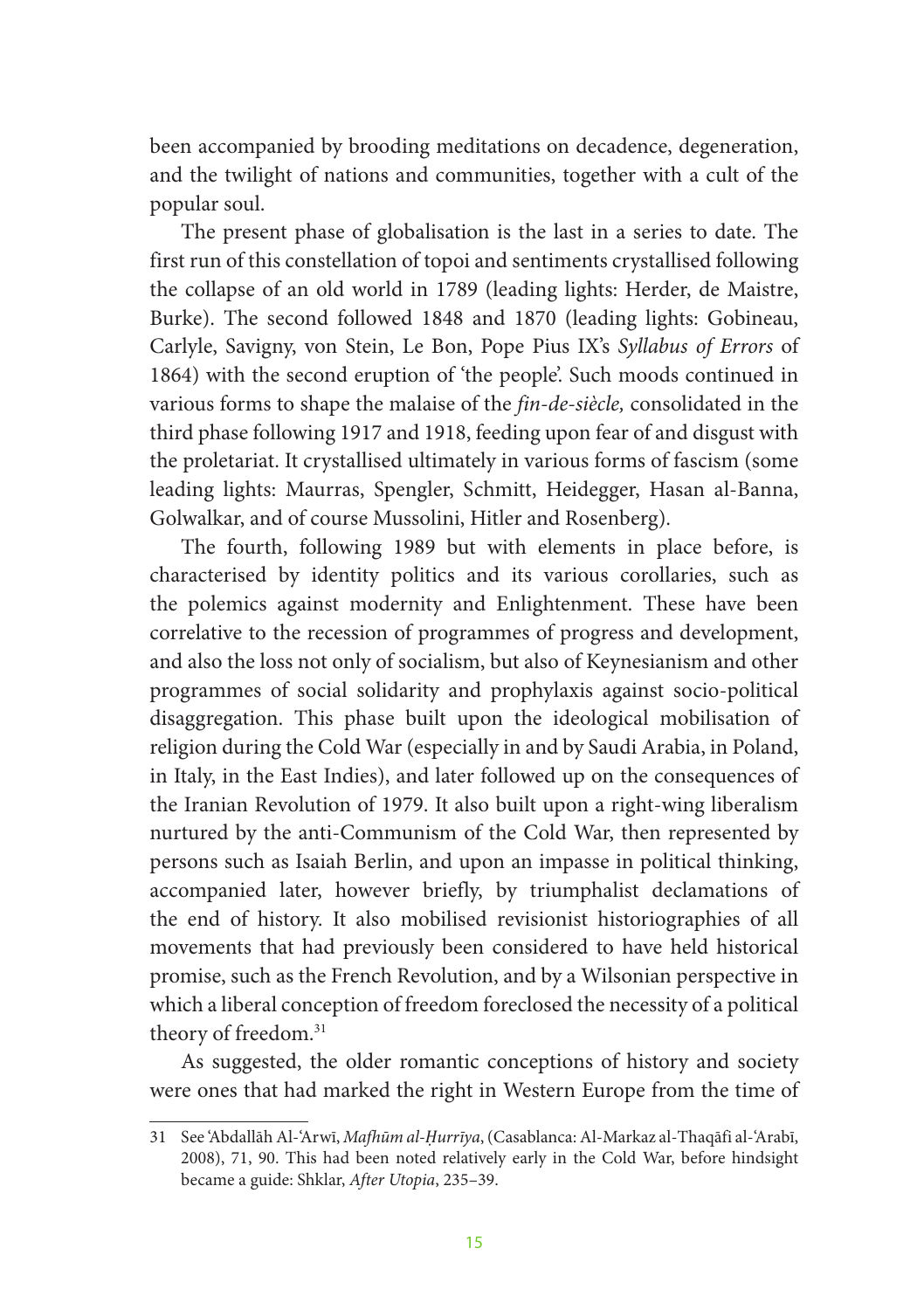the French Revolution. These had appeared later among Slavophils and other laggard nationalisms, including in Japan (where Heidegger had a conspicuous presence, and still does), in India, and South-East Asia and the Middle East from the late  $19<sup>th</sup>$  century. These crystallised more integrally in the interwar period in movements such as fascism in the variety of its forms, the Muslim Brothers and the Indian Rashtria Swayamsevak Sangh and radical strands of Romantic Arab, Turkish and Iranian nationalism.<sup>32</sup> One crucial difference between political Romanticism in its first post-1789 phase, and in the present one, is according to Shklar that in the earlier one, the defeat of Zeus betokened the triumph of Prometheus, of hope, while from the middle of the  $20<sup>th</sup>$  century, the death of God meant the defeat of man as well.<sup>33</sup>

The overarching topos for the pattern of global cycles just outlined in its present phase is culture, with culturalism being the meta-social and metahistorical template that has been adopted as the carrier of anti-modernism.<sup>34</sup> It would be pertinent to sketch briefly the elements that shaped today's culturalism, in which the concept of culture has come to play the role that race had played previously in the analysis and social and political treatment of collectivities. Culturalism is, contrary to what its polemics might imply, very strongly foundationalist, and stands on a grand romantic narrative of the singular, the subject, the self-identical substance, the pre-colonial and pre-modern, the prelapsarian, with stoutly held conceptual assumptions. It assumes that society is characterised by homogeneity and homeopathy of essence; and that the passage of time is best described in terms of abidance and continuity, which in fact extrude from history that which is historical.<sup>35</sup> At the close of the 20<sup>th</sup> century, these modules had become the common sense of the post Cold-War era, listlessly taken for self-evident, well-worn, familiar, predictable, formulaic and effortlessly repeatable. The broader phenomenon is ideological. When theorised, it has been inspired

<sup>32</sup> Further traction to this point that I argued over two decades ago in *Islams and Modernities* has been added in recent work: Georges Corm, *Pour une lecture profane des conflits: Sur*  le retour du religieux dans les conflits du Moyen-Orient (Paris: La Découverte, 2015), 51–57; Sternhell, *Anti-Enlightenment Tradition*, 14–17; for right-liberal Cold War anti-Enlightenment declamations see Sternhell, "The Anti-Enlightenment of the Cold War," chap. 8 in *Anti-Enlightenment Tradition*.

<sup>33</sup> See Shklar, *After Utopia*, 111, 114–20.

<sup>34</sup> Al-Azmeh, "Islamism and the Arabs," chap. 1 in *Islams and Modernities*.

<sup>35</sup> Al-Azmeh, 25–26, 30–31.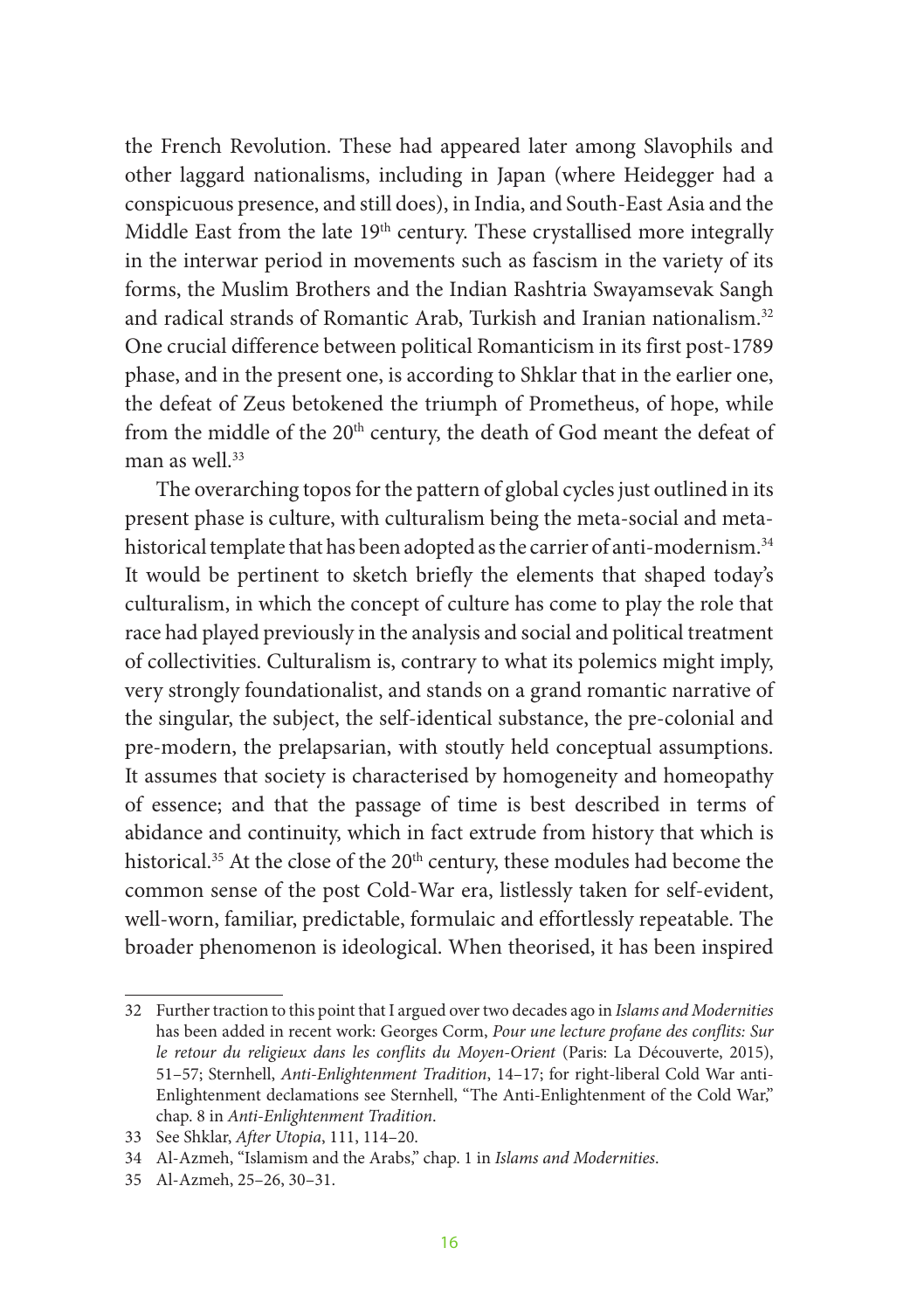by echoes of Herder and Fichte, by Treitschke, Gobineau and Maurras, its broader and to us more proximate elaborations owe much to Nietzsche and Klages. The impact that this very broad movement of moods, modules and motifs has had on one mainspring of postism in its present form, Critical Theory, has gone unnoticed generally.

This is particularly the case with the variant of irrationalism represented by the Frankfurt School's aversion to the Enlightenment, complemented by Benjamin's partiality to mystical concepts and vocabularies, much of it inspired by the then strongly felt but not readily perceptible penumbra of Klages' Magical Philosophy and Stefan George's *Denkbilder*. The impact of both has been underestimated, or indeed gone unnoticed, not least as there seems to have been an anthropological congruence between irrationalist *Lebensphilosophie* associated with Klages, and that implicit in the *Dialectic of the Enlightenment*'s critique of the Enlightenment. The same congruence is pertinent to Benjamin's positions, far nearer to Nietzsche than to Marxism; Benjamin's flirtation with the latter has been vastly overinterpreted. He had, after all, "transformed the counter-Enlightenment critique worked out by magicians into the proper business of a philosopher".<sup>36</sup>

Alongside this, much of the present moment of post-modernism and post-colonialism is owed directly to American cultural anthropology, which has been important for the shaping of culturalism. This is a cultural anthropology decisively inseminated by Franz Boas, directly and through Ruth Benedict's allegedly stable ethnological "patterns" that are said to characterise societies fully, and according to a stable morphology, as well as through Margaret Mead, the latter's student and colleague. This conceptual fare consisted of 19th-century German Romantic nationalist *Völkerpsychologie* and *Völkerkunde*, the Brothers Grimm, folklore studies and ideas of nativism against civilisation. All the while, the ethnographer,

<sup>36</sup> Jason Josephson-Storm, "Dialectic of Darkness: The Magical Foundations of Critical Theory," chap. 8 in *The Myth of Disenchantment: Magic, Modernity and the Birth of the Human Sciences* (Chicago, IL: University of Chicago Press, 2017), 236, 238. See Axel Honneth, "Anthropologische Berührungspunkte zwischen der lebensphilosophischen Kulturkritik und 'Der Dialektik der Aufklärung'," in *21. Deutscher Soziologentag 1982: Beiträge der Sektions- und ad hoc Gruppen*, ed. Friedrich Heckmann and Peter Winter (Wiesbaden: Westdeutscher Verlag, 1983), 786–89; Georg Stauth and Bryan S. Turner, "Ludwig Klages (1872–1956) and the Origins of Critical Theory," *Theory, Culture and Society* 9, no. 3 (1992): 45. For American versions of 'continental philosophy' in this respect, see Jonathan Sheehan, "Enlightenment, Religion and the Enigma of Secularization: A Review Essay," *The American Historical Review* 108, no. 4 (2003): 1065–66.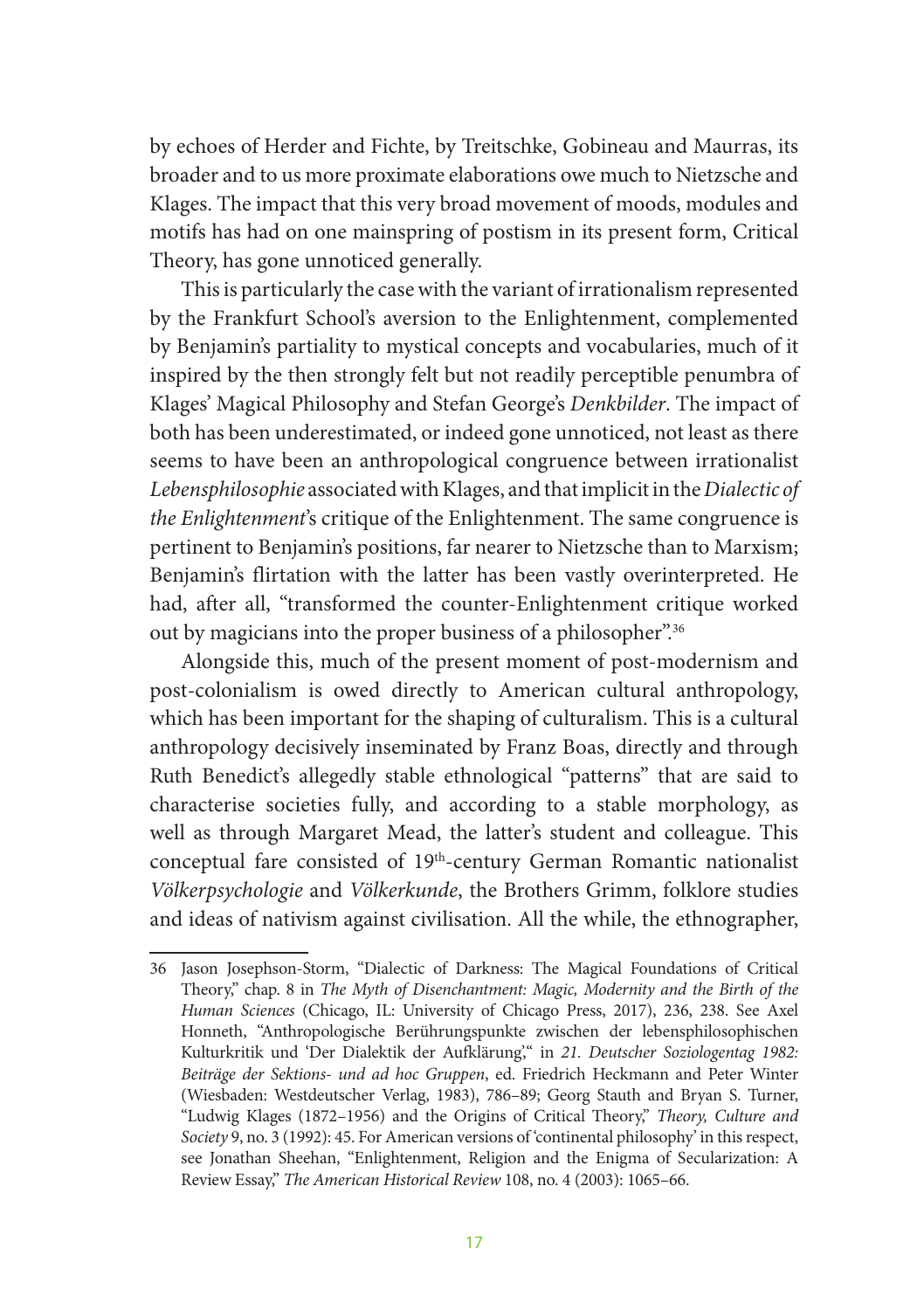often acting as the natives' tribune, received dutifully from native informants what the latter thought she might like to hear.<sup>37</sup>

All of these anti-modernist, culturalist and nativist directions of thought concur that there is an esoteric, perhaps even occult core, that is lost to modernity, and that this is revived when trans-historical essences return – recall what has been said above about the term 'meaning'. The corollary has often been, since Herder, that there are prelapsarian uncorrupted conditions which the time of modernity had soiled. Anti-modernists seek to evoke the concept of meaning, which figures as a social version of the innate ideas concept, of a knowledge bounded by life and indistinct from life, being life's poetry to modernity's prose, a condition of authenticity, a culture of *Volksgeist*, a psychologistic metaphor taken for a fact.38

Ostensible meaning and the various topoi and figures that stand for it are the equivalent of what in the first, romantic phase of anti-modernism was known as the sublime, *das Erhabene,* which Edmund Burke saw as a figure of dread that lay at the heart of all religion, but which is not confined to this particular semantic field, but is shared with other definitions that make recourse to affections and romantic sensibilities and aesthetise society and history. And indeed, in any generic characterisation of anti-modernism as that most perceptive one offered by Compagnon,<sup>39</sup> the sublime represents the aesthetic figure, alongside other component figures and topoi of antimodernist discourses that this author identifies most usefully. Of these I would mention the historical figure, which I would prefer to designate as the political figure of counter-revolution (the post-1989 instantations are *revenant* political religion and forms of fascism). Equally important is the philosophical figure of anti-Enlightenment, which I would call culturalism, comprehending both historism and vitalism. The moral or existential figure, which I would designate as the sentimentalist figure of pessimism, to which I would add historical nostalgia. The religious figure indicates an idea of of original sin, which I would reformulate as a fall from a prelapsarian condition, now identified as a pre-colonial and pre-modern state of grace.

<sup>37</sup> See especially Tessel Pollmann, "Margaret Mead's Balinese: The Fitting Symbols of the American Dream," *Indonesia* 49 (1990); Derek Freeman, *Margaret Mead and the Heretic: The Making and Unmaking of an Anthropological Myth* (Harmondsworth: Penguin Books, 1996); Adam Kuper, "The Boasians and the critique of evolutionism," chap. 7 in *The Invention of Primitive Society: Transformations of an Illusion* (London: Routledge, 1988).

<sup>38</sup> Al-Azmeh, *Islams and Modernities*, 28–31.

<sup>39</sup> Compagnon, *Les Antimodernes*, 17.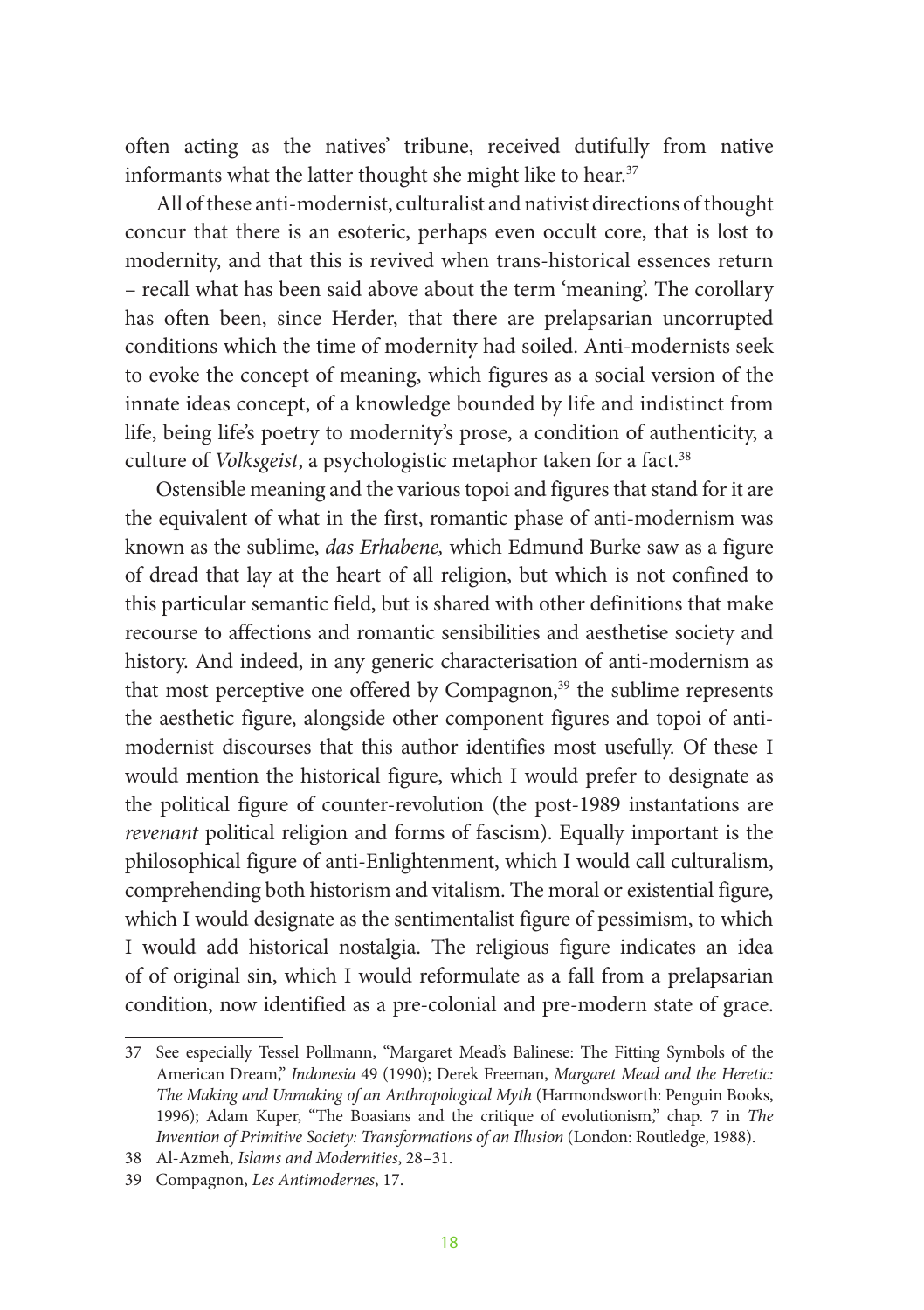Finally, there is a stylistic figure of tone, voice and accent, with an stress on imprecation and vituperation, and ultimately with dependence on the use of ethos and pathos articulated by tonality, as we have seen.

In all this, historism is a major player, and Heidegger might well be brought up as an exemplary topos and a flag to wave. It is difficult to identify conceptual as distinct from tonal influence from Heidegger, conveyed by fascination with the name. Mystification by both sender and receiver is a crucial feature here, and obscurity is not a technical flaw liable to correction by proper exegesis. To be under Heidegger's influence is to be ensnared by the possibilities afforded by his example for dropping the discipline of thought and surrendering to the play of pathos using analogies, sentiments, metaphors and associations. It is these drifts of an almost erotic fascination, often allied to contempt for democracy, that drew high-grade intellectuals with Olympian aspirations to various manifestations of fascism or romantic conservatism – one might mention the Eranos Group, including Henri Corbin, or various members of the Collège de Sociologie, including Bataille and Caillois.40 Indeed, there was much hype about the hyper-modernism – aesthetic no less than political – of fascism and national socialism that had a very strong appeal to the intellectuals.41

This fascination with the pathos of resonant meaninglessness is not confined to Europe; the anti-modernism of the Iranian Ahmad Fardid, and the concept of Westoxification or Occidentosis, was officiated under a Heideggerian signature.<sup>42</sup> Note that Heidegger has had hardly any resonance in Arabic thinking that has been of a similar nativist cast, using a congruent vocabulary to that of Fardid:<sup>43</sup> this fact gives sustenance to the

<sup>40</sup> Steven M. Wasserstrom, *Religion after Religion: Gershom Scholem, Mircea Eliade, and Henri Corbin at Eranos* (Princeton, NJ: Princeton University Press, 1999); Stephan Moebius, *Die Zauberlehrlinge: Sozialgeschichte des Collège de Sociologie (1937–1939)* (Konstanz: UVK Verlagsgesellschaft, 2006); Frank Pearce, ed., "The Collège de Sociologie," special issue, *Economy and Society* 32, no. 1 (2003).

<sup>41</sup> See, in general, Roger Griffin, *Modernism and Fascism: The Sense of a Beginning under Mussolini and Hitler* (London: Palgrave Macmillan, 2007).

<sup>42</sup> Ali Mirsepassi, *Transnationalism in Iranian Political Thought: The Life and Times of Ahmad Fardid* (Cambridge: Cambridge University Press, 2017).

<sup>43</sup> On which: Mouchir Basile Aoun, *Heidegger et la pensée arabe* (Paris: L'Harmattan, 2011). More important in the Arab World among some nationalists (including the Baath), and fulfilling a similar role of creating mystification and pathos, was Bergson, conveying an appreciation of instinct (here: national instinct) as opposed to reason, the spirit as opposed to mere matter, duration as opposed to change as opposed to reason,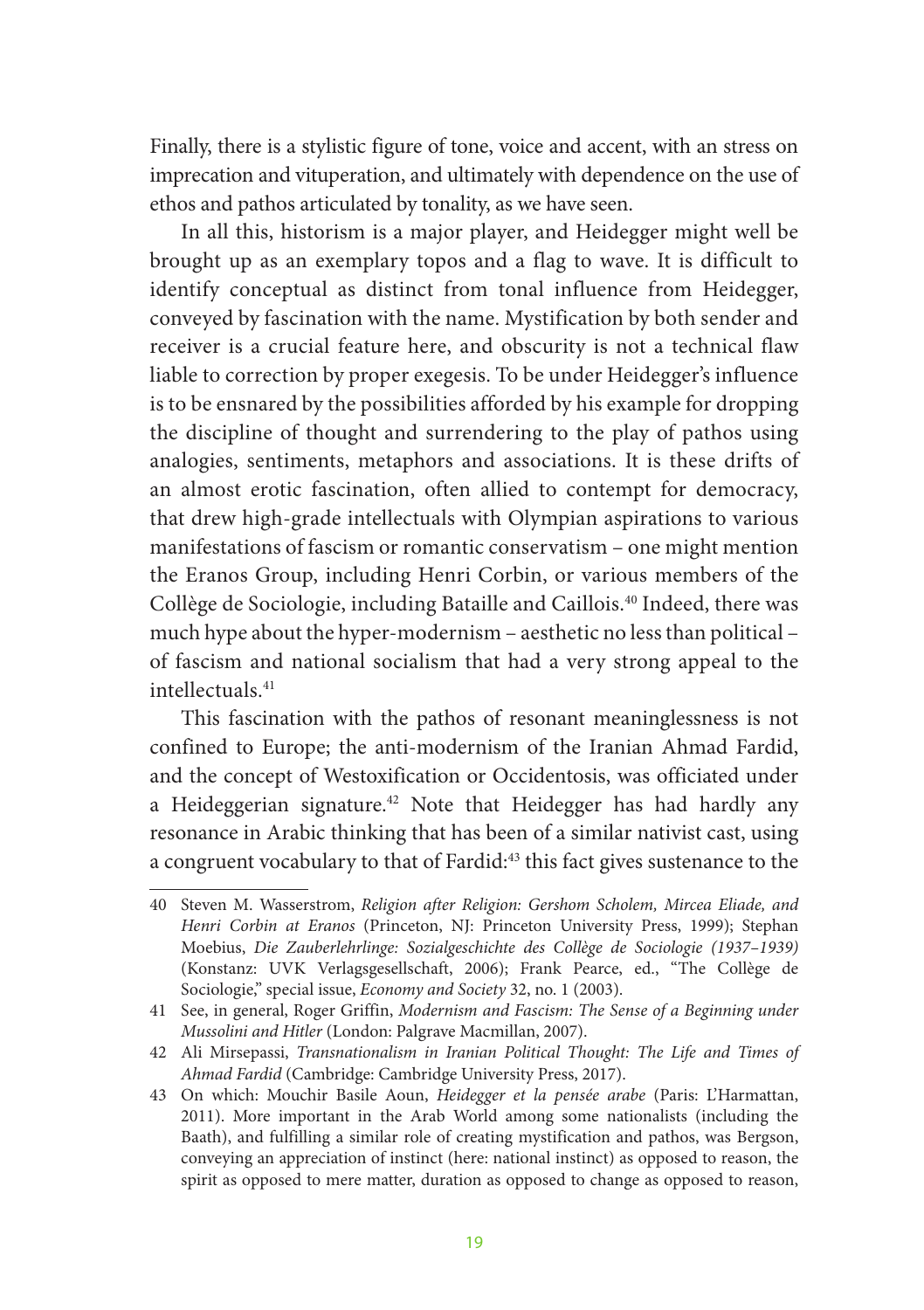view proposed here, that it is more the tonal aura of transfixed fascination, and rhetorical topoi, that are at play in the connection with Heidegger, rather than any conceptual goods. There is here little that is distinctively Heideggerian in conceptual terms as distinct from what is generically irrationalist, romantic and historist.

Today, this fascination with Heidegger, as with other patristic figures of post-modernism, signals a certain tribal affiliation in the academic world. In rhetorical terms, it manifests ethos, tokens of authority and emblems of commonality, an irresistible fascination binding a group to an aura expressed, as best as possible, in a sociolect. Heidegger's 'alienation' is well suited to a hermeneutic of suspicion where there is also an assumption of durable substance that might be reclaimed and saved. Like aesthicising romanticism overall, Heidegger operates by hypostatising specific historical conditions of human existence into ontological and metaphysical conditions,<sup>44</sup> and by collapsing the distinction between cognition and being, as in the Heideggerian notion of meaning. It is eminently serviceable to musings about loss and destiny,45 which can only be engaged effectively by a political decisionism, where the *Dasein* moves and creates its enemy in its own self-affirmation and the manifestation of will, in the manner of Carl Schmitt. This is accomplished not by universal reason or the faculty of the understanding, but by knowing resolve, *wissende Entschlossenheit*. 46 My reference to Heidegger in these terms is very much in the spirit of what Kant had to say about Herder: that he had spun a fabric of bold metaphors, poetic images and mythological allusions that serve to obscure, wondering whether "the poetic spirit which enlivens the author's expression has not also at times done violence to his philosophy; whether synonyms on occasion act as substitutes for explanations, and allegories for truths".47 Whether one considers Heidegger's manner of expression to be inspiring is a matter of taste.

and deploying a variety of poetical trope which absolve him of the necessity to offer arguments: see the ironical exposition of Bertrand Russell, "The philosophy of Bergson," *The Monist* 22, no. 3 (1912): 323–27, 332–33.

<sup>44</sup> Herbert Marcuse, "Existentialism: Remarks on Jean Paul Sartre's L'Être et le Néant," *Philosophy and Phenomenological Research* 8, no. 3 (1948): 311.

<sup>45</sup> Hans Blumenberg, "Progress Exposed as Fate," pt. 1, chap. 3, "Political Theology I and II," pt. 1, chap. 8, "The Rhetoric of Secularizations," pt. 1, chap. 9 in *The Legitimacy of the Modern Age* (Cambridge, MA: MIT Press, 1985).

<sup>46</sup> Karl Löwith, "The Political Implications of Heidegger's Existentialism," 177.

<sup>47</sup> Immanuel Kant, *Political Writings*, ed. Hans Reiss (Cambridge: Cambridge University Press, 1991), 215–16.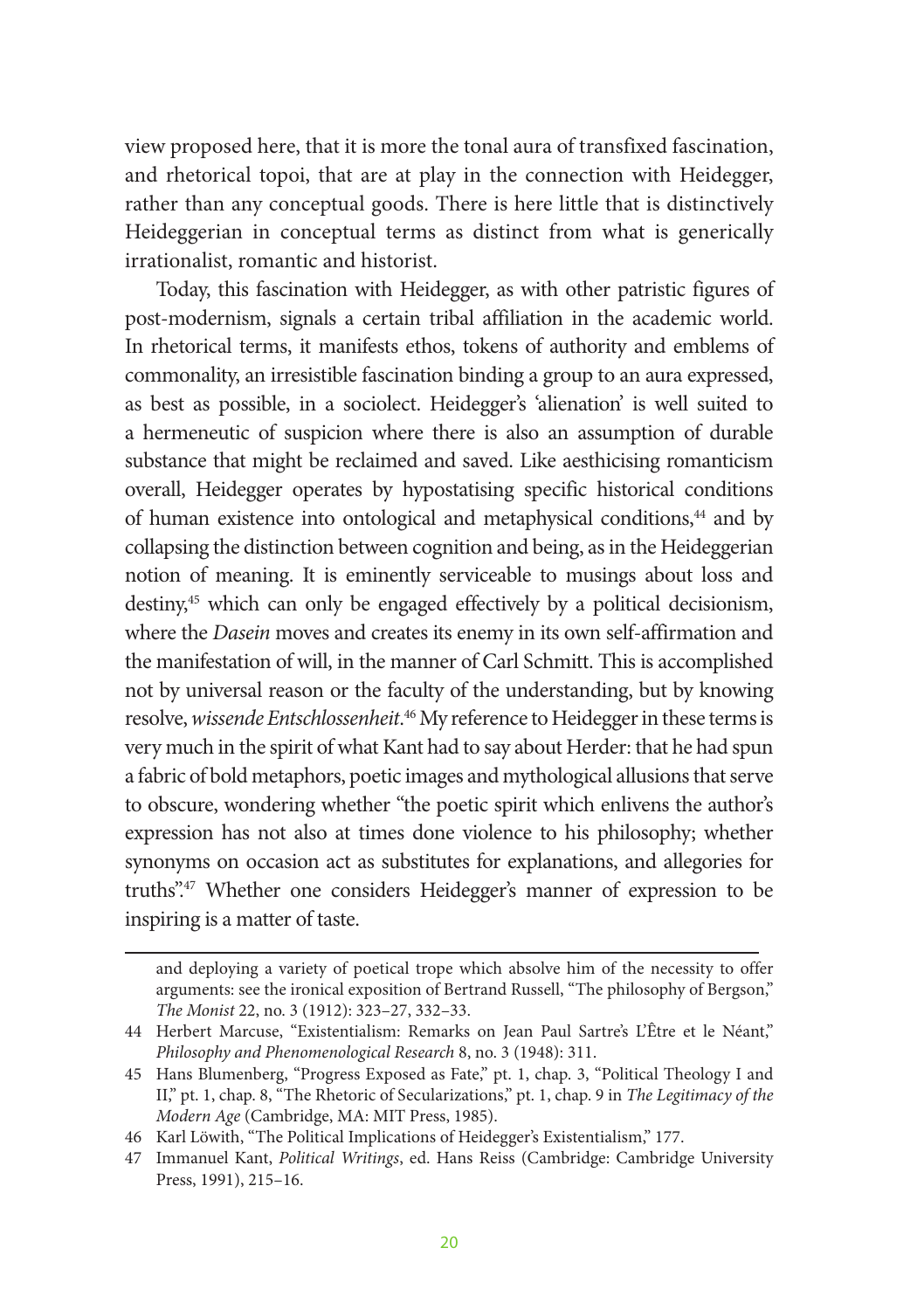#### **3 Actually Existing Secularism and the Challenge of Fate**

There has been a gentler way with decisionism and *wissende Entschlossenheit* in academic work which decided to transpose what it sees as moral or political imperatives into cognitive ones, and thus to privilege the notion of identity understood in terms of culturalist differentialism as a category of analysis. So also the notion of voice, whose very alleged irreducibility makes it definitive and irrefutable. The sociological redactions of destiny that we find in work on anti-secularism and Islamism are of this type, their anti-secular polemics officiated under assumptions of the essential impossibility and illusory character of secularism. Nevertheless, works by sociologists of different stripes pertinent to the context of this discussion, are ones to which sociology is the least of inputs. In these discussions of secularism, meta-sociological categories are in the ascendant, as different variations on "culture", arising from organismic and vitalist historism, to which the idea of the irreducible individuality of cultures and peoples is central. Islamism and secularism appear here as a mutually determinant contrastive pair.

It is now time briefly to offer a general characterisation of the sociological redaction of destiny upon which anti-secular polemics rest. This redaction is in fact the outcrop of a doctrine that has a specific name and a global history, as suggested already. It is called historist vitalism: the idea that societies are held together by trans-historical dispositions (such as tradition or national spirit, Islam or Christianity, all grossly defined) which, despite historical change, always come to constitute an abiding **initial condition** which trumps change and renders it inconsequential except in so far as it causes derangement, and is ultimately reasserted. The historist discourse here operates with biologistic metaphors. It involves, typically, topics of decline, often conflated with change overall, and regarded as estrangement of essence, disnaturation (a word often used by Shakespeare), *Entartung*, de-specification, quite common from the 19<sup>th</sup> century in psychiatry, criminology and social criticism. Both words had been used commonly for deviance, disease and monstrosity, exemplarily so by Max Nordau, the second president of the World Zionist Congress who took great exception to decadent art and letters (Baudelaire, Wagner and many others), and by Josef Goebbels, who did likewise, more famously. The concordances may not be political, but they are conceptual, shared by the classic Right and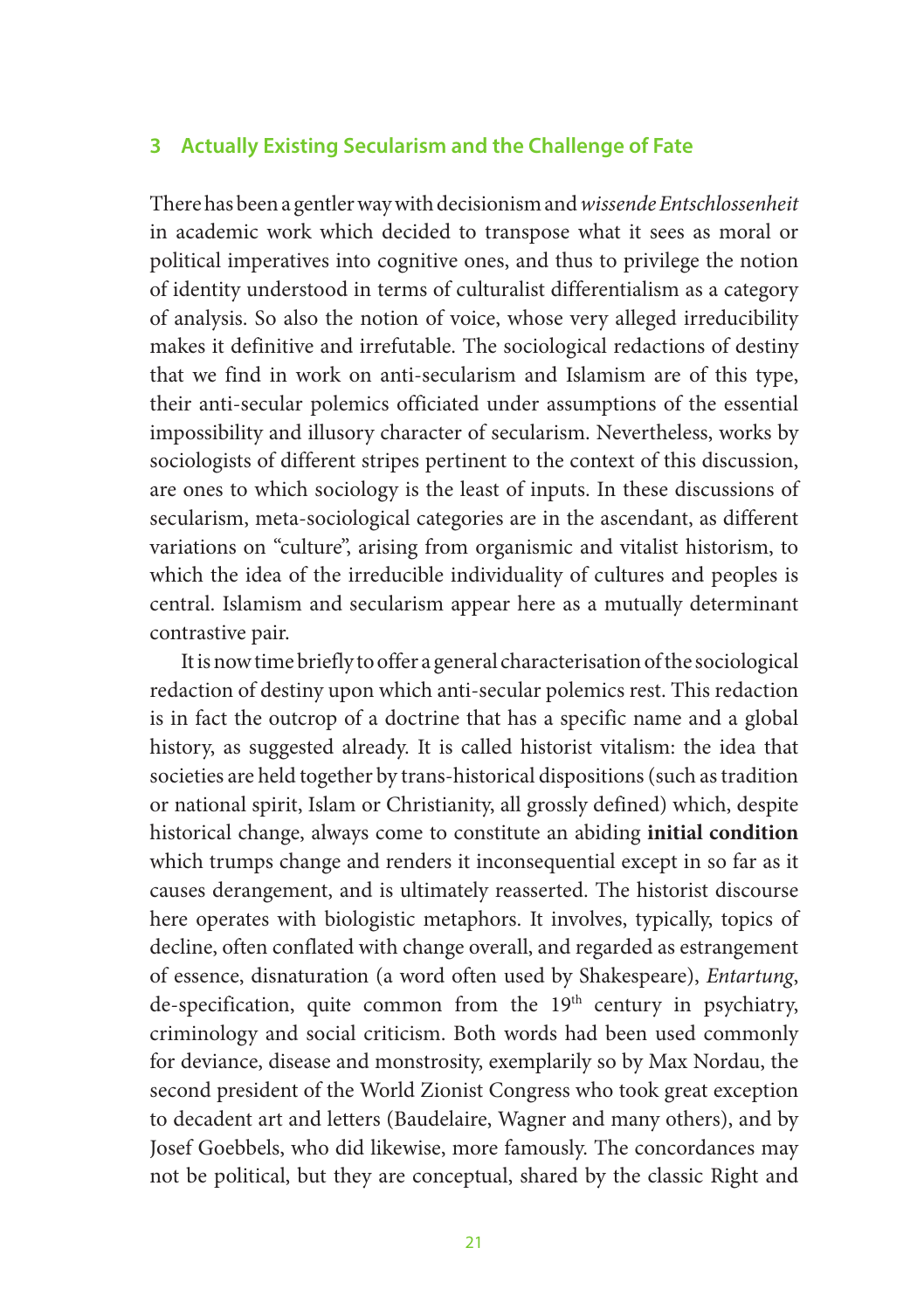today's identitarian reclamations of whatever political orientation. In all cases, the result of such diremptions of essence will be inevitably, according to this perspective, a grotesque, what Spengler termed a Pseudomorph. Note that the vocabulary expressing biologistic metaphors is metaphysical, and more specifically Neo-Platonic, one of substance, plenitude of being, privation of being.

Homeostatically-conceived human collectivities might rebalance natural and constitutive tempers and humours, generally called roots or traditions or heritages or indeed values, or in different types of discourse, culture or civilisation.48 These are not subject to transformation in real ways. Change is always externally induced, and takes the form of adulteration, soiling and indeed, defilement. It is a derangement of proper order which causes diminishing vitality, the effects of heteronomous forces – like those brought about by modernity or secularisation upon societies often called Islamic. One might well note the tonal colours of all these and related terms, and the way in which organismic metaphors lend themselves to pathetic sonority. This condition pathology (modernity, secularism) is treatable homoeopathically, with the restoration of tradition, by returning to roots, carried by nostalgia and identitarian reaffirmation. Thus, the idea that Arab societies, being in essence on this reading Islamic societies rather than societies that contain Muslims, need inevitably to return to an initial condition of purity, following confrontations, challenges and periods of contamination by extraneous agents that had acted as debilitating and disnaturing conditions in the body politic and the body social, but did not metastasise uncontrollably or sully the fastness of origins. Such exogenous agents can be specified as colonialism and secularising elites for the purposes of this discussion.

A brief digression can identify elements that are obscured in this culturalism. First, in any given social unit, and all the more so in larger and more complex ones, traditions and social practices are plural. They are arranged in a system of internal differentiation and distribution, and enter into relations domination and hierarchy. Moreover, judgements upon the analytical utility of culture is dependent on the precise object of analysis, not least when culture is taken for a causative element – the idea that culture is an overarching causal and structural element in any given

<sup>48</sup> Aziz Al-Azmeh, "Typological Time, Patterning and the Past Appropriated," chap. 2 in *The Times of History* (Budapest: Central European University Press, 2007).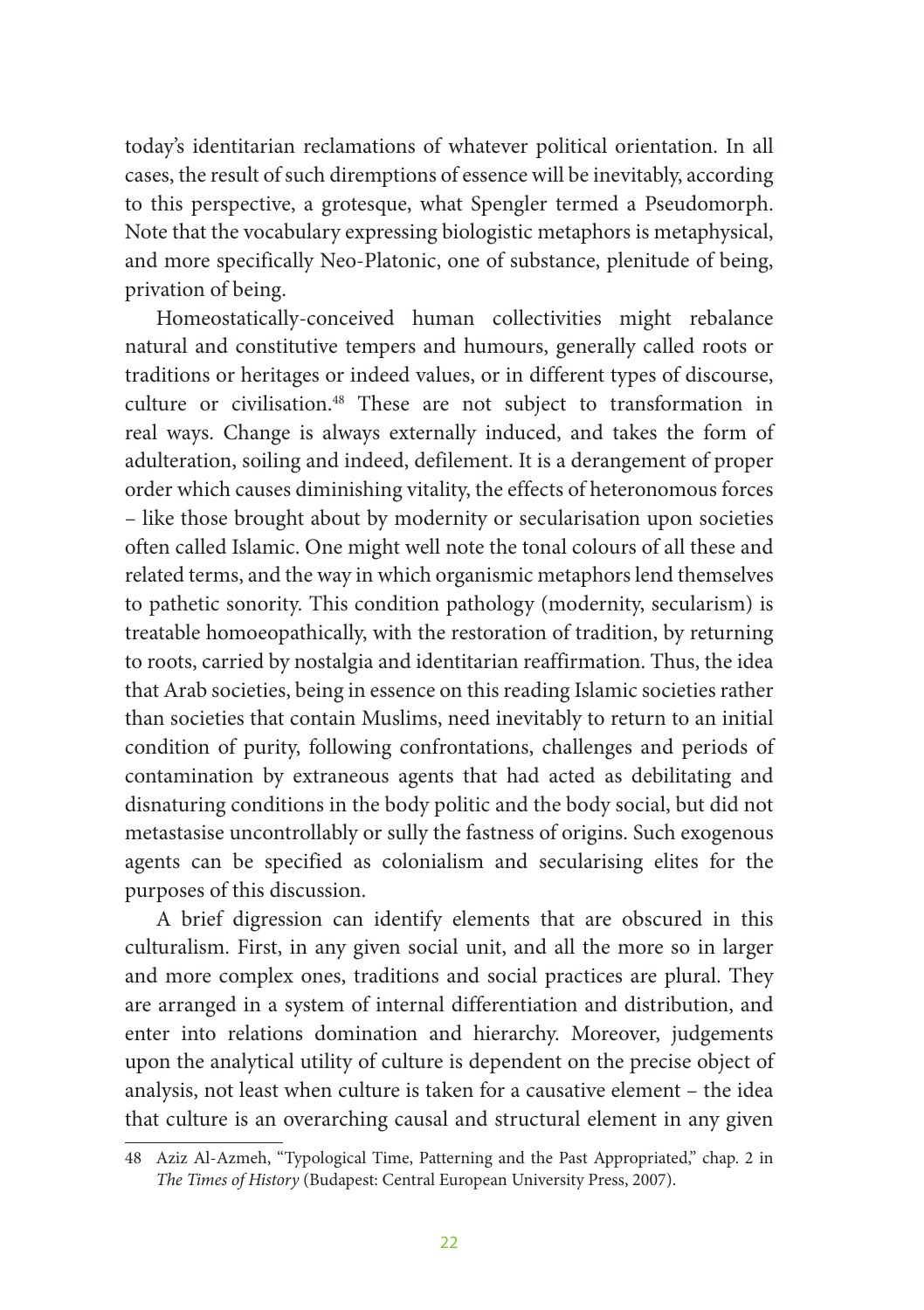large-scale social unit is vacuous. Tradition and the appeal to tradition under the aspect of culture is rather, as in atavism and primitivism, more a politico-discursive resource for those who invoke it, than an active entity, and when an entity, it can be made into an object of anthropological study in so far as it is a hypothesis put forward to account for observed repetition in social practices and representations (rather than, as with Edward Shils, itself to be this repetition).<sup>49</sup> In contrast to culturalist claims, and with particular reference to the relationship between the sociological and metasociological, Clifford Geertz, often referred to as a patriarch of culturalism, was far from being a cultural determinist. Unlike many post-colonial anthropologists averse to analysing their objects of study, he always remained an anthropologists' anthropologist, producing ethnographic work of the highest possible order in which culture has a place, but within a broader system of relations. This impelled him to consider very seriously the analytical value and operationalist use of the notion of culture: with reference to Bali, he highlighted "the tendency for the divisive effect of social institutions to predominate over the unifying power of cultural ones", and affirmed that "few political elites can have as intensely sought loyalty by means so ingeniously designed to produce treachery as did the Balinese".50

The sociological redaction of destiny, the destiny of human collectivities conceived by means of vitalist, biologistic metaphors, would have things otherwise. Arab societies, and Iranian society as well, being, in this register, congenitally predisposed to an ethnological destiny expressed in what is generally known as Islamic culture or Islamic civilisation, are captive to a cultural incapacity for change of real consequence. Post-colonial and postmodernist discourses describe this in terms of resistance and authenticity. The changes undergone by these societies over more than a century had been heteronomous, it is claimed, and in the final analysis a charade. Abidance of essence is captive to the parameters of origin, of the initial

<sup>49</sup> As in conservative discourse generally, classically expressed by Edward Shils, "Tradition," *Comparative Studies in Society and History* 13, no. 2 (1971). Also see Al-Azmeh, *Islams and Modernities*, 32–34; Pascal Boyer, *Tradition as Truth and Communication* (Cambridge: Cambridge University Press, 1990), 2–4, 32–37, 79–86; Marc Augé, *Le sens des autres* (Paris: Fayard, 1994), 28–29; Adam Kuper, "Culture, Difference, Identity," chap. 7 in *Culture: The Anthropologists' Account* (Cambridge, MA: Harvard University Press, 1999).

<sup>50</sup> Geertz, *Negara*, 45.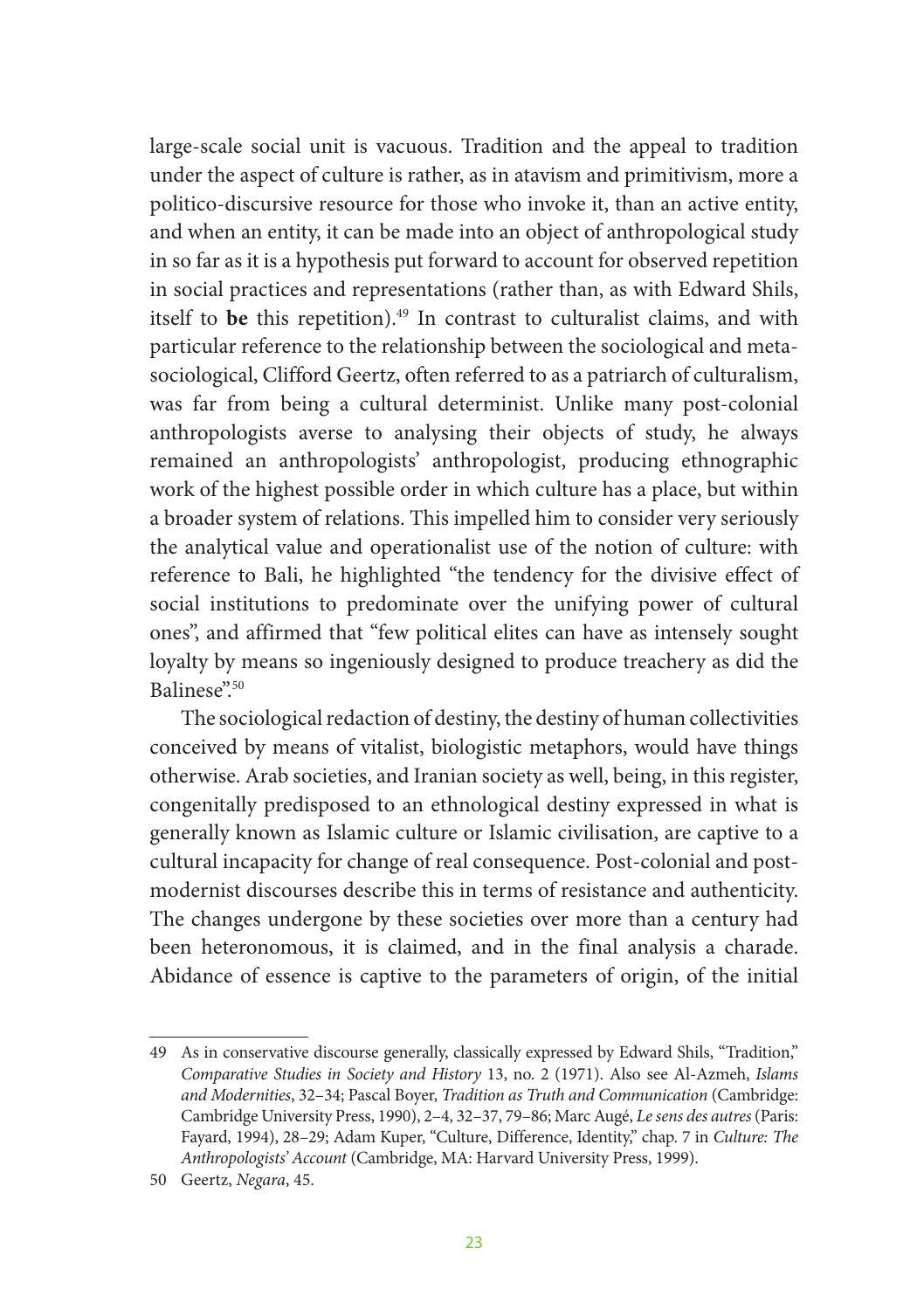condition.51 We have here a notion of culture as a prison of social instinct rather than as a field of human action, including individual and societal improvement, culture being regarded as a thing rather than a property, $52$ overdetermining society and trumping history. Vitalist culturalism is a crude form of social Darwinism in that it regards social collectivities as analogous to animal species. Culturalism, like racism and ethnocentrism, is a sublimated redaction of political communalism which, like other communalisms, operates by the indication of emblems and stigmata that ensure the maintenance and reiteration of boundaries. Islamist vitalism becomes recognisable in a global setting where identity is being taken for common sense.

All culturalist historism today invokes native voice. It proffers a programme of what Taylor called, famously, politely and distantly, a politics of recognition. This is a politics which is redacted at the points of concrete application on the ground, in actual fact, a politics of bluster and special pleading, generally unmannerly to the degree that must surely challenge Taylor's advocacy of and capacity for recognition. Taylor's is a communalist template premised on the self-enclosure of human collectivities, and their cultivation of origins as expressed in ostensible traditions that yield particularistic values, ethics and politics. Culture comes to be regarded as irreducible and *sui generis*, an independent variable, and therefore beyond the reach of sociological and historical analysis. Often counterposed to that which is taken for a teleology of the Enlightenment, this is a reverse teleology which works backwards, paradoxically but unsurprisingly, as the future can be no other than the past in its perpetual initial condition.

Among other things, this perspective of generically distinct voices yields pluralisation and multiplication, seemingly without end. If underdeveloped countries, including those identified as Islamic, cannot in this perspective really be said to have modernised or secularised except inadequately or bizarrely, or to be incapable congenitally of this type of improvement, they can nevertheless be included politely in the conversation and be said to have modernised or secularised multiply, each according to their own way, all seemingly innocent and straightforward, and quite ingenuous

<sup>51</sup> Well described by Sudipta Kaviraj, "Outline of a Revisionist Theory of Modernity," *European Journal of Sociology* 46, no. 3 (2005).

<sup>52</sup> Nicolas Claidière and Dan Sperber, "Defining and explaining culture (comments on Richerson and Boyd, Not by genes alone)," *Biology and Philosophy* 23, no. 2 (2008): 291–92.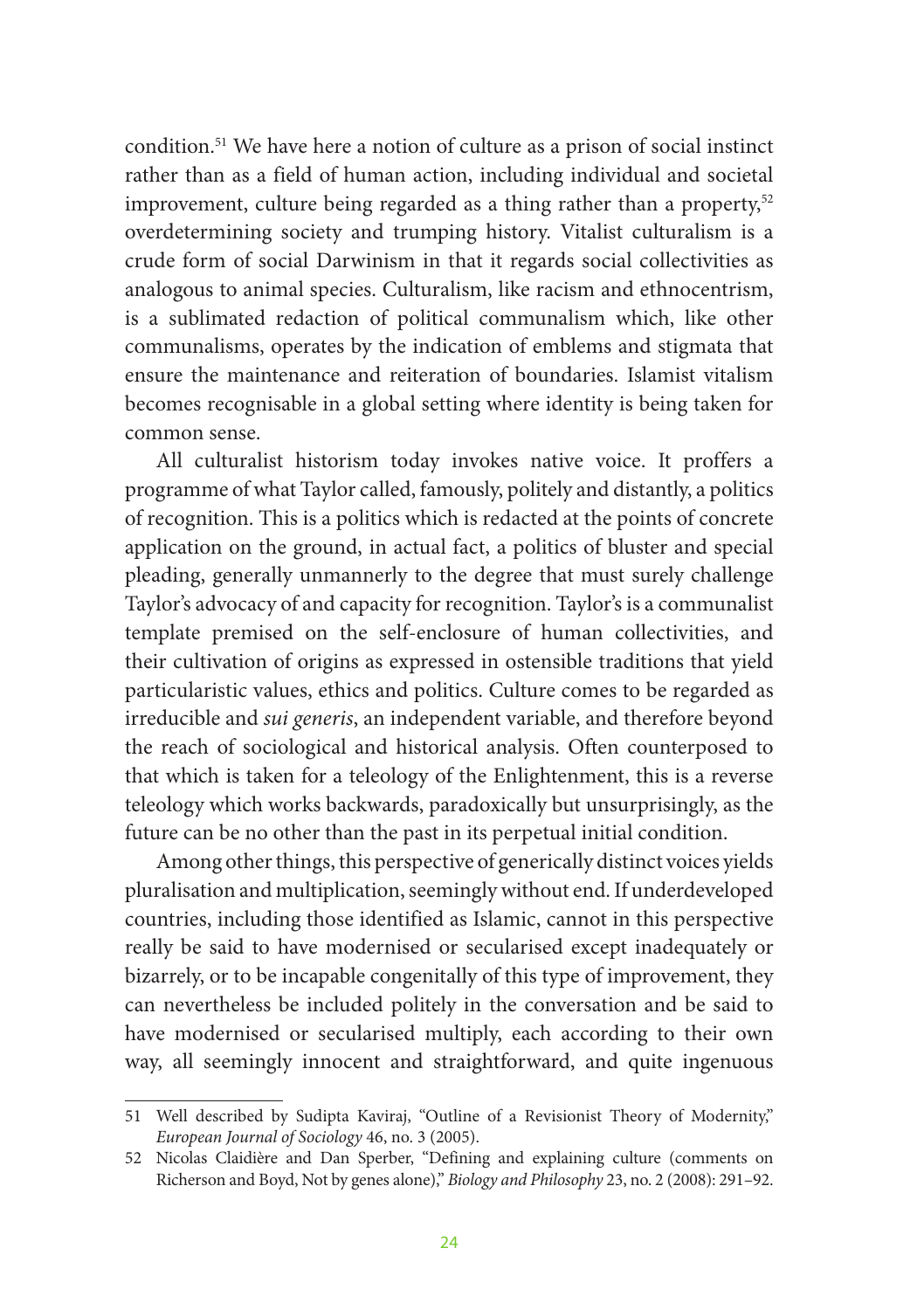conceptually, in fact. I have personally used the term Islams, and this has often been misread, stripped of implied irony, and placed in the flow of reclamations of voice and the cognitive Saturnalia of difference and so forth. Yet this usage had in fact sought to reinstate and encourage a critical, properly historical analysis of the themes treated, not to dissolve a category – here, Islam – into senseless plurality, nor to dissolve the categories of Islam and of modernity into skittish revelry, or to announce a solemn redemption of authenticity.53 My *Islams and Modernities* was intended, in contrast, to reaffirm the purely nominal character of the category "Islam", and to argue against its use as a classificatory category or an analytical or causal concept.

What was most explicitly and clearly intended was not the effacement of general analytical concepts, but the reinstatement of history against culturalist claims for abidance. Multiplying 'secularities' (more on this term below) or modernities, and other targets of this rhetoric of categorical deflation, cannot free historical reality from secularism and modernity.<sup>54</sup> Such multiplications are motivated, one presumes, by the empirical complexity of social transformations. But situationally and contextually, in the final analysis, they seem impelled more by culturalist agendas inimical to secularism, for the accent is placed on representations rather than processes. Thus seeking complexity by telescoping secularisation in "the longue durée of civilizational history", thinking of secularism in terms of "cultural diversity", appealing to "spiritual ontologies" and searching for "cultural meanings", and claiming that this would yield a "cultural sociology of secular modernities":<sup>55</sup> all this together will have a scattering effect depriving the concepts of secularism and modernity of analytical utility.56 This perspective takes every particular, however its boundaries may have been defined, to stand for the concept, and to relate it to other particulars that are identified by this term, not by concordance under the canopy of the concept, but by sheer difference, with a happy union appearing as an asymptotic horizon. By collapsing the concept into its

<sup>53</sup> Compare the historiographic multiplication of the Enlightenment in the most perceptive analysis of Sheehan, "Enlightenment, Religion and the Enigma of Secularization," 1066– 69, 1075–76.

<sup>54</sup> Al-Azmeh, *Islams and Modernities*, xiii–xiv.

<sup>55</sup> Marian Burchardt and Monika Wohlrab-Sahr, "Multiple Secularities: Religion and Modernity in the Global Age," *International Sociology* 28, no. 6 (2013): 605–07.

<sup>56</sup> See Sheehan, "Enlightenment, Religion and the Enigma of Secularization," 1075.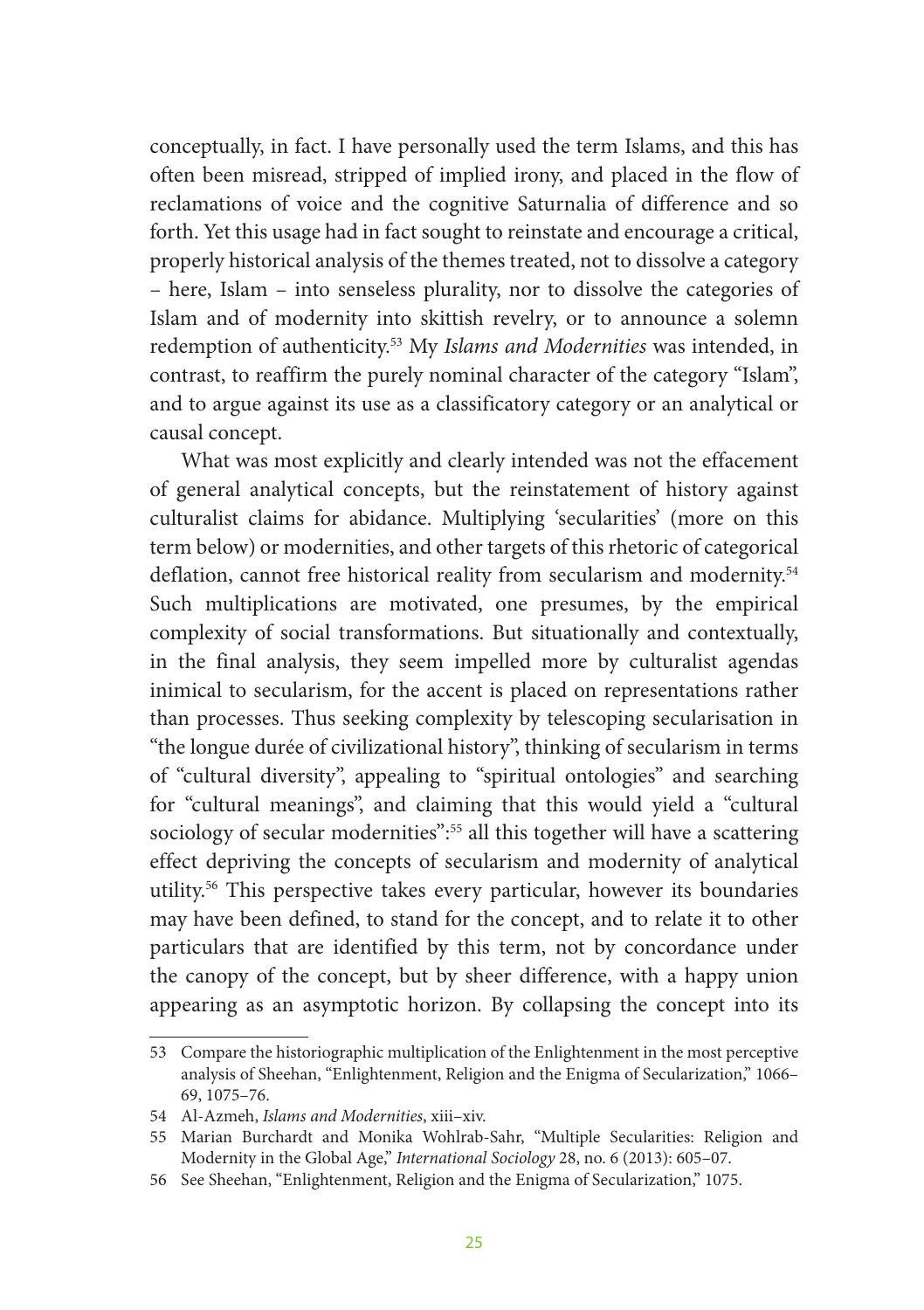instances, the effect is that of effacement of the concept, its transposition to a realm that is not conceptual, and operates no distinction between concept and instantiation. This seems to be the half-intended intention in this template which reserves 'secularism' for the ideological object of polemic rather than addressing practices.

The premise as well as the consequence will be to reduce society and history to culture, at the very least to see culture as the overdetermining instance in social and historical dynamics. Thus the assumption that one cannot see secularisation as occurring "outside culture",<sup>57</sup> whatever the metaphor of inside and out might mean or imply, and however culture may be defined and identified empirically. Needless to say, the present argument is not suggesting that culture understood ethnographically as well as historically is of no consequence, or that social representations are sheer epiphenomena of structures. What is being suggested is that a given society knows no top or bottom; but it does have a hierarchy of functions definable in terms of differential impact on the reproduction of society or of its transformation. If a certain conjuncture be governed by an overdetermination by certain identifiable cultural elements in terms of a broader economy of instances – political, social, ideological and so forth – this will need to be described concretely, rather than taken for a fundamental feature of social life.<sup>58</sup>

These terms of the discussion perforce carry the semantic energy of the terms as used today politically, and gravitate towards a Spenglerian/ Huntingtonian orientation, judging matters in terms of predeterminative origins rather than process, in terms of an ethnological destiny, rather than by empirical considerations. This applies irrespective of political orientation in a conceptual regime where xenophobia and xenophilia mirror each other; political distinctiveness here is trumped cognitively by conceptual concordance. Scholars partial to multiculturalist practices will deny having common ground with conservative or reactionary traditionalists and other nativist identitarians. But this denial will stand precisely on cognitive decisionism, the effacement of the distinction between the ethico-political and the cognitive, and the desire that the former be the latter: this effacement is a function of desire, not knowledge.

<sup>57</sup> Burchardt and Wohlrab-Sahr, "Multiple Secularities," 606.

<sup>58</sup> See especially Maurice Godelier, *The Mental and the Material*, translated by Martin Thom (London, Verso, 2011), 128–29.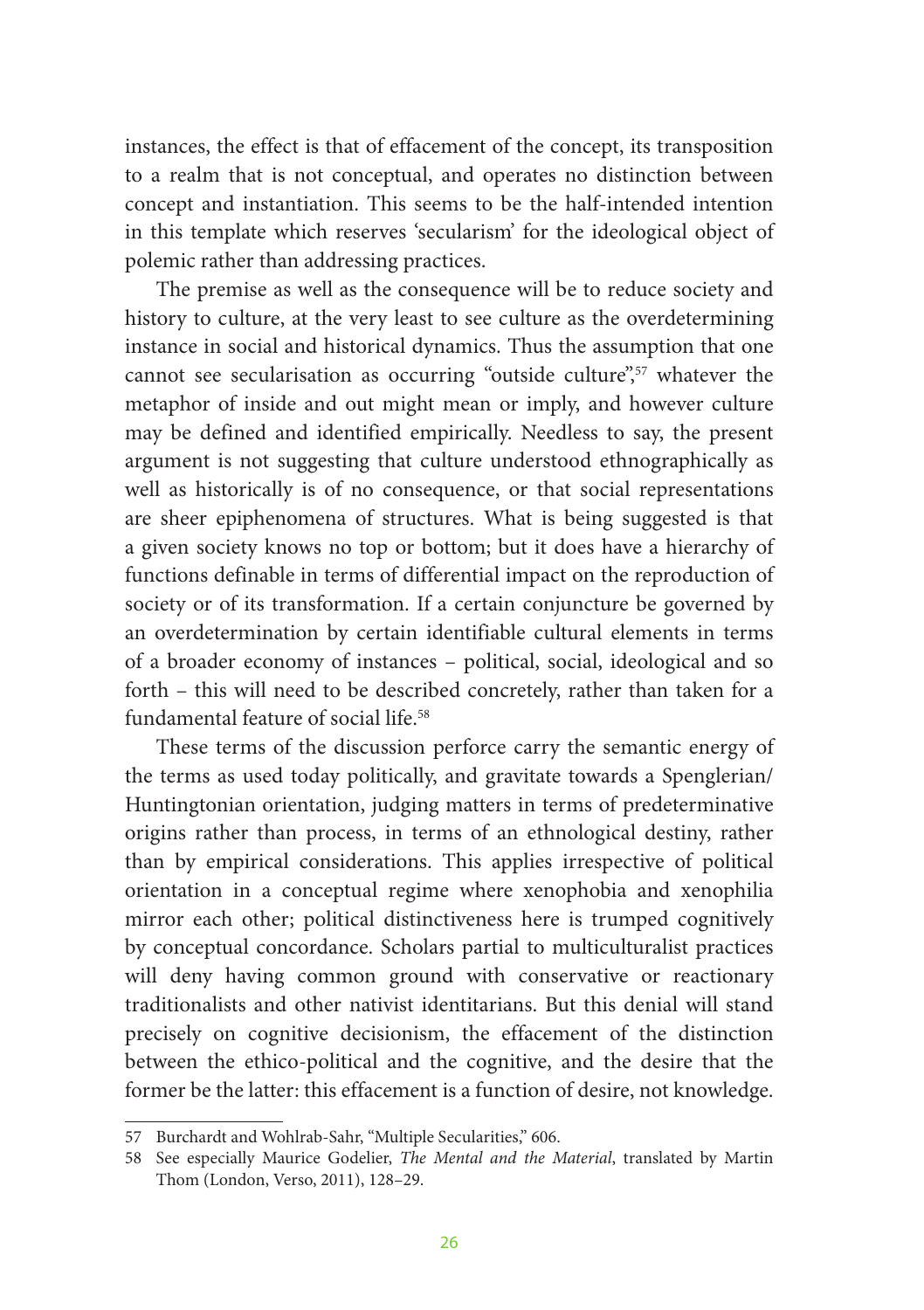It is not often remembered how enthusiastically Huntington was received in Iran and Saudi Arabia, and how the idea of a dialogue of civilisations rests precisely on assumptions of incommensurable difference.

The terms of reference of the discussions under review have the effect of inflecting towards historism and romanticism, the attempt to accommodate the undeniable empirical variety which the concept is meant to organise, and to cause this variety to drift semantically to the multiplicity of *sui generis* ontologies, cultures and so forth. For quite apart from empirical concerns, it seems incontestable that much of the intent propelling multiplicationism might be understood in terms of a protocol of intercultural courtesy, and as a token of adherence to the celebration of diversity and the irreducibility of voices engaged in a conversation – a manifest case in point of transposing normative interest into cognitive propositions, the 'ought' transmuting into an 'is'. Regarded rhetorically and performatively, the very attribute of multiplicity is the performance of an ethos, of belonging to a particular politico-cultural place rather than another, supporting particular constituencies against others in an environment of violent contestation.

Ultimately, we have with multiplication a mincing of words, like saying gosh and golly, darn and sugar; we have euphemistic usage,<sup>59</sup> a sociolinguistic phenomenon of evasion and circumvention. Concepts and categories, and these include modernity and secularism, are by definition general, pertaining to the whole class of phenomena that are bounded by them, and cannot, as is sometimes charged, be "monolithic": they can become monolithic only when devoid of conceptual sense and rendered into fetishes, like the notion of identity. Concepts deployed comparatively cannot be held captive to nominal multiplication, each a multiple *sui generis*, but must rest on generic commonality: comparison indicates an analytical grid of variations in which differences and similarities are regarded as variations, not as sui generis individuals. Similarities and differences are variations rather than signals of the generic specificity of each term of comparison when these are taken to be a row of adjacent singularities. In conceptual terms, variations indicate particular instances that mediate

<sup>59</sup> On which see especially Emile Benveniste, "Euphémismes anciens et modernes," in *Problèmes de linguistique générale* (Paris: Gallimard, 1966); Günter Kehrer, "Euphemismus," in *Handbuch religionswissenschaftlicher Grundbegriffe*, ed. Hubert Cancik, Burkhard Gladigow and Karl-Heinz Kohl (Stuttgart: Kohlhammer, 1993).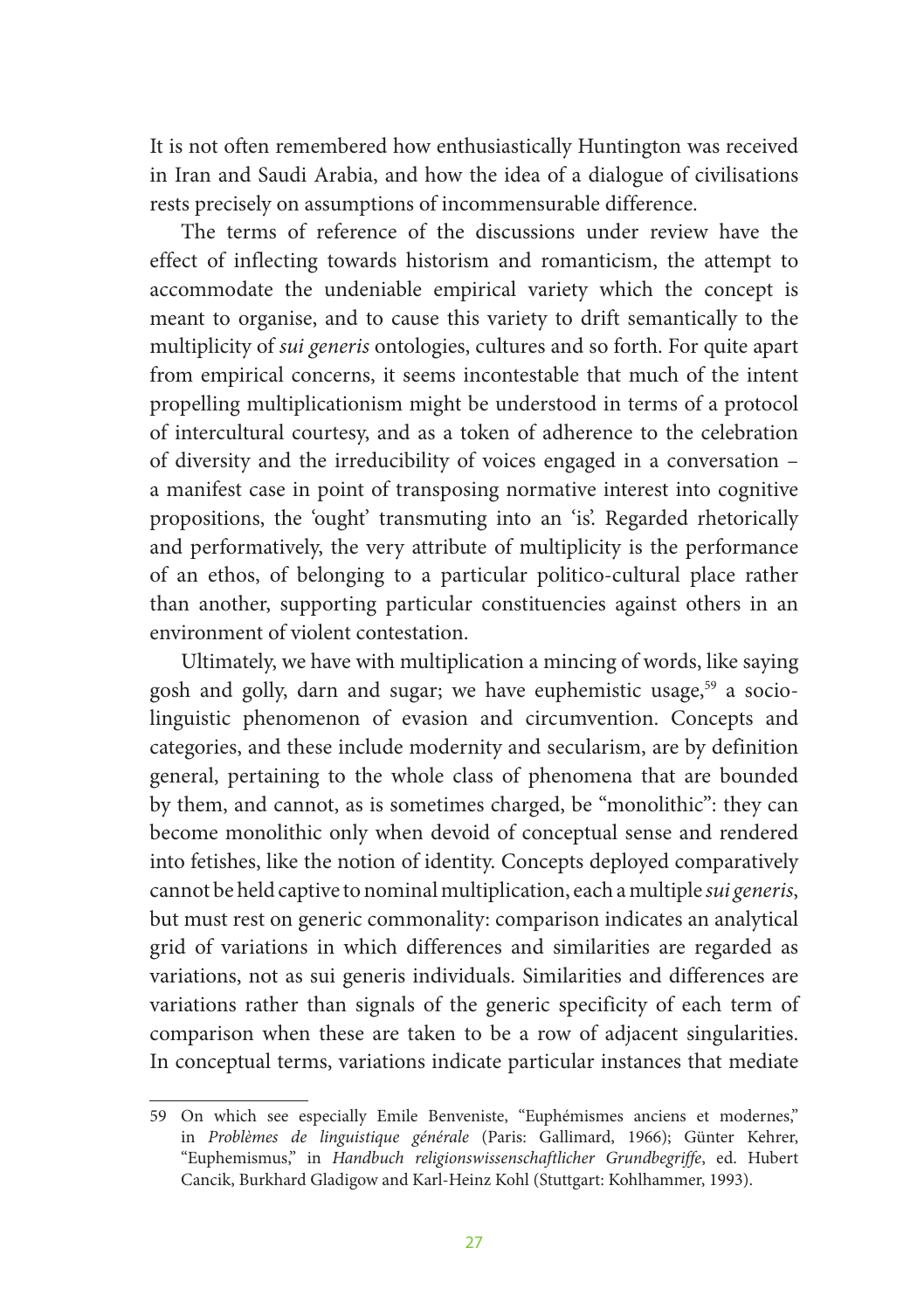the general and the individual. Regarded thus, multiplicationism is a variant of nativism and identitarianism, multiple nativisms and multiple identities. One had better either use a concept in its general sense, or drop it. Multiplication collapses concepts into the empirical manifold, rather than treating them for the second-order representations which they are.

Another aspect of the polemical effacement of secularism as an historical, social and cognitive fact, is the erasure of the word. In many recent contexts, the word secularism has been reserved for militant antireligious and anti-clerical secularist ideologies of the sort that animated the French, Turkish and Mexican states, that is, to the obvious and facile object of polemic. Instead, 'secularity' has been introduced as a substitute for other areas covered by secularism as the condition arising from secularisation, for which one would normally and quite straightforwardly use 'secular' as an attribute: of social arrangements, of legal arrangements for the church in a secular order, and much else. Secularity cannot stand alone as a substantive. It seems as if things were to be described in terms of secularity rather than of secularism, a more adequate description of secular arrangements might be reached without naming or designating them as secular. This seems to my mind to be an uneconomical and evasive term.

There is clearly in these discussions a fundamental confusion between, on the one hand, modernity and secularism as a related pair of analytical categories, both incontestable objective processes, and on the other hand, normative recognitions, misrecognitions, or denials of these same processes, even by many of those undergoing them or participating and living in them. Modernity and secularism as objective structural processes are in many very significant ways intertwined, globally, their instantiations related to each other as members of two intersecting classes of phenomena by a process of combined and uneven development. As long as the discussion is pitched at the level of normative perception by actors or victims, and the actual process described in terms of these representations, the chances of a productive discussion are reduced very considerably. Such a pitch has become normal, with secularism in India, for instance, reduced by one scholar to 'a credo',<sup>60</sup> ignoring actual social and political transformation, or, with reference to the German Democratic Republic

<sup>60</sup> Triloki Nath Madan, "Secularism and the Intellectuals," *Economic and Political Weekly* 29, no. 18 (1994): 1095.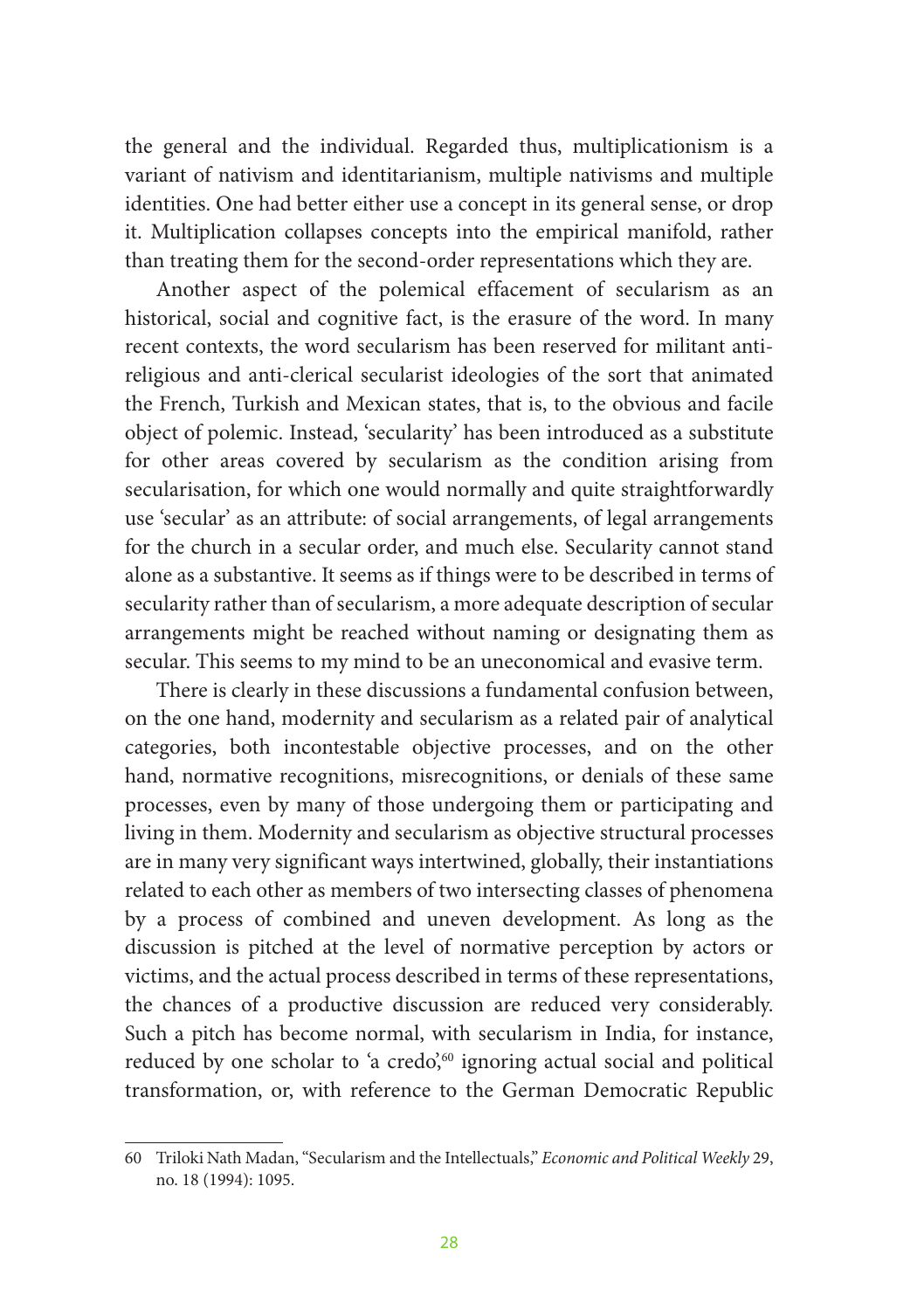defined simply as 'an interpretative frame',<sup>61</sup> with a similar abatement of the sociological gaze which seems little interested in that which is being interpreted and by whom. Or again, as with Asad, sweepingly pronounced part of a 'regime of truth',<sup>62</sup> truth being used in a relativistic sense devoid of what one would regard as cognitively normative and with no reference to any regime of verifiability, thus used indifferently for any sort of opinion, however absurd. What is forgotten in this type of conceptualisation is that secularism is itself a major actor in the cognitive, normative, and social transformation of societies, which together make possible analytical concepts that render secularism an object of scientific apprehension and elaboration.

Being general by definition, concepts are quite naturally applicable outside the immediate circumstances which made their naming, delimitation and elaboration possible, and this is pertinent to two concepts of relevance to this discussion, secularisation and religion. One is surprised that few have had qualms about using the concepts of the economy and of society, made possible and developed in Europe in the 18<sup>th</sup> and 19<sup>th</sup> centuries, outside of Europe, yet declare reserve when the discussion pertains to the concepts of secularisation and religion.<sup>63</sup> Similarly, one finds that Weber is decried as foreign to the phenomena of religion and secularism outside Europe, while Foucault or Wittgenstein pass muster without comment. In the same vein, one might look at the way in which the secularisation thesis is considered in vitalist terms, affirmed in historist terms as post-Christian, a sort of "Christianity in sheep's clothing",64 and denied in other settings, at best relegated to one among many multiple and incommensurably sui generis secularities.

Correlatively, the applicability of the notion of religion to Islam is denied. Denials of the applicability of the concept, and even of the very existence of the phenomenon of religion, are more frequent today than in

<sup>61</sup> Monika Wohlrab-Sahr, Thomas Schmidt-Lux, and Uta Karstein, "Secularization as Conflict," *Social Compass* 55, no. 2 (2008).

<sup>62</sup> Enayat, "Secularism, Christianity and Imperialism," chap. 2 in *Islam and Secularism*.

<sup>63</sup> For the economy: Louis Dumont, *From Mandeville to Marx: The Genesis and Triumph of Economic Ideology* (Chicago, IL: University of Chicago Press, 1977); for society: Wolf Lepenies, *Between Literature and Science: The Rise of Sociology* (Cambridge: Cambridge University Press, 1988).

<sup>64</sup> Jonathan Sheehan, "Thomas Hobbes, D.D.: Theology, Orthodoxy, and History," *The Journal of Modern History* 88, no. 2 (2016): 251.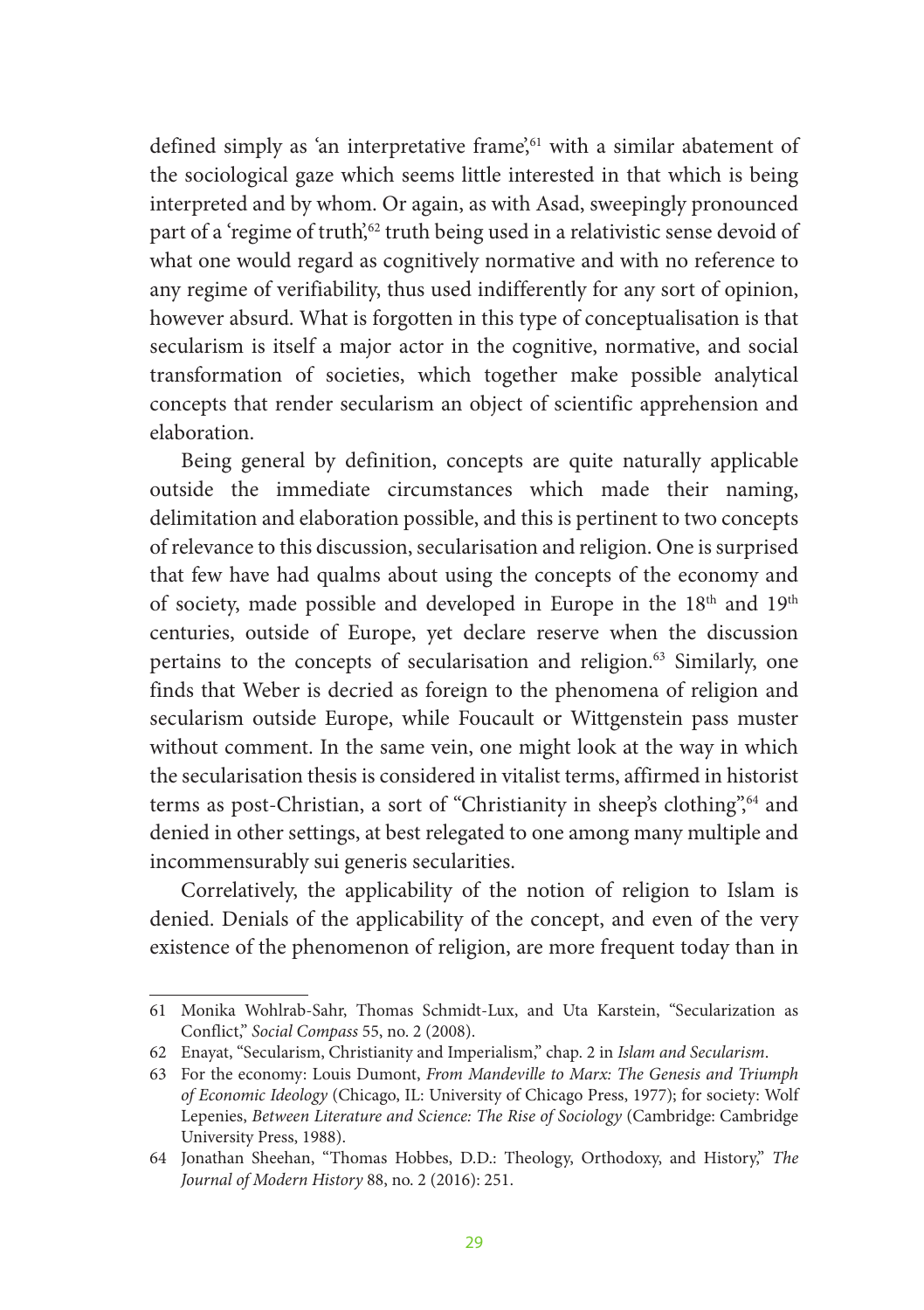the recent past, and the discussion have an air of disputes over the number of angels that might stand at the head of a pin. One reason frequently invoked is that the concept of religion emerged only in post-Reformation Europe. This is a curious and common contention adopted by Asad, curious not only because the Islam to which Asad refers and the one he takes to be a normative discursive tradition is the one that has been thoroughly Protestantised, in the same way as were modern varieties of Hinduism and Buddhism, as we shall see, but also of course because the Qur'anic text itself has available a clear and distinct notion of religion that corresponds to the one that Asad and many others attribute to the Reformation.<sup>65</sup>

More important than the Qur'an is of course the history of the distinction of religion as a domain in political and institutional practices that might be termed Islamic, including the notion of *siyāsa shar*ʿī*ya*, which is politics and law *more religio*, much vaunted by fundamentalists.<sup>66</sup> Even if *siyāsa*, Arabic for politics as the husbandry of humans (and indeed for animal husbandry as well), were to be regulated by the strictures of Muslim jurisprudence, the analytical difference between worldly politics and the concerns of religion, and the distinctiveness of practices in each of these domains, was always maintained in Muslim political practices and traditions, including the bifurcation of the classical system of justice. This distinction, both in theory and in practice, is ubiquitous; it is not confined to Islam, nor was it an invention of modernity, of the polemical needs of secularism, or of the Reformation. One may cite *dharma* and *artha* or *daṇḍ*á in classic Indic polities, or the distinction between *lokottara* and *laukika*, the religious and the worldly, or indeed the concept of *agāma* as religion, in Sri Lanka.<sup>67</sup>

<sup>65</sup> For the Qur'an, a start might be made with Q 5:3, 2:132, 3:19, 85, and see David Marshall, *God, Muhammad and the Unbelievers* (London: Curzon, 1999); for Asad and his Islamic discursive traditions, Enayat, "Secularization Theory and its Discontents," chap. 4 in *Islam and Secularism*; for comment on Asad's acquaintance with these traditions: Enayat, *Islam and Secularism*, 50. Reference to the Qur'an is pertinent here as it is a text that Asad would have been well advised to have read as he wrote about Muslim discursive traditions. For broader comment of Asad in relation to what is known from the history of religion, 'Azmī Bishāra, *Ad-Dīn wa'l-'Almāniyya fī Siyāq Tārīkhī,* vol 2. (Doha: Arab Center for Research and Policy Studies, 2012–2015), 2: 804.

<sup>66</sup> Aziz Al-Azmeh, *Muslim Kingship: Power and the Sacred in Muslim, Christian and Pagan Polities* (London, I. B. Tauris, 1997), 118–19, 163–88.

<sup>67</sup> Martin Southwold, "Buddhism and the Definition of Religion," *Man, New Series* 13, no. 3 (1978): 263. It being noted that the author is not entirely in agreement with the meaning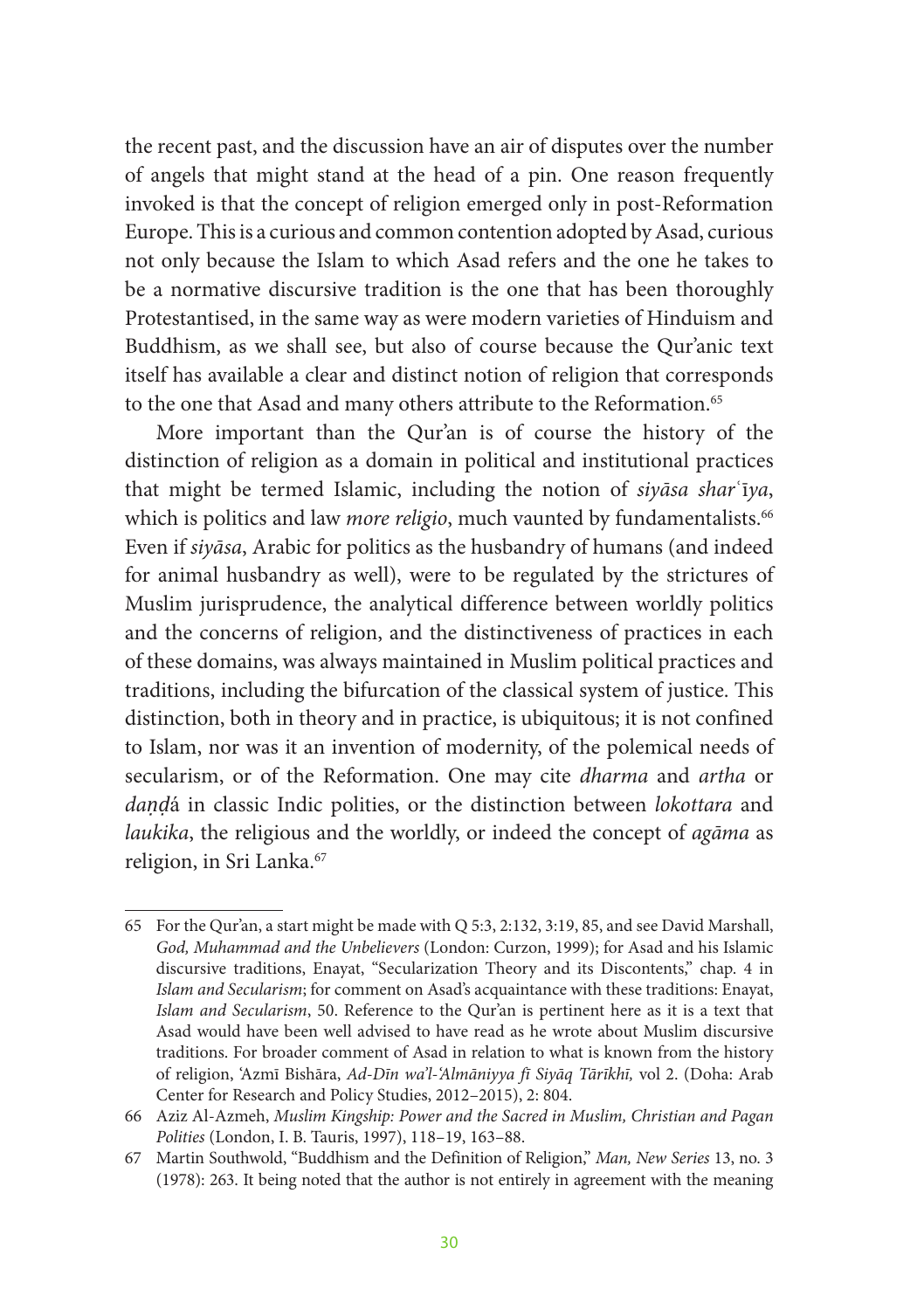More generally, a concept need not be native or emic in order for it to be applicable analytically to a specific setting. Being exogenous in generic, geographical terms is no reason why a concept – such as the economy, or religion – should be abandoned. The concept of religion is by no means one that was concocted by secularists in the age of the Enlightenment. This view is false empirically, on both historical and contemporary evidence. Religion, like society and the economy, designates a polythetic class of phenomena. Among other places, it was clearly perceptible in 16<sup>th</sup>-century Japan, both by Buddhist priests and Catholic, non-Protestant Christian missionaries, where the distinction and interdependence between ōbō/*rājā dharma* and *buppō*/*Buddha dharma,*68 occurred in a way reminiscent of classical Muslim political works. A recent special number of *Japan Review* dedicated to 'formations of the secular in Japan,' was motivated by the claim that 'the secular' was uniquely Western, and proceeded to produce a series of articles based upon both historical and empirical social research that showed that the distinction between the secular and the religious (*sezoku*/ *shūkyō*) was central to state formation, and that this was just as native to Japan, which had not at the time been colonised, as social realities, and not only as post-Reformation abstractions, like anywhere else – it seems to be an historically preponderant situation. Even Casanova, in an article flirting with post-colonial terminology, felt moved to admit that conditions in Japan prior to modernity provided evidence for secular arrangements independent of Western developments, and ascribed "proto-secularity", somewhat half-heartedly and as if giving way too much to an undeserving quarter, to the Chinese imperial state also.<sup>69</sup>

In all, studies that have just been cited, and other studies based on intensive fieldwork seeking to describe and analyse social processes,

here indicated for *agāma*. See now Alan Strathern, *Unearthly Powers: Religion and Political Change in World History* (Cambridge, Cambridge University Press, 2019), 71–74

<sup>68</sup> See especially Christoph Kleine, "Religion and the Secular in Premodern Japan from the Viewpoint of Systems Theory," *Journal of Religion in Japan* 2, no. 1 (2013): 1–8, 19–21; Brian C. Wilson, "From the Lexical to the Polythetic: A Brief History of the Definition of Religion," in *What is Religion? Origins, Definitions, and Explanations*, ed. Thomas A. Idinopoulos and Brian C. Wilson (Leiden: Brill, 1998). For more general orientation: Rodney Needham, "Polythetic Classification: Convergence and Consequences," *Man*, *New Series* 10, no. 3 (1975).

<sup>69</sup> José Casanova, "Asian Catholicism, Interreligious Colonial Encounters and Dynamics of Secularism in Asia," in *The Secular in South, East, and Southeast Asia*, ed. Kenneth Dean and Peter van der Veer (Cham: Palgrave Macmillan, 2018), 26, 32.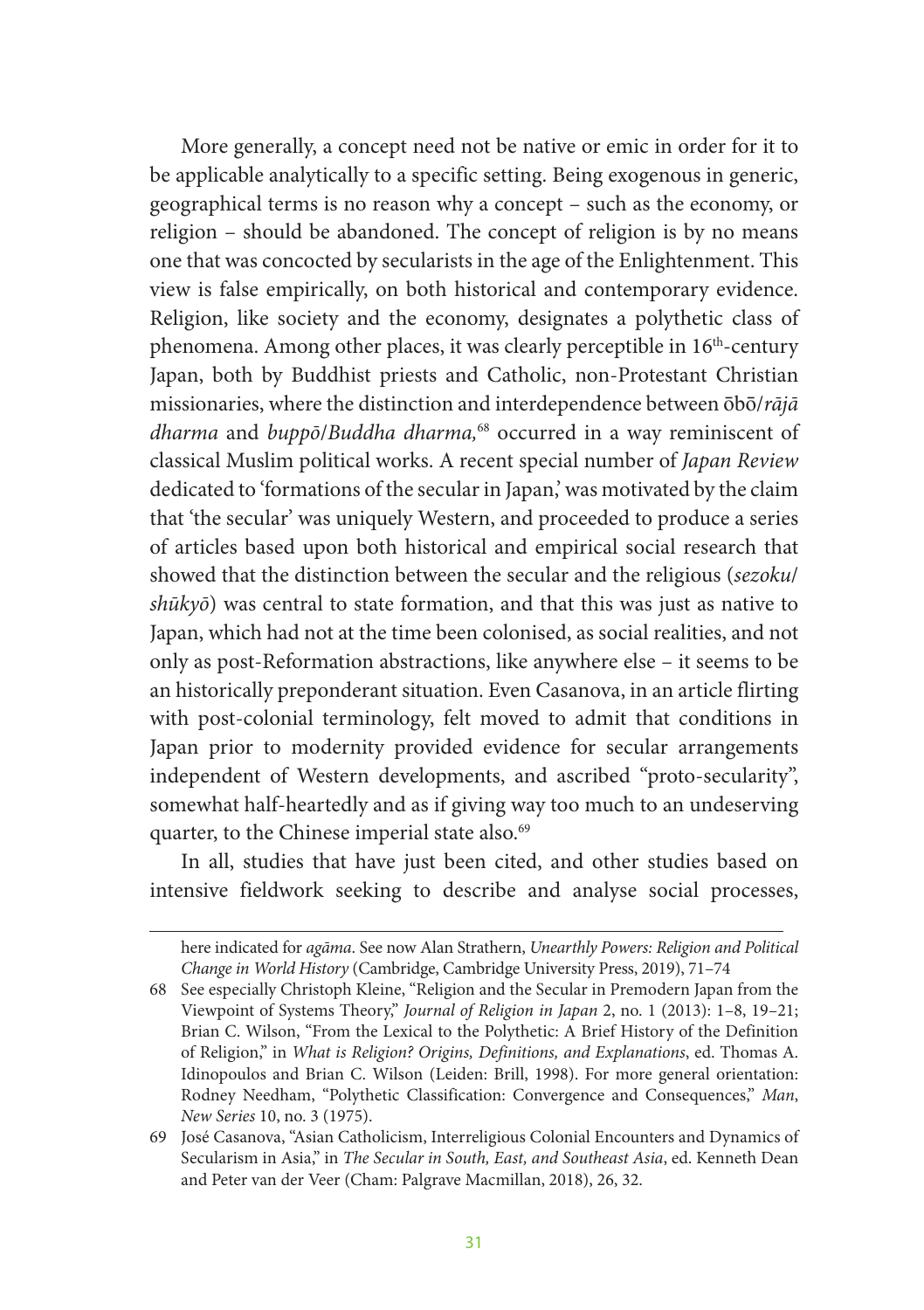underline the wealth of the empirical manifold and the variety of developments related by both unevenness and systemic connection. Once one decides to focus on reality as distinct from polemical representation of reality, one can conduct research and cogent ethnographic as well as political analysis without needing recourse to the vocabularies of evasion, with minimal conceptual distraction or waste of analytical energy.<sup>70</sup>

In yet another historist and vitalist move, anti-secular polemics have generally construed secularism as a movement inside religion (one notes that culture and religion are often used interchangeably in this type of discourse, especially with regard to Islam). This is in contrast to what actually existing secularism has been historically: a constituent element in a broader process of societal differentiation in modern global history, one to which teleologies attributed to modernisation theory by its critics are irrelevant.71 Secularism was a product of the rise of novel institutions, social structures of authority, and cognitive facilities and institutions, functionally autonomous from religion and its institutions, responding to new social needs rather than usurping those hitherto fulfilled by religion and its institutions. The contrast between the two was generated as the latter sought polemically to resist the expansion of the new. Indeed, the conflation of two distinct matters is most common: between the sociological concept of functional differentiation, and the normative understanding of secularism, the last in turn conflating secularism as an objective development and as a political ideology of state.

In all cases, there is in this perspective on things a presumption not only of the constitutive primacy of religion, but also a fantasmatic assumption of societal homogeneity under the canopy of an order termed Christian. Religion appears here as an overdetermining factor, an independent variable, which is in actual fact an idea inimical to the spirit of inquiry, leaving a blank on the very topic that needs explanation.<sup>72</sup> Correlatively, it is noteworthy that the grafting of secularism onto the history of Christianity

<sup>70</sup> See the outstanding collection of studies of India, Thailand, Kyrgyzstan, Bahrain, Indonesia in: Nils Bubandt and Martjin van Beek, eds., *Varieties of Secularism in Asia. Anthropological Explorations of Religion, Politics and the Spiritual* (London: Routledge, 2012).

<sup>71</sup> Among others: Casanova, *Public Religions*, 18–19; David Yamane, "Secularization on Trial: In Defence of a Neosecularization Paradigm," *Journal for the Scientific Study of Religion* 36, no. 1 (1997); David N. Gellner, "Studying Secularism, Practising Secularism. Anthropological Perspectives," *Social Anthropology* 9, no. 3 (2001).

<sup>72</sup> See Mary Douglas, *In the Wilderness: The Doctrine of Defilement in the Book of Numbers*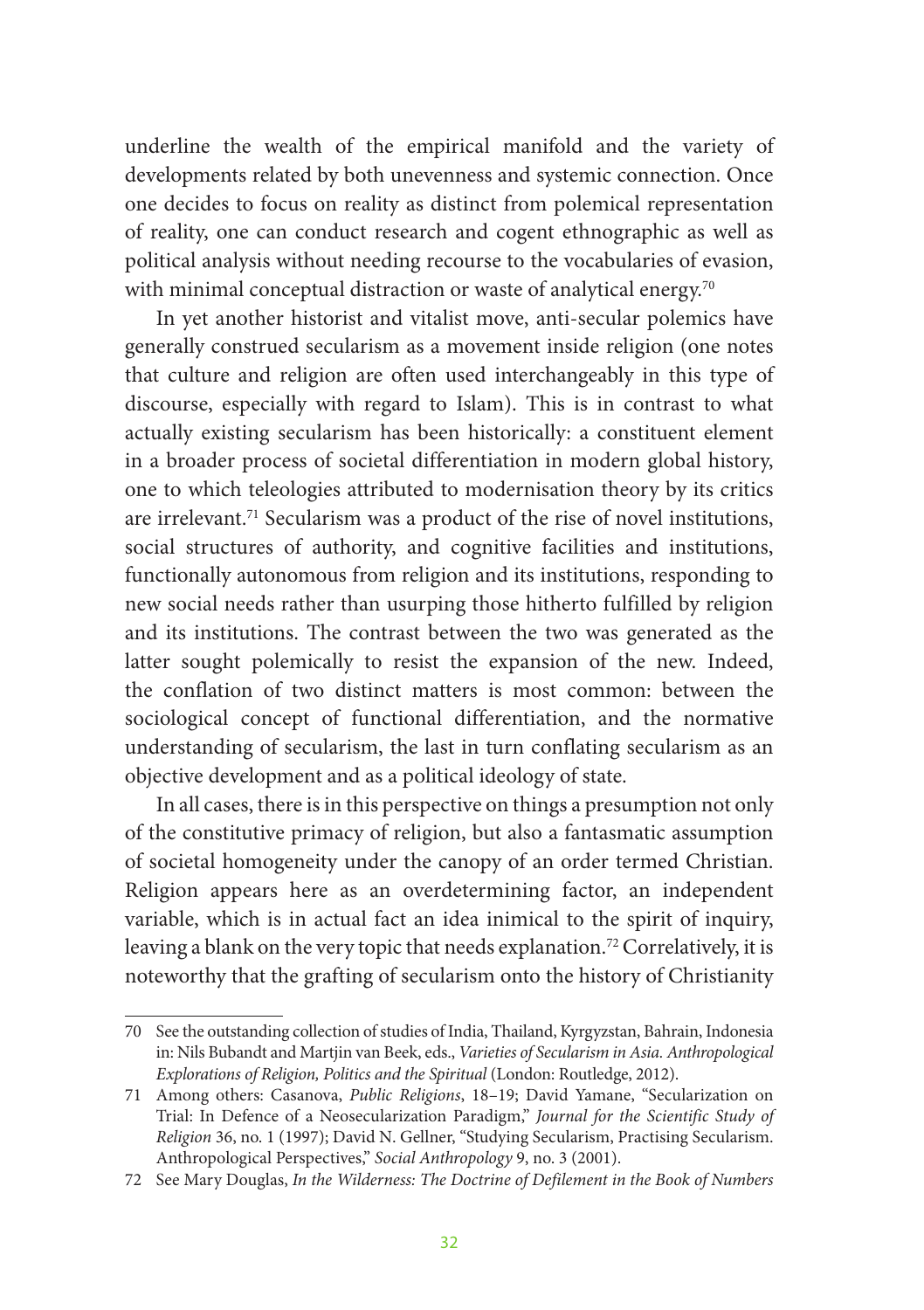has for some time now been very much in vogue, primarily in arguments against Islam's receptivity to secularism. Asad concurs entirely, like the vast majority of secularism's Islamist and post-colonialist critics.73 This is a variation on an older trope of denigration directed at the Enlightenment, later at Marxism, and now at secularism, when considered as both pseudoreligious and para-religious movements. This is an old trope, used by Herder and de Maistre, persisting most famously with Carl Schmitt, shared by Heidegger's ambivalent acolyte Karl Löwith, and leaving an imprint on the Frankfurt School. This trope continued to flourish in Cold War polemics that continues to thrive today. It rests on superficial associations, including those between psychological states that characterise revolutions and messianic stirrings.74

In this historist and vitalist regard, secularisation is seen in a rather cavalier manner as the subtraction of religion, curiously with its continued existence under another, spuriously secular signature, as Enlightenment or Communism. This is lazy thinking, formulaic and effortlessly repeatable. Subtraction in these discussions often refers to institutional transformations undergone by organs of religion, but such transformation within were slight in historical fact, and the locations of secularism have been in new structures. Ultimately, the argument is anchored more firmly in the anti-modern figures of nostalgia and of the sublime. These two melancholy matters are brought together by the notion of secularisation (and modernisation: the two are often interchangeable in some discussions) as a form of loss,75 of alienation, what Taylor regretted poignantly and eloquently as 'excarnation', of 'buffeted' selves, in the secular 'wasteland',<sup>76</sup> resulting from immanence that had set

<sup>(</sup>Oxford: Oxford University Press, 2001), 51, who finds in this the fundamental weakness of Weber's theory of religion.

<sup>73</sup> Asad's ideas in this respect and in many others are stated with greater explicitness, contextualisation and penetration, and sustained by broader reading in Arabic by, for instance, the late ex-Marxist cultural Islamist ʿAbd al-Wahhāb al-Masīrī in ʿAbd al-Wahhāb al-Masīrī and ʿAzīz Al-ʿAẓma, *Al-ʿIlmānīya taḥt al-mijhar* (Damascus: Dār al-Thaqāfa, 1990).

<sup>74</sup> Richard Shorten, "The Enlightenment, Communism and Political Religion: Reflections on a Misleading Trajectory," *Journal of Political Ideologies* 8, no. 1 (2003); Sternhell, "Anti-Enlightenment of the Cold War;" see Judith Shklar, "The Political Theory of Utopia: From Melancholy to Nostalgia," *Daedalus* 94, no. 2 (1965): 373, 375.

<sup>75</sup> This point is stressed by Blumenberg with regard to modernity: Blumenberg, *The Legitimacy*, 116–20, 533.

<sup>76</sup> Charles Taylor, *A Secular Age* (Cambridge, MA: Harvard University Press, 2007), 37–42, 138, 307–21, 448–90, 613–14, 770, 772.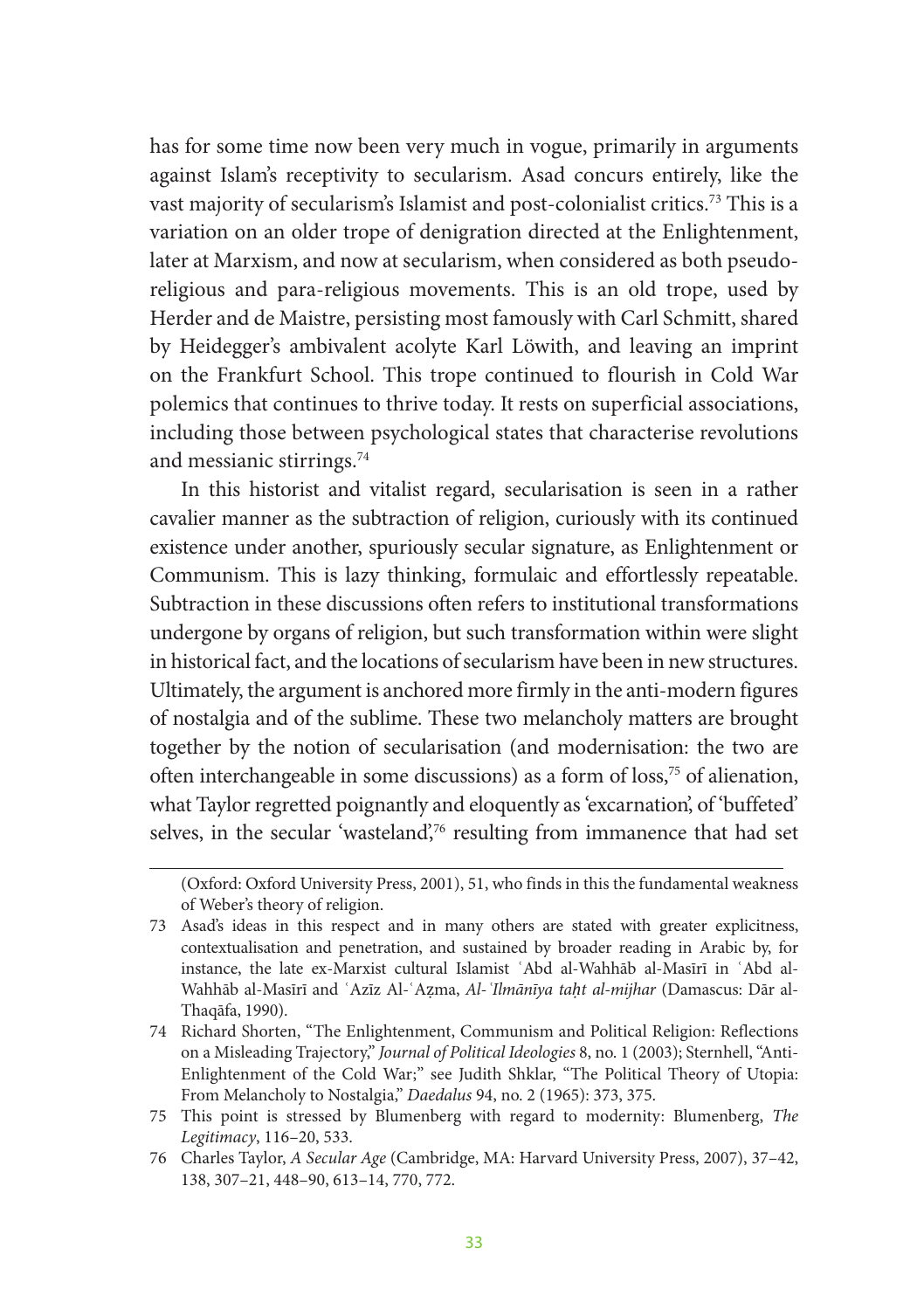aside transcendence with its sense of 'fullness',77 a usurpation of the authentic, a privation of essence, a state of unwholesomeness, a disnature, in counterpart to which reaffirmation and, often enough, restoration, including that of an Islamic prelapsarian utopia or life taken for an Islamic discursive tradition, is the active mystique: all of these poetical terms, reminiscent of classical romanticism, and now redolent of the occult, after one had subtracted away the pop-psychological considerations and vocabularies one encounters often in these types of analyses.78

In the final analysis, the specious character of the subtraction model is that it posits a morphological continuity between historical formations which does not in fact obtain. The model extrudes all consideration of historical breaks and social transformations that came with modernity, including the rise of new social, political and cultural forces, institutions, dynamics and arrangements to which secularism is related. Modernity is the overarching concept in this discussion, and encompasses the novel and autonomous emergence of institutional, political and cognitive secularism and systemic processes of secularisation.79 The fact is that the anachronism of the subtraction thesis is based on a prior, underlying analytical premise. This is a prior assertion of the organic and seamless relation between secularism and Christianity. This will bring us back to historism, culturalism and traditionalism, and their joint rhetorical trope, that of the return of religion as to an initial condition of purity unadulterated by history, that is, unadulterated and uncomplicated by the history of secularism and modernity. The return here figures as a moment of awakening and clarity which removes the illusions of change.

There are two volleys to this prior analytical premise of morphological continuity. One is broadly historicising in spirit, albeit conducted in the form of an historist narrative of essential continuity. This is represented by Casanova and Taylor, in two significant books, the former sociological,

<sup>77</sup> See especially the comment of Craig Calhoun, "Review of Taylor, A Secular Age," in *European Journal of Sociology* 49, no. 3 (2008).

<sup>78</sup> This tragic sentimentalism is shared by Wael B. Hallaq, *The Impossible State: Islam, Politics and Modernity's Moral Predicament* (New York, NY: Columbia University Press, 2013).

<sup>79</sup> Specifically with regard to the Arab World: Al-Azmeh, *Secularism*; in shorter compass: Gudrun Krämer, "Secularity Contested: Religion, Identity and the Public Order in the Arab Middle East," in *Multiple Secularities Beyond the West: Religion and Modernity in the Global Age*, ed. Marian Burchardt, Monika Wohlrab-Sahr, and Matthias Middell (Berlin: De Gruyter, 2015).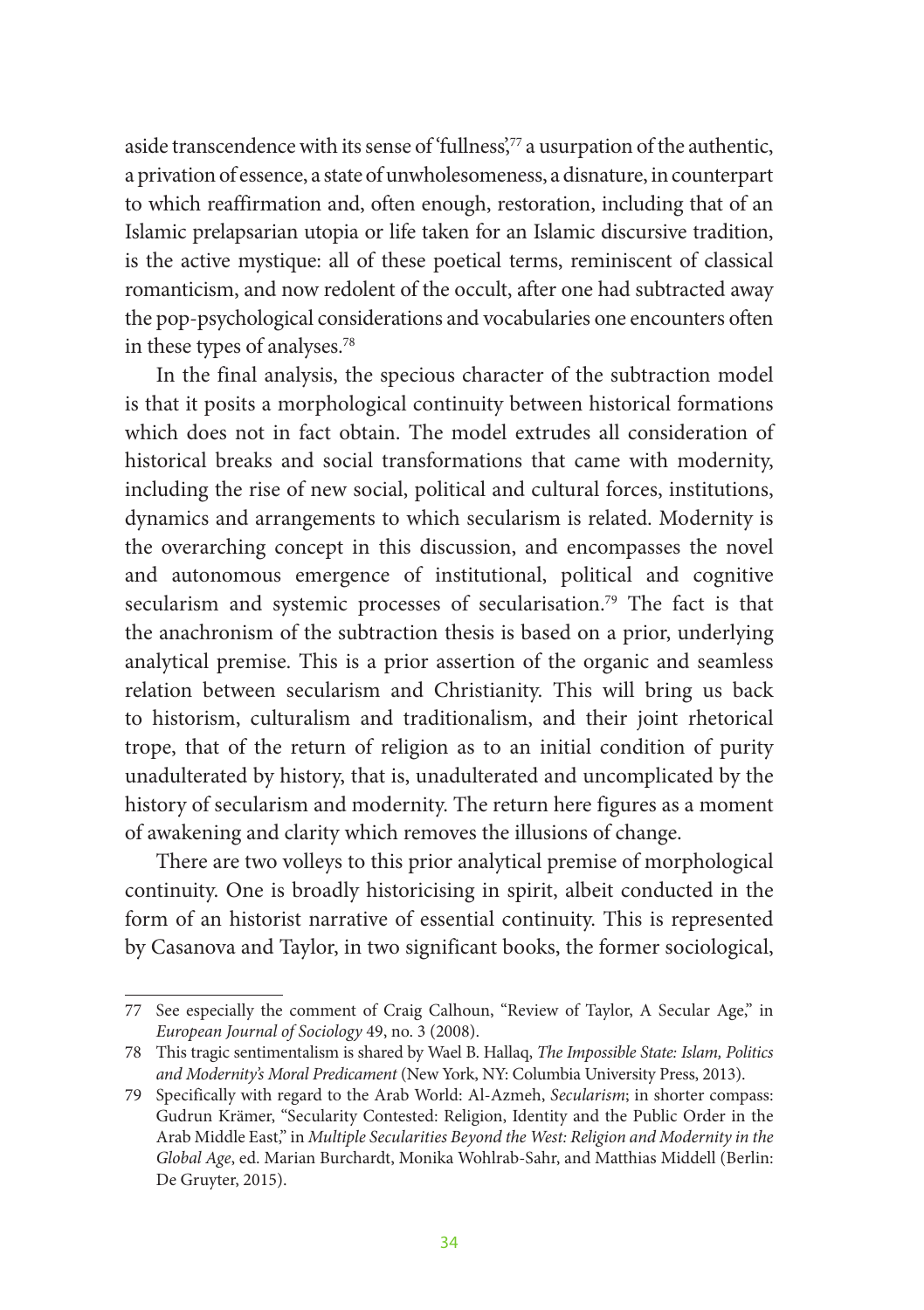the latter a psycho-conceptual history. The other volley maintains a distance from history by a distrust, which is expressed in the name given to the undertaking, that is 'genealogical', and has a somewhat remote claim to anthropology. It is represented here by various widely-quoted essays by Talal Asad. Claiming to be an insider's – 'emic' is a common term – recasting of the past in light of the present, genealogists compose pedigrees, virtual histories of ethos. Taylor's and Casanova's are wellintegrated comprehensive studies; Asad's, in contrast, seems truncated by a rather fragmentary acquaintance with the subject, but no less influential for being so.

In the spirit of morphological continuity, we are told that secularisation is "identified with a particular civilizational trajectory",80 one which is described by Taylor at length with reference to the North Atlantic region, to which he adds psycho-historical factors of the embedding and disembedding of individuals, in what amounts to a comprehensive attack on modernity, reflecting an almost brooding Roman Catholic position.<sup>81</sup> Reference to criticisms of capitalism by Marx, when speaking of fetishism of the commodities, of alienation, and of religion, in ways much more nuanced and complex than is usually admitted,<sup>82</sup> would have enriched and nuanced considerably this attitude of discontent and disenchantment with civilisation.

Yet for all the high-grade philosophical skills one would expect from Taylor, discussion of separate civilisational trajectories is still guided by the conflation of historical dynamics with an essentialist ethnology of the West. The West is seen to have been grounded essentially in Christian traditions, understood monolithically and monocausally, and in a view of progress and of the Enlightenment beclouded by distaste and distrust. The unstated postulate is that his North Atlantic domains had been 'societies of faith', a cliché which recent historical research has dented considerably and nuanced beyond the proportions that would make this idea serviceable for the sort of argument discussed here. But in this type of argument, empirical material cannot vitiate the scheme.

<sup>80</sup> Taylor, *A Secular Age*, 36.

<sup>81</sup> On which see especially Matthew Rose, "Tayloring Christianity: Charles Taylor is a Theologian of the Secular Status Quo," December 2014, https://www.firstthings.com/ article/2014/12/tayloring-christianity.

<sup>82</sup> See Alberto Toscano, "The Clash of Abstractions: Revisiting Marx on Religion," chap. 5 in *Fanaticism: On the Uses of an Idea* (London: Verso, 2010).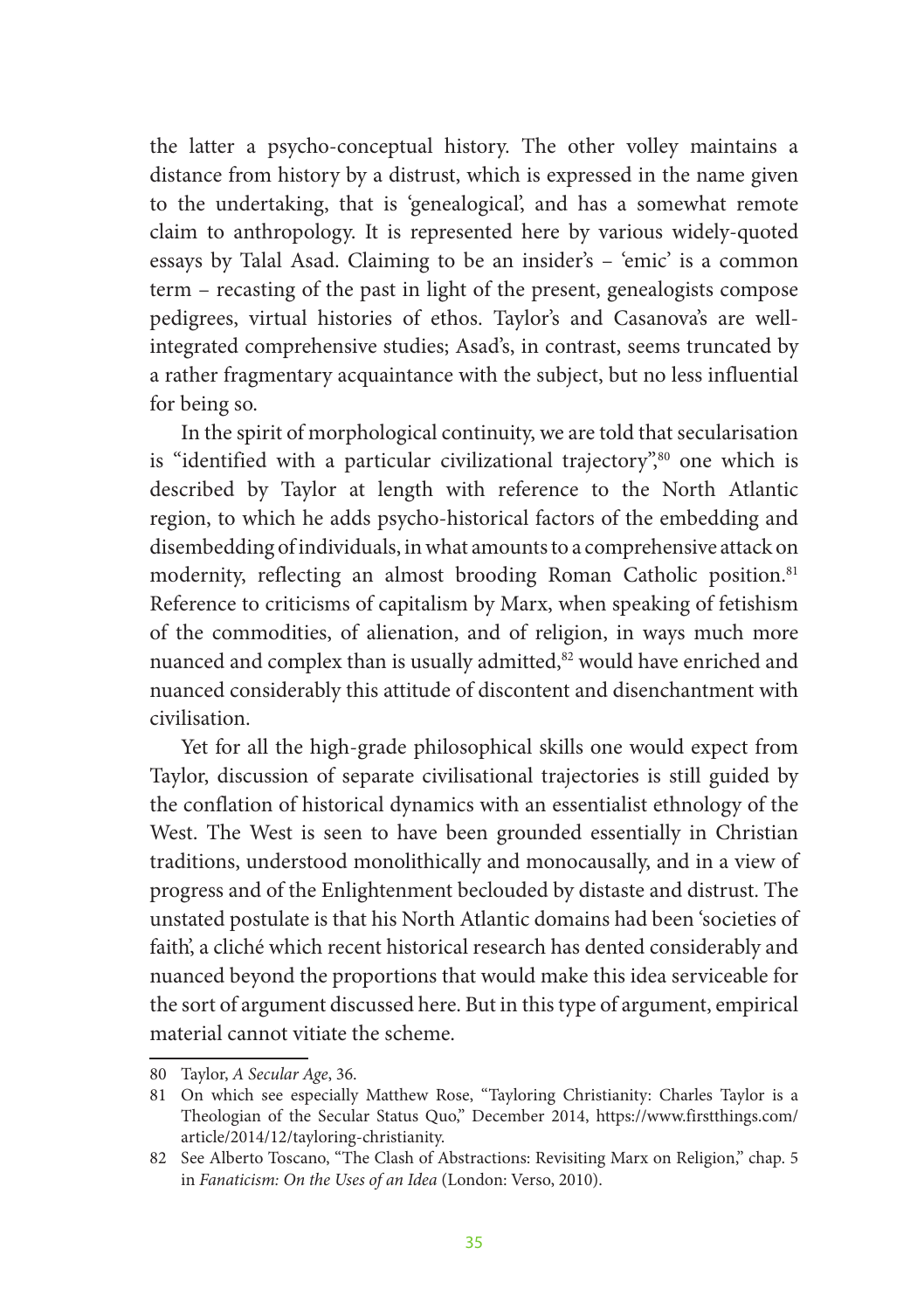Casanova, some of whose arguments also stand on this silent postulate, is enough of a robust sociologist to state that the assumption that premodern Europeans were more religious than today is one "in need of confirmation"83 – the same can be said about over-islamising Muslims of both today and yesterday. Yet Casanova makes the same sort of conflation nevertheless, one that is widely disseminated by the Catholic church, when he claims that secularism is the product of a specifically Western modernity, specifically Western meaning continuous with its past essentially, and that it is therefore "fundamentally and inevitably post-Christian"<sup>84</sup>. We have here a postist location with the discursive effect of extruding history and eliminating the weight of systemic and morphological historical breaks that came with modernity. I shall come to this particular posture of postism in a moment. Casanova, robustly sociological in outlook, insists that the multiplication of secularism, like that of modernity, should "open the possibility that other religions may also play a role in institutionalizing their own patterns of secularization".<sup>85</sup> He thus locates these processes, multiplied by the factor of civilisation and tradition in the manner that has already been encountered, within religion. The unspoken assumption is that religion, presumably taken for a culture in the sense of historist culturalism, is the determinant instance in the development of a particular historical formation, and is an independent variable.

Casanova claims further that secularism first arose as a Western theological category:86 this conveys a close fit with the traditionalist and civilisational – culturalist – discourse here proffered, but its meaning is, on closer examination, uncertain. I am not aware of secularism as a Christian theological category as such. Secularisation as a dispensation for those with monastic vows to live outside their cloisters has a place in canon law. The secularisation of Church properties by the state is not a theological concept. Reference might be made to Augustine's notion of the two cities in support of claiming that secularism be a theological category. But this would require a proper argument from Augustine's theology of history, which is only tangentially theological. If such a claim were to be made,

<sup>83</sup> Casanova, *Public Religions*, 16.

<sup>84</sup> José Casanova, "The Secular, Secularizations, Secularism," in *Rethinking Secularism*, ed. Craig Calhoun, Mark Juergensmeyer, and Jonathan van Antwerpen (Oxford: Oxford University Press, 2011), 63.

<sup>85</sup> Casanova, *Public Religions*, 234.

<sup>86</sup> Casanova, 61.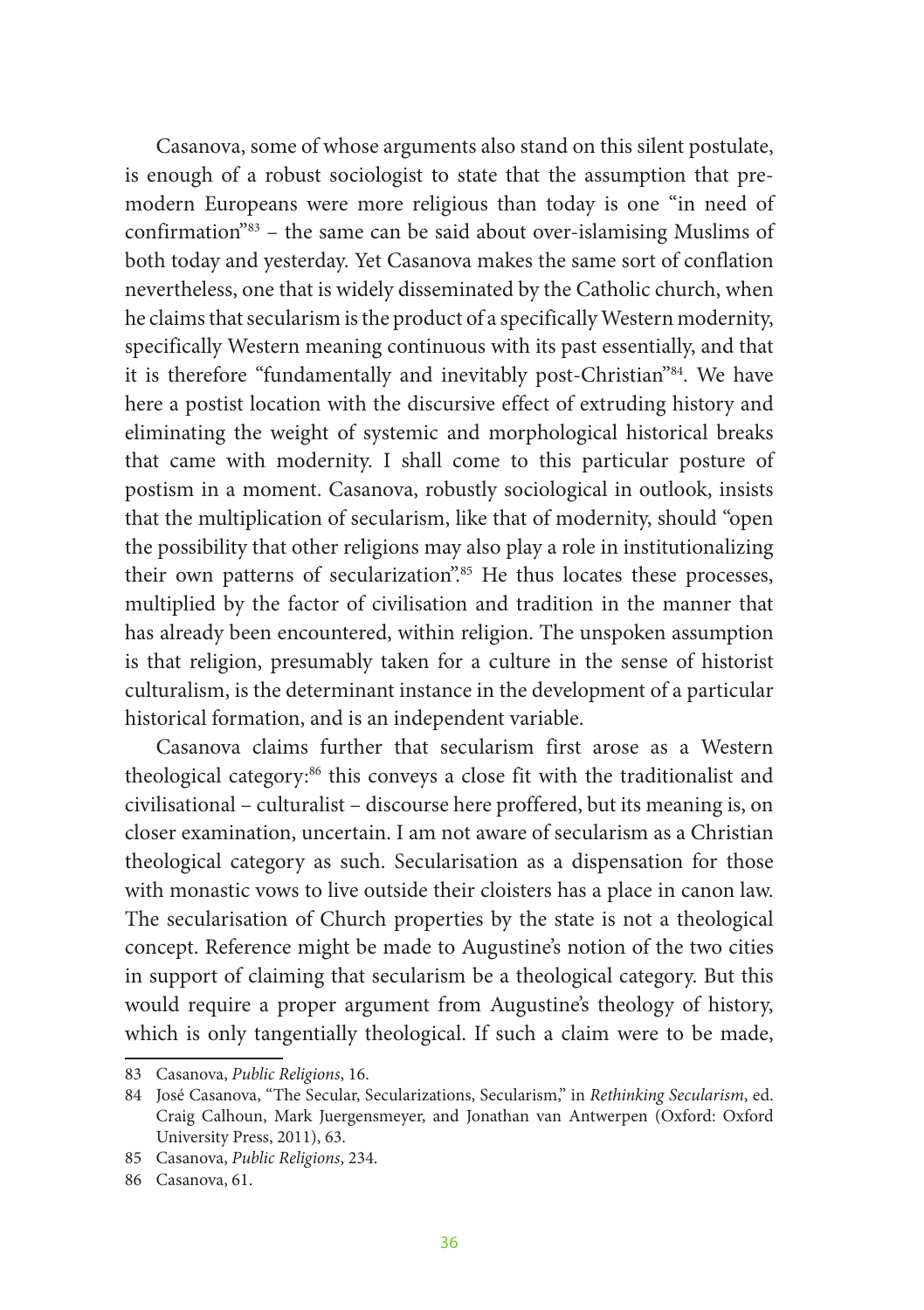it needs to be properly argued. More generally, it would be helpful if one resisted the very common temptation to dub whatever is related to religion or the church as 'theological'. What we are left with is a drift that we can see more clearly when we speak of Islam, namely, the drift, presented as self-evident common sense, towards identifying past with future, and identifying culture, civilisation and religion without stating that one is doing so. This is a drift towards rendering religion the defining element of culture, of civilisation, of history, and indeed of secularism.

In this way, the idea that secularism, the autonomous institutional, social and cognitive line of development in the context of social differentiation occurring within and alongside global modernity, might involve a common trans-geographical social dynamic, however uneven and varied, is made to devolve to an illusion or a conceit, at best to a colonial or elitist imposition. There is, with Casanova, and as a clear consequence of historism rather than of history, a meta-historical assumption of incommensurable historical itineraries, which some call civilisations, yielding incommensurable multiple modernities, denominated by him as post-Hindu, post-Confucian and post-Muslim.87 Post-Muslim modernity in this register would be vulnerable to the argument now commonly taken for granted by many, and emerging from the comparable assumptions, that Islam – without qualification – is necessarily at odds with modernity, which is incompatible with Islam's "ontological and theological commitments".<sup>88</sup> This is a specious and often contra-factual type of historical argument which is anti-sociological. But it is one that Casanova shares nevertheless with very many others – including Hindu and Muslim culturalists of various hues, cultural nationalists, fundamentalists and civilisation and identity warriors of all stripes.

Patronising multiculturalist impulses to postulate a multiplicity of incommensurables in the spirit of a polite conversation aside, there is an objective global dynamic that vitiates this vitalist historism and renders culturalism and its narratives more like fables eagerly believed than verifiable facts. This dynamic is of European origin and impulse, but is also one whose cognitive, social and cultural goods were internalised and made local everywhere, in a variety of forms and to varying extents. The

<sup>87</sup> Casanova, 64.

<sup>88</sup> Michael Alan Gillespie, *The Theological Origins of Modernity* (Chicago, IL: University of Chicago Press, 2008), 292.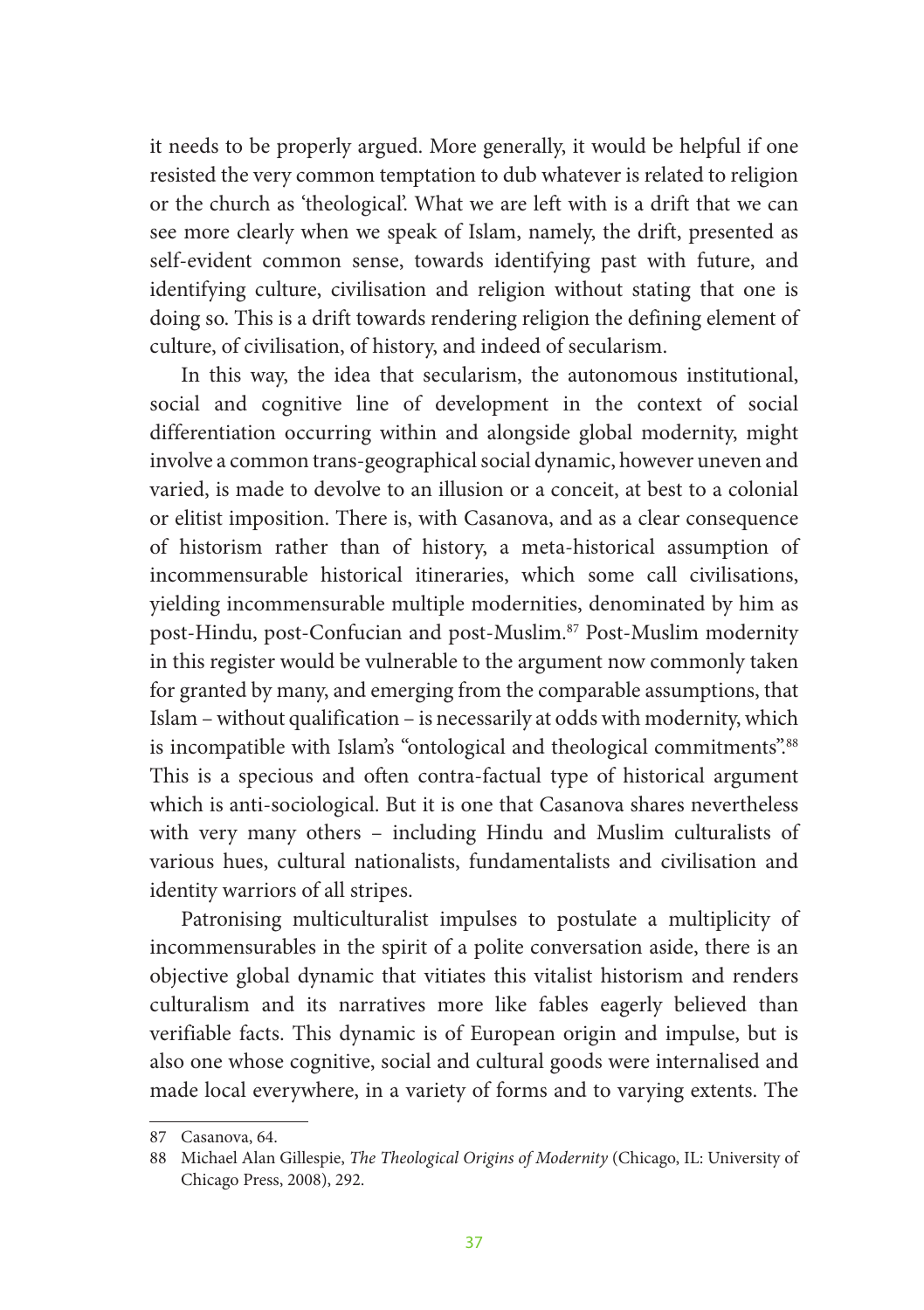polemics against Eurocentrism are often incoherent in that they use the various possible senses of the term interchangeably, often assuming all Euro-centred historical analyses to be Eurocentric ideologically. This is why ideas about provincialising Europe are so manifestly delusional, for Eurocentrism in regarding modern history has solid empirical foundations, and is surely more than just an ideological gloss – had it not been so, the fuss? There may well be ethical or political motivations for such postures of denial, but it is clearly illegitimate to transpose these into imperative cognitive and historical propositions, and to correct political asymmetries by a cognitive decisionism and appeal to nativism.

#### **4 One Genealogy of Post-colonialist Eminence**

The above lines of argument with what appear to be appeals to the definitive wisdom and finality of native voice is complemented by the positions on Asad in various essays. His is an apology for nativism and relativism, despite a "cosmopolitan impulse",89 not untypical of expatriate post-colonialists living in North America.

This apology is grounded in a rhetoric of attachment, investment and reverie, consistently transposing what are perceived to be ethical and sentimental imperatives to the cognitive domain. Such apology tends to veer thereby from the sociology of politics to a sentimentalist and often selfindulgent psychopolitics of advocacy, with a few sparse footnotes added, implying the sort of cognitive decisionism evoked above. It comes from a side of the multicultural spectrum, in which disenchantment with Europe upon discovering that it is imperfect, slips into a mournful judgment of historical invalidation, the ultimate spiritual provincialisation.

Asad's evident disenchantment is reminiscent of that of the Austro-Hungarian born Leopold Weiss who, upon conversion to Islam in the 1920s, took the name Muhammad Asad, in ways that bring up interesting commonalities and illustrate well the continuities in anti-modernism between its various epochs, here the continuities between the interwar period and that in recent decades. A comparison such as this is not as vicarious as it may appear, for it illustrates well the retrogressive relations

<sup>89</sup> Enayat, *Islam and Secularism*, 90.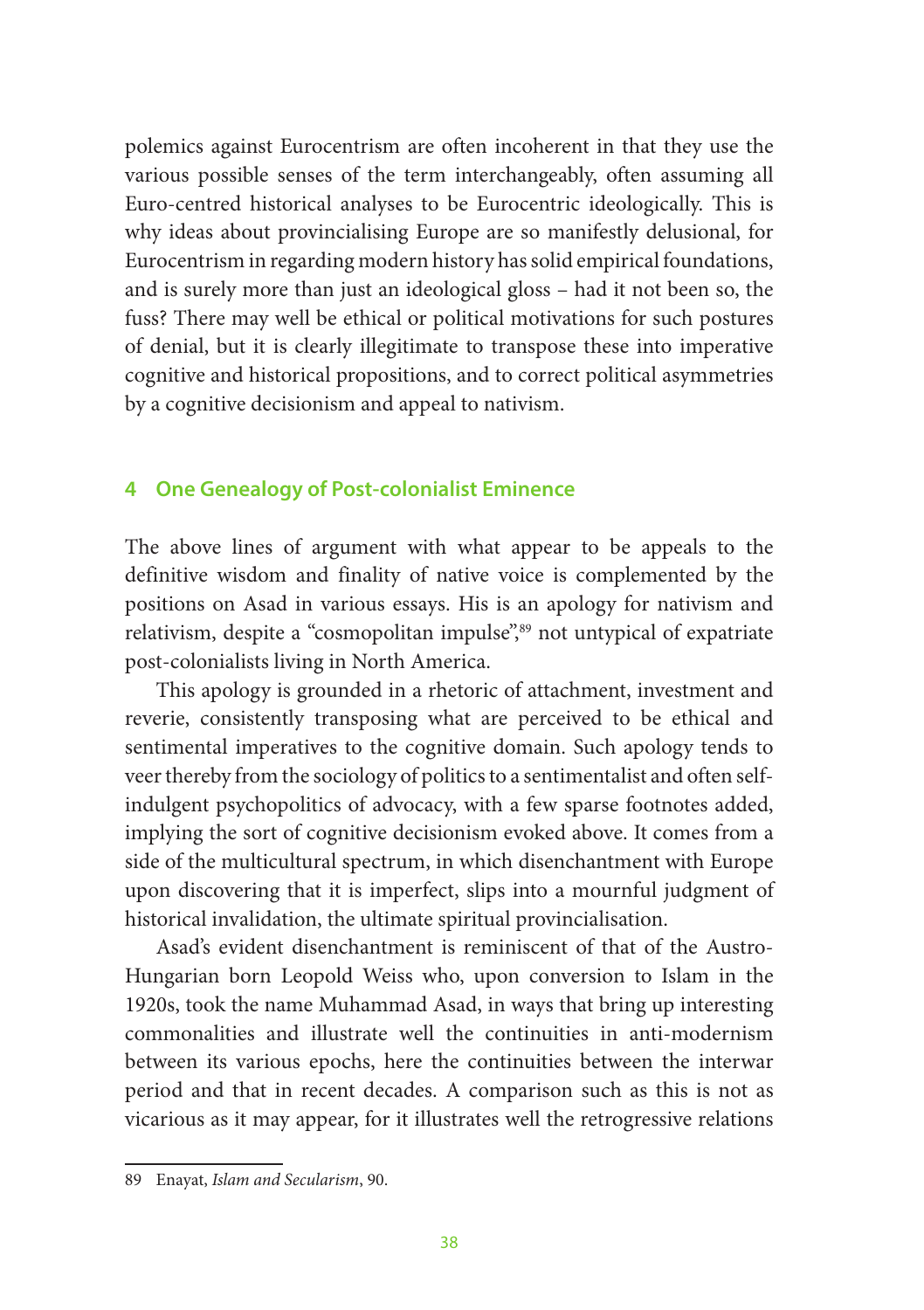between post-colonialist moods of this, post-modernist fin-de-siècle and the previous, anti-modernist fin-de-siècle, animated by a sense of disenchantment along with a resort to romanticism, espousing organismic notions of society and polity. This stood uneasily in relation to a haughty discontent with and distaste for what had been regarded by many as a human condition inevitably wedded to conditions of vitalism and organism.<sup>90</sup>

There are fundamental concordances between the views of the two. They shared a discontent with what both regarded as the fundamentally lasting foundational imprint of Christianity on the contemporary West, as Muhammad Asad put it, coexisting paradoxically with the West's loss of "organic coherence of mind". This diagnosis bears comparison with the condition of discontent described by Taylor, with a not too dissimilar profile, sharing a set of shared anti-modernist and anti-secular motifs. In contrast, Islam offered Muhammad Asad a wholesome option, one that suffered none of the alienation and disincarnation of which Taylor spoke. He perceived Islam in the Arabian Peninsula of the 1920s, as a total form of life adopted by people who had kept their soul together, bound together by a kinship of common outlook - a total and organic condition contrasted to diremption, alienation and incompleteness. Such sentiments of dissatisfaction – the aesthetic, moral, and theological figures sketched by Compagnon – lend credibility and allocate primacy, in a mood of contrastive *ressentiment*, to what is perceived as Europe's utter other. T. Asad was disenchanted by Europe and disabused of her in 1967 and 1991.<sup>91</sup> One might suggest a temper of disenchantment correlated with sympathy for nativism arising from this disenchantment, if one wished to ponder and understand support for the mob baying for Salman Rushdie's blood.

T. Asad calls his chosen procedure of understanding "genealogy" rather than history, maintaining that one should break with what he takes to be the coercive constraints of sociological truth. These are, of course, constraints on politico-aesthetic indulgence, and are imperatives of socio-historical rationality; they are not a flag-waving celebration of abstract reason, but the practice of reason's analytical capacities. This epistemological position, again, bespeaks an attitude congruent with that represented a generation earlier by M. Asad, who stated categorically that

<sup>90</sup> See Griffin, *Modernism and Fascism*.

<sup>91</sup> Talal Asad, "Muhammad Asad between Religion and Politics," *Insan ve Toplum Dergisi* 1 (2011): 165.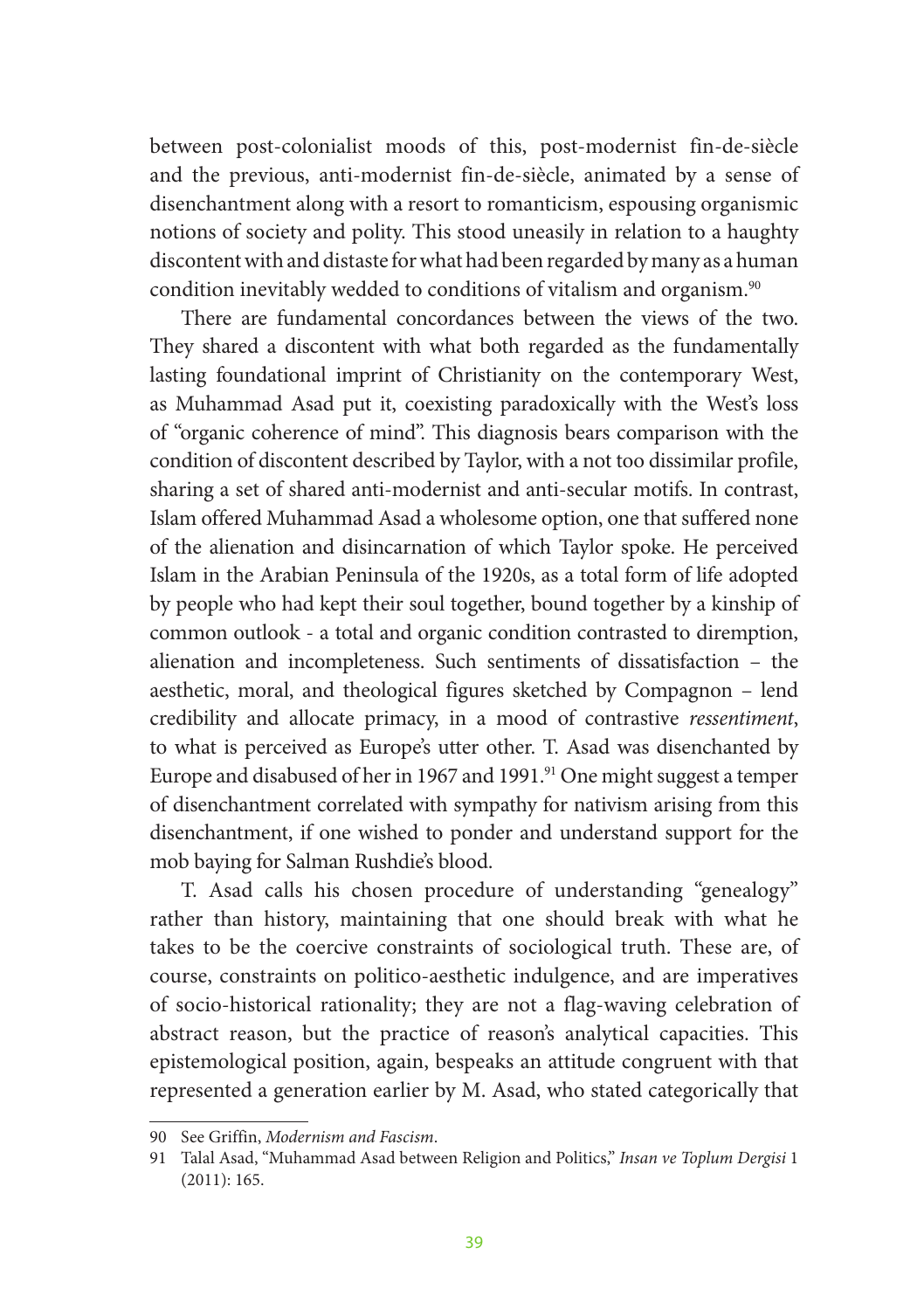Muslim matters cannot be approached with Western concepts or from Western historical experiences, $92$  thereby collapsing cognition into life in the manner discussed above. Genealogy according to Foucault, who is generally regarded as the alpha and omega of the matter, is a procedure that rejects metahistorical deployment of ideal meanings and teleologies, and is thus, in principle, opposed to the search for origins. Both authors discussed here are after origins perpetually and wholesomely present, that is, the abidance of supposed initial conditions as required by the overarching essentialism of such vitalist and historist thinking.

Not unexpectedly, T. Asad suggests that one should learn to treat Enlightenment assumptions as belonging to "specific kinds of reasoning", and therefore, from the perspective of relativism and of the vitalist, socialinstinct mode of cognition. Assumptions made by turns of mind informed by the Enlightenment are not valid grounds from which the understanding of the non-Enlightenment traditions must begin -<sup>-</sup> note the automatic drift from actually existing realities, and appeal to traditions. Much concerned with the operations of power and ideology in anthropology and in cultural translation, what Asad does here is appeal to the notion of *Verstehen*, wielded in such a way as to result in patterning, sympathy and antipathy, but little analytical understanding. Witness, for instance, Asad's disciple, one might say his late ethnographer persona, the late Saba Mahmood's plea that hyper-pietist practices by some Egyptian women should be seen as technologies of the self.<sup>93</sup> The term 'technologies of the self' is not native or emic, having been coined by Michel Foucault. But it is nevertheless apt, if used in a cursory way to convey pathos, but to deliver little determinate sense or analytical understanding. However, despite the pathos it conveys, and its association with the empowerment of self-fashioning, the term is so abstract as to be inappropriate and misleading. For the hyper-pietist conversions of women studied by Mahmoud involve, structurally, the reconstitution of selves by means of compliance to norms propagated, not always pacifically, by Islamist political organisms, the whole process staged in the name of authentic tradition.

<sup>92</sup> Muhammad Asad, *The Principles of State and Government in Islam* (Kuala Lumpur: Islamic Book Trust, 1980 [1961]), 18.

<sup>93</sup> Saba Mahmood, "Rehearsed Spontaneity and the Conventionality of Ritual: Disciplines of *ṣalāt*," *American Ethnologist* 28, no. 4 (2001).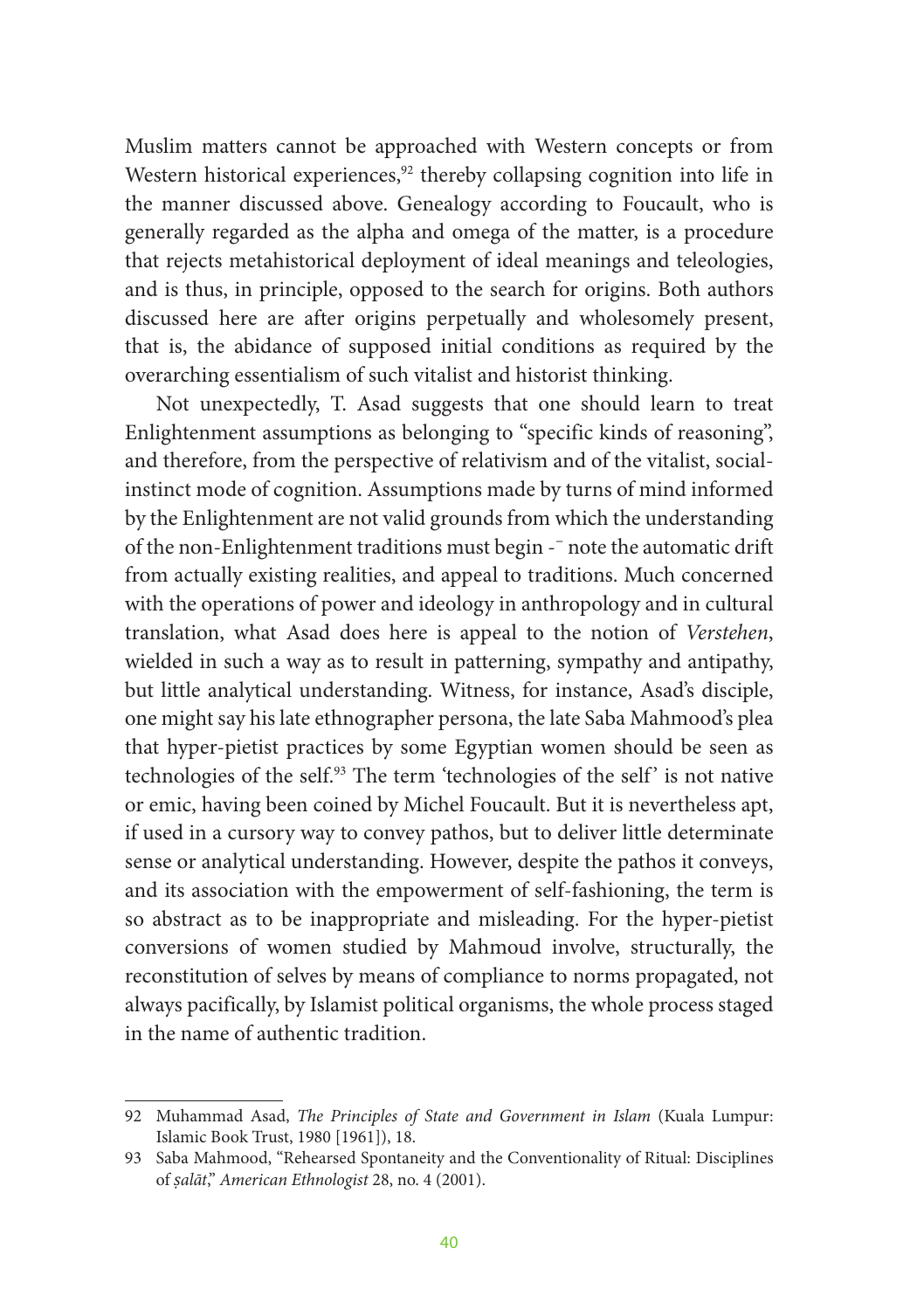Translated from the post-colonialist sociolect, which aims to amplify sentiment, to social science terminology, which seeks an analytical understanding, such conversions would qualify as procedures of resocialisation and the inculcation of a habitus by an authority. The procedure described is a re-socialisation of such wrenching violence as to involve the induction of fear, weeping and elation, to which Mahmood's objects of study (pietist women) admit truly and straightforwardly<sup>94</sup> – in anthropological terms, it is best described as a dysphoric ritual of initiation and rite of passage. The Salafist, pietistic juridification of individual subjects, and especially of women, flattens subjectivity and selfhood by reducing them to legal instances of compliance. Demystified, this technology of the self turns out to have little to do with self-empowerment, construction of personal capacity or the exercise of personal freedom, and turns out rather to be self-truncation and the excision of the will and self-subjugation. The law, and self-fashioning according to the exacting requirements of the law, sustains the persona, not the person, for the refashioned subject, now really a virtual subject, is deprived of interiority as it wills itself to be reduced to legal facts and acts – apt performance driven to the edge of self-parody. In broader terms, one might think of the spread of feminine pietism (and its male counterpart) historically in terms comparable to the spread of moral panic elsewhere, and related to fits of collective hysteria and collective fainting reported among adolescent and young adult women in Egypt, Palestine and Indonesia in the past two decades. None of this has anything to do with the recovery of tradition.

Ultimately, genealogy becomes a speech act of historical reparation for wrongs conjectured by the author, and for the reaffirmation of the self, both being the advocacy counterpart to apology. In such circumstances, the work of the anthropologist is confined to apologetic portrayal weighted by a culture held to be *sui generis*, with analytical discourse, necessarily etic, branded as intrusive. What is taken for culture – or tradition or any of its associated terms – figures as an all-explanatory inertial energy, ultimately

<sup>94</sup> Mahmood, "Rehearsed Spontaneity and the Conventionality of Ritual," 839–45. One might usefully consult Lamis Al-Solaim and Kate Loewenthal, "Religion and Obsessive-Compulsive Disorder among Young Muslim Women in Saudi Arabia," *Mental Health, Religion and Culture* 14, no. 2 (2011); and Maja Nedeljkoic et al., "Cultural Issues in Understanding and Treating Obsessive Compulsive and Spectrum Disorders," in *Oxford Handbook of Obsessive-Complusive and Spectrum Disorders*, ed. Gail Steketee (Oxford, Oxford University Press, 2011), 496–519, 501–02.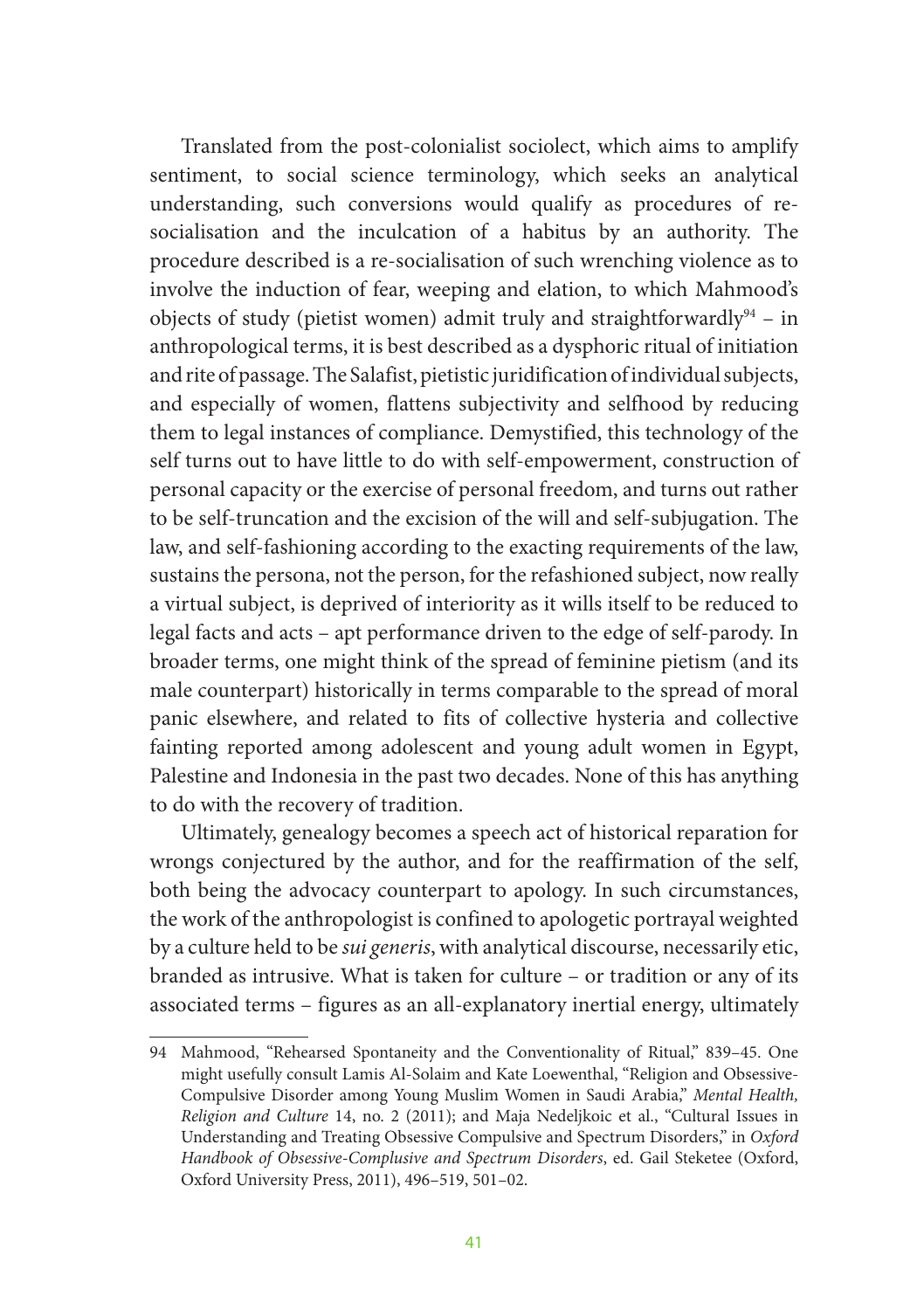a cliché, bereft of anthropological analysis and indeed with social and other explanatory context missing. This is very much in keeping with what has been suggested as being a juxtaposition of raw empirical data and metasociological purpose.

Now for more specific comment, through the byways of Asad's sinuous reservations, nuances and caveats, whose overall economy often escapes some of his readers as it beguiles them, or which might be irrelevant to those who turn to him for Solomonic guidance. Asad questions the notion of the secular and the related notion of religion.<sup>95</sup> He proposes that the idea of religion is one that is irretrievably manacled to its European conditions of emergence, in the way discussed above. Like other concepts subject to operational reluctance on the grounds of origin and of nativist arguments for cognition, this position is open to criticism as a fallacy of partial description, that since concepts may emerge from social activity, they are reducible to them – quite apart from the formulaic simplification of Foucault's pronouncements on knowledge and power.

This is a persistent drift in post-modernist and post-colonialist writing, where operations of causality are displaced, and the very notion of causality, when used at all, is taken in the constructivist manner for the attribution of causality only, vaguely Humean but with little of Hume's subtlety. Thus Bruno Latour, for instance, commenting on the death from tuberculosis of Ramses II more than 3,000 years ago, as shown by the results of an autopsy of his mummified remains. Latour asserted that this Pharaoh could not possibly have died of tuberculosis, whose bacillus was not known at the time of Ramses' death, concluding that this attribution of the cause of death was anachronistic, retrospective causality, and, as such, illegitimate<sup>96</sup> – let it be noted that the emphasis is on legitimacy, not on cogency or validity. Geertz wondered how one would be able to proceed with (in his case) anthropological work without needing to assert that anthropology is actually possible, given persistent post-colonialist and post-modernist anxieties of this kind.<sup>97</sup>

This endless Pyrrhonism, an ancient form of cognitive filibuster, is one eddy flowing into the constructivist view of religion of concern here. It is

<sup>95</sup> On Asad's views of secularisation overall, see Enayat, "The Body, Pain and Agency," chap. 5 in *Islam and Secularism*.

<sup>96</sup> Bruno Latour, "Ramsès II est-il mort de la tuberculose?," *La Recherche* 307 (1998): 84–85.

<sup>97</sup> Geertz, *After the Fact*, 128–30.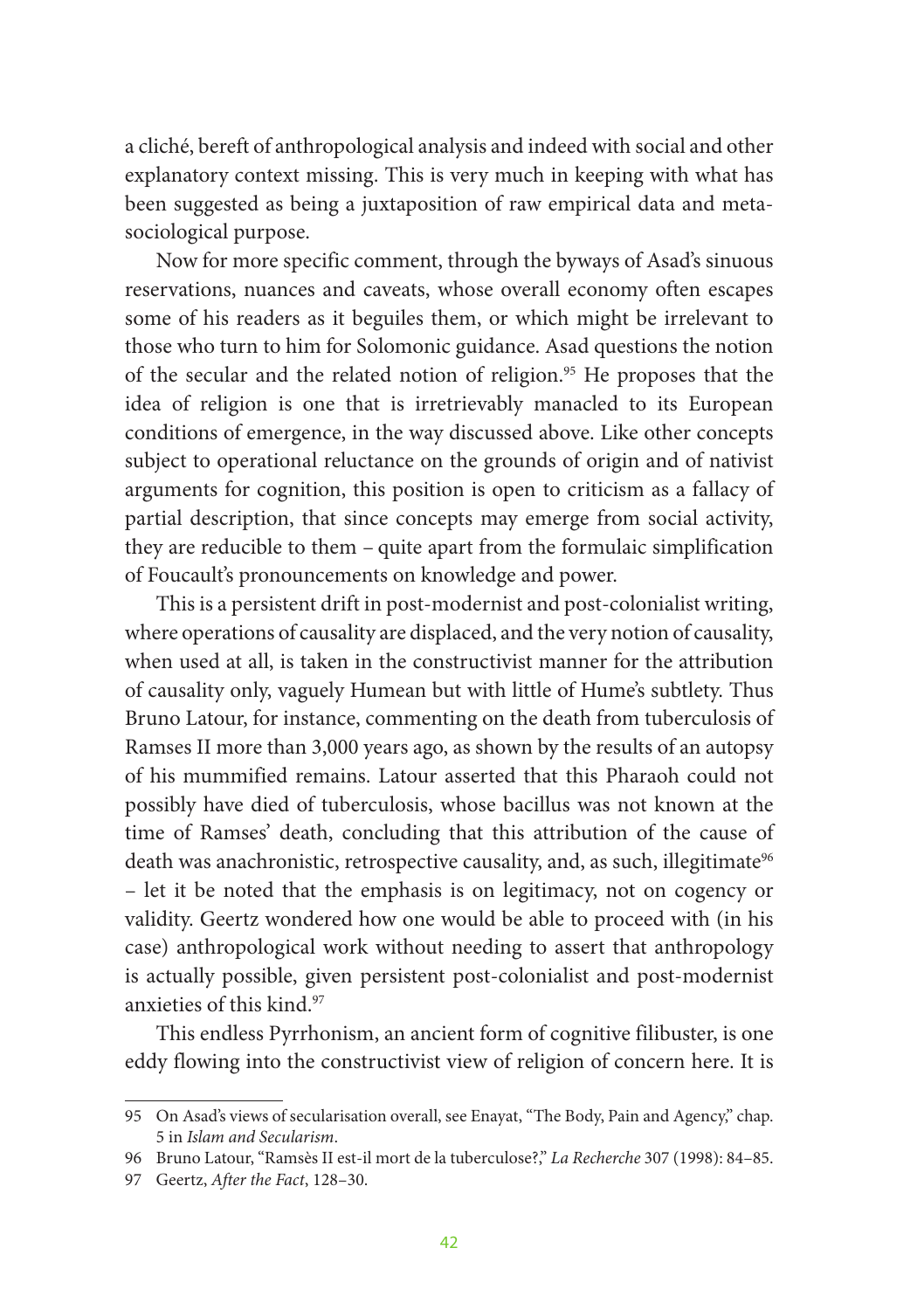incontestable that new religions have been constructed to suit conditions emerging from the colonial order and from modern state systems emerging from the overthrow of the colonial order. In Bali, for instance, a clichéd canonical Hinduism was fashioned suitable for integration into the institutes of the Indonesian state. Colonial New Zealand provides another instance.<sup>98</sup> Islam, Judaism, and Buddhism were also in many crucial respects brought into the ambit of modernity according to the global template for religion provided by Protestantism.<sup>99</sup> But this is something quite distinct from an ostensible dead weight of origin rendering the analytical category of religion itself irrelevant. As Casanova rightly maintains, to dissolve religion and secularism into genealogy and archaeology – another term used by Foucault, subsequently used for ethos and pathos – would leave us analytically impoverished and without adequate conceptual tools.100 One wishes that he himself had resisted this drift with consequent thoroughness.

This is all culturalist solipsism par excellence. Building upon this position, Asad proposes a nativist rhetoric of attachment. The Islamic religion, he declares solemnly, was the result of a discursive process,<sup>101</sup> apparently without roots in a general historical and anthropological category of religion, or in its own complex actual history. An anthropology of Islam should begin where Muslims are said to begin, with the discursive tradition relating to the Muslim canon, and the practice of what he calls, quite aptly, "apt performance" driven by the canon,<sup>102</sup> which others, wishing to restore its amplitude, might call psychodrama. Islam is not, as

<sup>98</sup> Michel Picard, "What's in a Name? Agama Hindu Bali in the Making," in *Hinduism in Modern Indonesia*, ed. Martin Ramstedt (London: Routledge, 2004); Jonathan Z. Smith, "The Unknown God: Myth in History," chap. 5 in *Imagining Religion* (Chicago, IL: University of Chicago Press, 1982).

<sup>99</sup> 'Azīz ʿAl-Aẓma, "Al-Iṣlāḥīyūn al-nahḍawīyūn wa fikrat al-iṣlāḥ," *Al-Mustaqbal al-'Arabī* 455 (2017); Reinhard Schulze, "Islam und Judentum im Angesicht der Protestantisierung der Religionen im 19. Jahrhundert," in *Judaism, Christianity and Islam in the Course of History: Exchange and Conflicts*, ed. Lothar Gall and Dietmar Willoweit (Munich: Oldenbourg Wissenschaftsverlag, 2011); Richard Gombrich, "Protestant Buddhism," chap.7 in *Theravada Bhuddism: A Social History from Ancient Benares to Modern Colombo* (London: Routledge & Kegan Paul, 1988).

<sup>100</sup> Casanova, "A Reply," 15.

<sup>101</sup> Talal Asad, *Genealogies of Religion* (Baltimore, MD: Johns Hopkins University Press, 1993), 29.

<sup>102</sup> Talal Asad, *The Idea of an Anthropology of Islam* (Washington, DC: Center for Contemporary Arab Studies, Georgetown University, 1986), 14–15. Curiously, the discursive traditions seem to correspond to what M. Asad would have described as Pharisaic self-righteousness: Muhammad Asad, *Road to Mecca* (Louisville, KY: Fons Vitae, 1980 [1954]), 161, 175.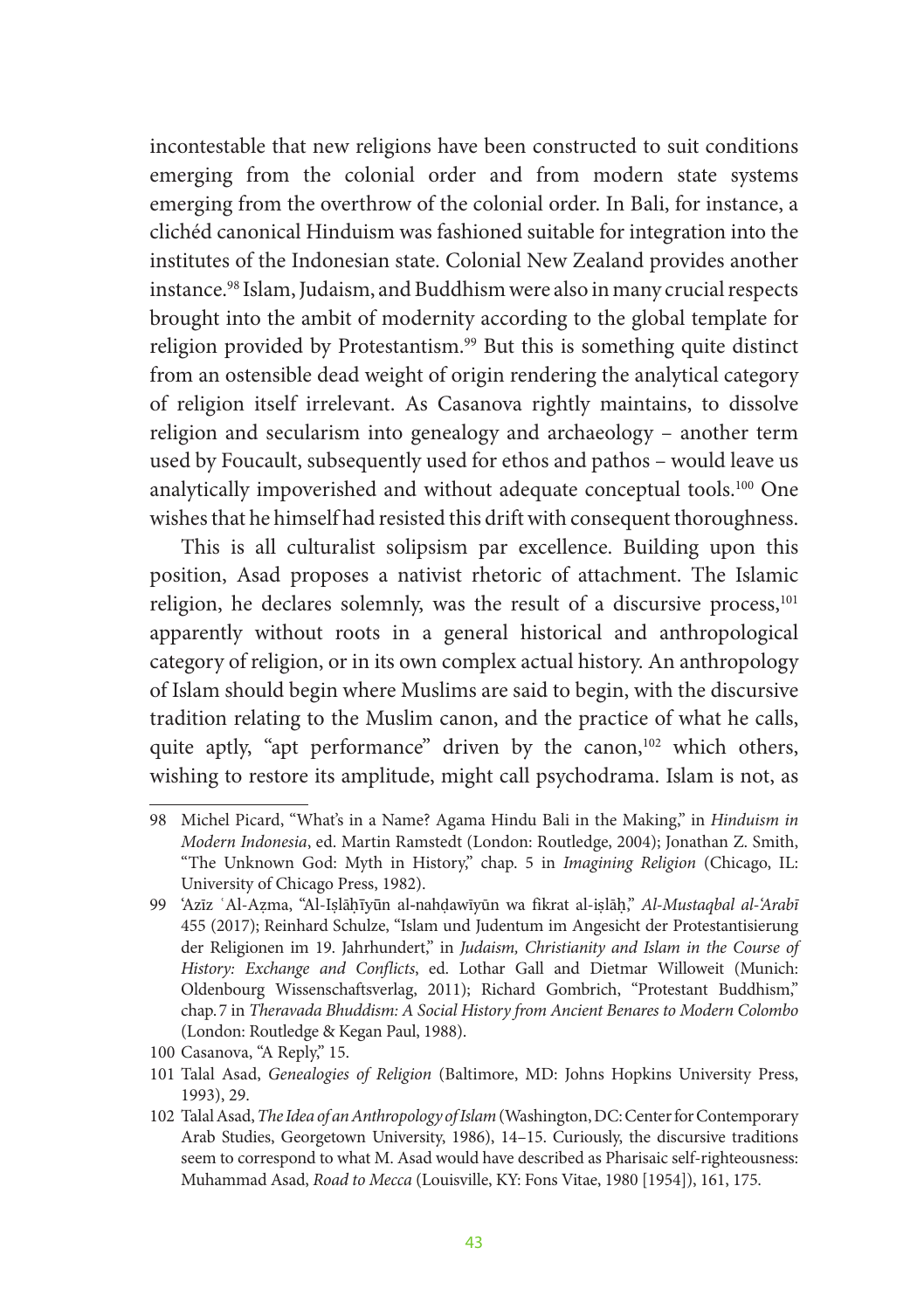Asad maintains rightly, a distinctive social structure. Yet in making this assertion, Asad causes sociological and anthropological scrutiny of social structure and process appear irrelevant to the anthropologist working in this register of essence.

Islam is thus liberated from the social moorings of its practices, and becomes mystified as tradition, that is, discourses appealing to a historist ideal that give correct form to given practices precisely because they had been established by history.<sup>103</sup> Asad's Islam is a mentalist construct with associated performances, albeit shod of its status as an anthropological category, yet creating the same problems that Asad sees in his criticism of Geertz – it must be said, in fairness and contrary to what is asserted, that Geertz does take religion for 'an essence'.104 What is it, one wonders, that impels Asad to describe these ostensible traditions which he sees as defining the Muslim religion as being "strongly held",105 without indications of who it is who holds to what traditions strongly, and when and under what circumstances, and with what sense given to strength here? This kind of impressionistic statement is as common in popular journalism as in scholarship. Clearly, what Asad and Mahmood describe as the norm are not normal Muslims, whatever these may be; they are Muslim beings who are "pre-eminently and determinatively religious",106 in fact, super-Muslims, virtually performed by the scholar. And these, consumed by piety or fanaticism or both, clearly do not exist, and never did, except as anomalies to the eyes of Muslims themselves, as fringes that have recently, however, asserted themselves politically and visually in salafi and jihadist groups.

We are back to homeostatic, incommensurable traditions, engaged in the polite protocol of recognition (Asad is pessimistic overall) between untranslatable registers, expressing themselves in indigenous voices, which are ultimately affective, aesthetic, and political choices, unrelated to cognitive categories. Native voice is irreducible, and therefore not open to analytical reason, resting upon assertion without recall or recourse. Being

<sup>103</sup> Asad, *The Idea*, 14.

<sup>104</sup> Asad, *Genealogies of Religion*, 115–16; Talal Asad, "Responses," in *Powers of the Secular Modern: Talal Asad and His Interlocutors*, ed. Charles Hirschkind and David Scott (Stanford, CA: Stanford University Press, 2006), 210. See Steven Caton, "What is an 'Authorizing Discourse'?," in *Powers*, ed. Charles Hirschkind and David Scott (Stanford, CA: Stanford University Press, 2006), 45.

<sup>105</sup> Asad, *Genealogies of Religion*, 267.

<sup>106</sup> Enayat, *Islam and Secularism*, 92.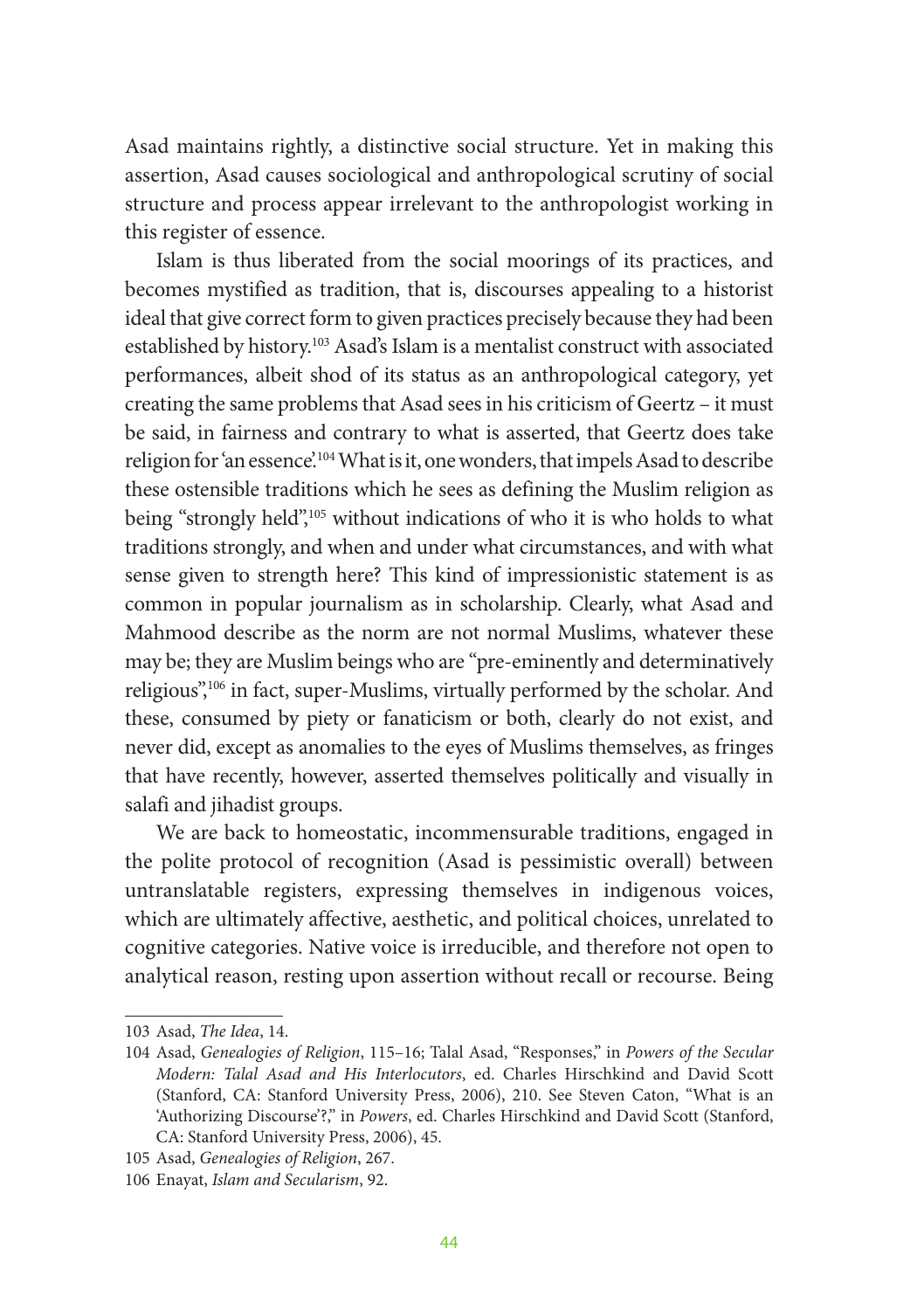matters of political, ethical, or traditionalist choice, all voices but the native are liable to corrosion, including the voice of scientific reason that expresses itself in terms of categories of the social and human sciences, and nothing remains admissible but to take discourses on the terms of the research object herself. Thus, for instance, Saba Mahmood, building upon Asad's scepticism about the notion of religion, studied networks of feminine piety in Egypt minutely and illuminatingly, with its rituals, reflections, habit formations and corporeal discipline. As she did so, she insisted with selfeffacing modesty that, rather than conceptualise her material and turn her subjects into objects, as a researcher would be required to do, her work should lead to parochialising the researcher's assumptions.<sup>107</sup> One always welcomes calls to self-reflexivity. But this would need to be a conceptual self-reflexivity, rather than an ethical discipline of self-fashioning counterposed to cognitive purpose, or a form of contrition, penance and confession, reminiscent of the medieval Latin Christianity that had elicited Asad's curiosity some decades before.

Self-patterning clichés, including self-parodic ones, recognised and represented but not interpreted, come to have greater salience than sociological reason. We are, after all, in the domain of figures of the organism. Similarly, in a long discussion of Saudi *nasiha,* texts of advice offered to royal Saudi authorities by younger Wahhabi *'ulama* whose conservatism is inflected by political vocabularies derived from standard tropes of the Muslim Brother movement, Asad reiterates the point that any assumptions of a singular rationality that might be used to judge the matter need to be regarded as an imposition. He interprets limitations of *nasiha* materials and attitudes to be due, not to incapacity to countenance change, nor to an intrinsic contradiction between reason and religion, but to a "particular discursive tradition" and its associated disciplines.<sup>108</sup> *Nasiha* is therefore not related to clerical or national politics, nor to ideologies, social change and inter-generational relations, and is not simply repressive and patrimonial. Primarily, Asad believes that it stands on the assumption of a moral order of virtuous individuals partly responsible for one another's moral condition,109 a form of peaceable mutual vigilantism.

<sup>107</sup> Saba Mahmood, *Politics of Piety: The Islamic Revival and the Feminist Subject* (Princeton, NJ: Princeton University Press, 2004), 36.

<sup>108</sup> Asad, *Genealogies*, 232.

<sup>109</sup> Asad, 233.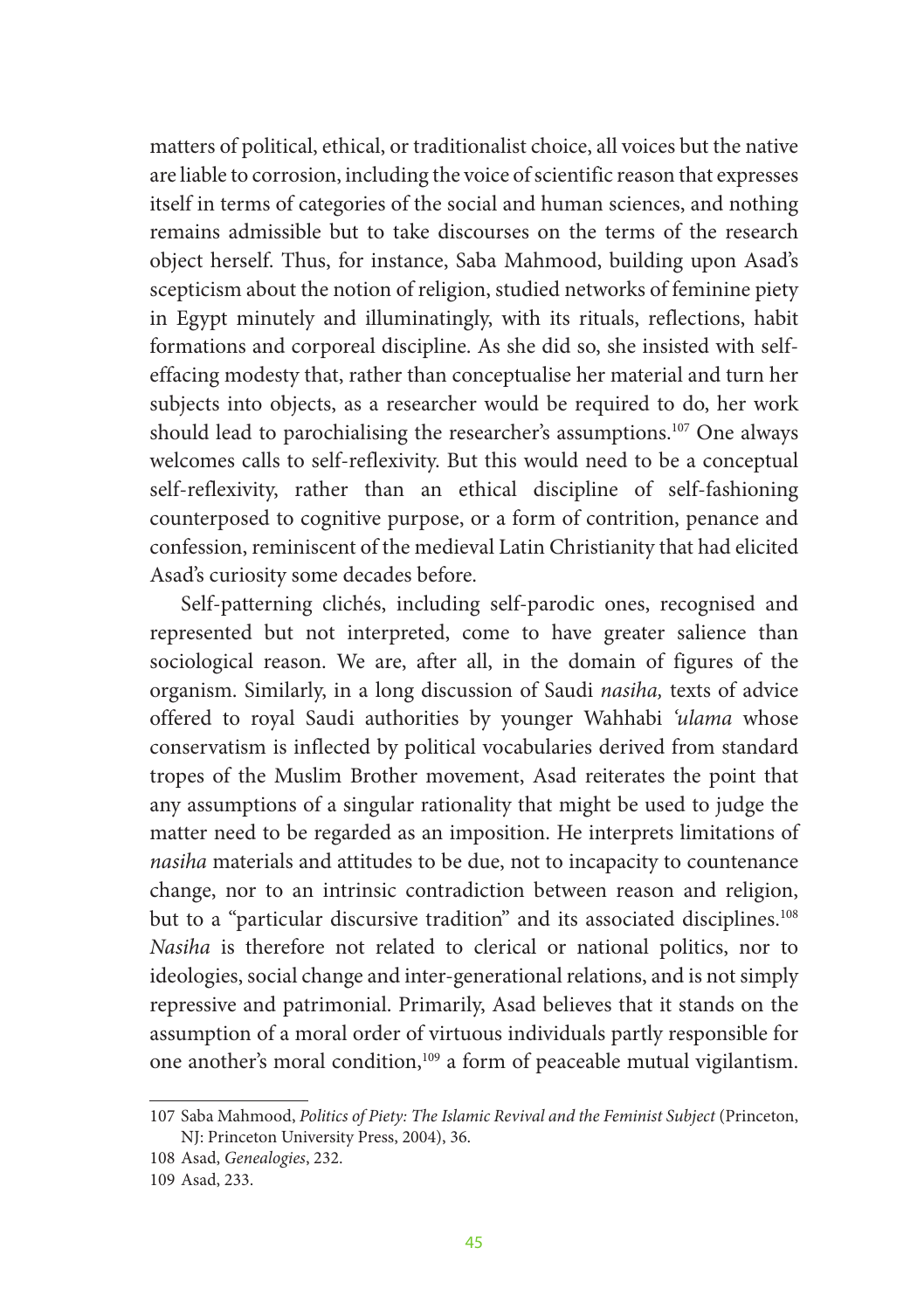The interpretation and analysis of the documents discussed are of the same order as the document, at best giving voice to what Asad would regard as a self-exegetical effort of the document by the document and its authors. With neither qualification nor analysis in terms of political and institutional anthropology, or thinking about what it might be that empowers one to claim the prerogative of a busy-body in a domain deliberately voided of politics, Asad's account seems noticeably unsatisfying. The line between, on the one hand, the anthropology of modernity, as Asad calls it, where modernity is for once an actual object of analysis, and which is in fact an anti-modernist pseudo-historical polemic, and, on the other hand, advocacy of tradition, is nowhere apparent.

Asad's tonalities are noticeably calm, even placid, at once composed and quizzical, and tend to convey a discontented and somewhat vexed, arguably aggrieved, antipathy to many of the conditions he describes. Saba Mahmood was a rather more muscular tribune for her charges than Asad, and is almost emblematic of the overdetermination of academic practice by the adversarial mood and by a sense of indignation, inculcated as an institutional habitus and as a constituent element to the sociolect mentioned already. She took this pathway of Asad much further, in a patent vindication of obscurantism.110 Speaking, like Asad, against the secular notion of religion, which, she claims, is "abstract",111 whatever this dismissal implies or means, she takes to task certain advocates of Muslim reform (Abu Zayd, Hanafi, and others) for pleading for the historicity of Qur'anic interpretation, on the grounds that this procedure "disenfranchises" traditional modes of interpretation.

I will not go into the historical facts of the matter, including who it is in fact who disenfranchises whom, and whether what she terms traditional is in fact traditional by any proper historical description, and how. Historical fact will not be relevant to Mahmood's argument, which is rounded off politically by suggesting that these Muslim reformists were just tailoring their work to an imperialist agenda, implying in effect that they worked to an agenda set by the CIA: figures "demonised" by Mahmood for undermining what she liked to suppose were authentic inherited narratives.<sup>112</sup> It seemed

<sup>110</sup> Saba Mahmood, "Secularism, Hermeneutics, and Empire: The Politics of Islamic Reformation," *Public Culture* 18, no. 2 (2006).

<sup>111</sup> Mahmood, "Secularism, Hermeneutics, and Empire," 324.

<sup>112</sup> Ebrahim Moosa and Sher Ali Tareen, "Revival and Reform," *The Princeton Enyclopedia*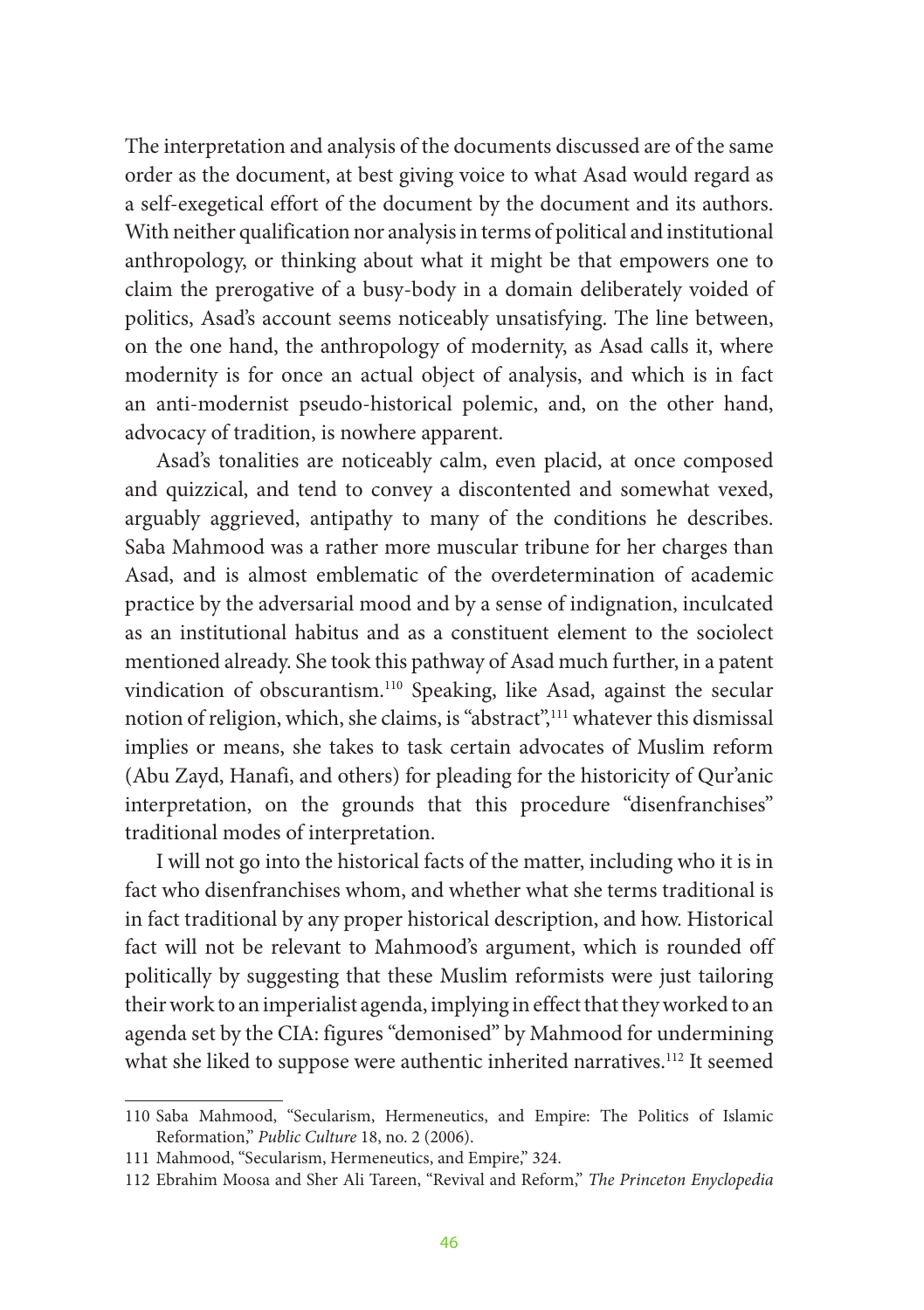unnecessary to either Asad or Mahmood to check whether what they had been told were matters of tradition were in fact any more than very recent and group-specific, sub-cultural reconstitutions of the Muslim religion, along lines quite precisely analogous to those of exigent Calvinism and more radical forms of Protestantism.

The irrationalist doctrine, attendant upon vitalism and discussed throughout this essay, is in this case tailored to an apology for contemporary identitarian Islamism, and its more traditionalist expressions apparently favoured by Asad and Mahmood. This preference worked to elevate this inflection of Islam, *pars pro toto,* to stand for Islam in general, past and present. In order to accomplish this, Asad used the very conception of religion he decries so much to speak of the Super-Muslims of Europe and of their strong attachments to their discursive traditions or, rather, to reconstitute them as such. He advocates in effect a political society of *Stände* (Estates), conceived as religious denominations, somewhat analogous to a confederation of Millets living in contiguity, but, unlike the classical Ottoman system, without relations dominance. This is in effect a social model for a polity without politics, a geographical contiguity of minorities, informed by a notion of religion and denomination which is not only that of the Reformation, but is also Qur'anic.113 For, Asad maintains, Muslim immigrants (he still calls them immigrants rather than citizens, irrespective of generation), cannot be satisfactorily represented in Europe, given Europe's ostensible ideological construction.<sup>114</sup> That they are represented as citizens like other citizens, however humanly imperfect the system, and without special pleading, seems to be uninteresting.

What is in fact at issue is not representation, which all citizens have, but citizenship, which is nowhere addressed. Asad seeks to represent Muslims as Muslims,115 that is, as a minority defined not so much sociologically, as characterised in the historist mode by historical narratives which still remain to be identified, by allegedly embodied memories, feelings and

*of Islamic Political Thought*, ed. Gerhard Boewering (Princeton, NJ: Princeton University Press 2013), 468. See the further comments of Ebrahim Moosa, "Disruptions and Reconnections: Re-Discovering and Re-Making Muslim Tradition in Late Modernity," in *The Idea of Tradition in Late Modernity*, ed. Albert Howard (forthcoming), 88–91.

<sup>113</sup> Talal Asad, "Muslims as a 'Religious Minority' in Europe," chap. in *Formations of the Secular: Christianity, Islam and Modernity* (Stanford, CA: Stanford University Press, 2003).

<sup>114</sup> Asad, 159.

<sup>115</sup> Asad, 173.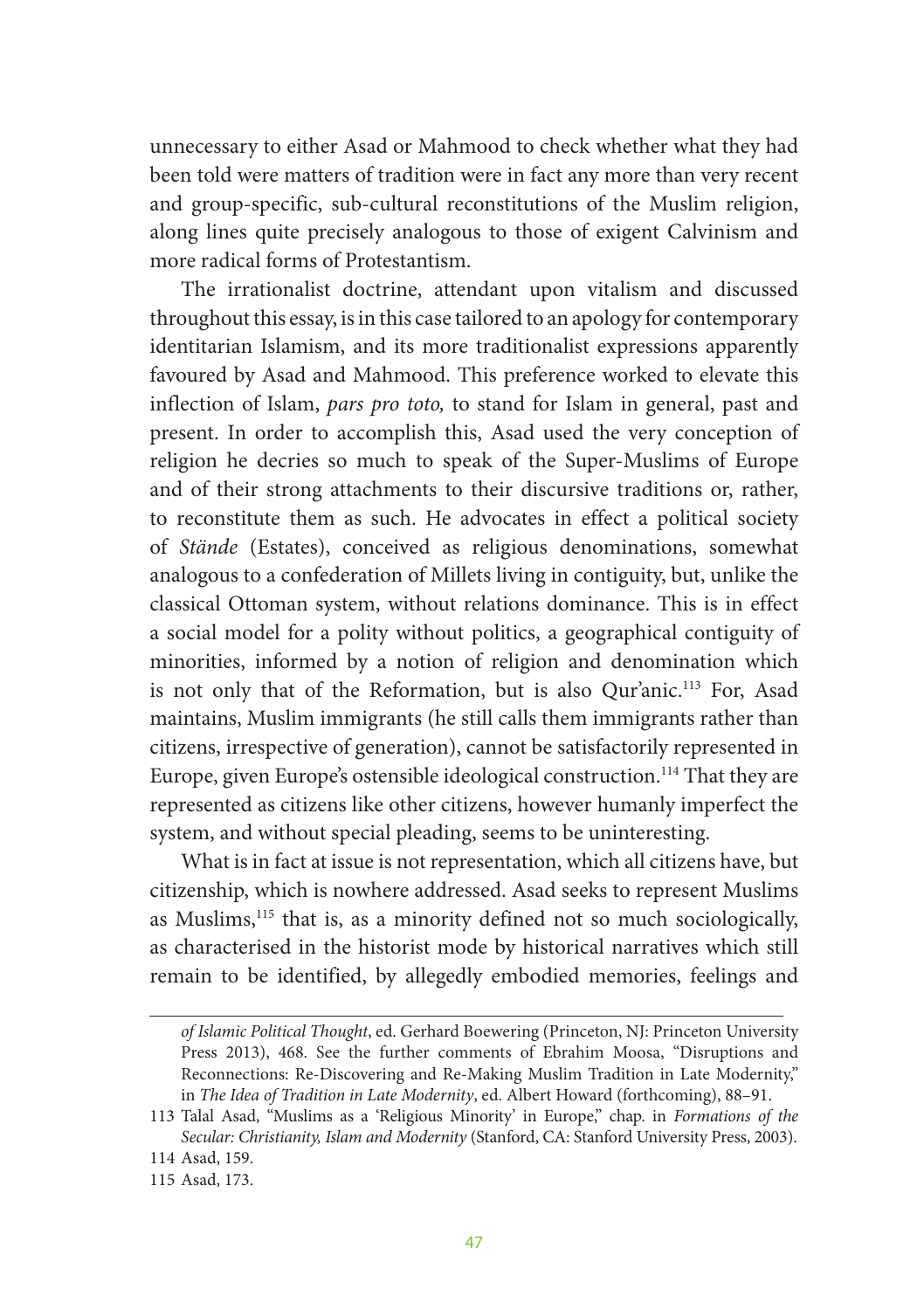desires which he ascribed to them as a group. In this, Muslims are described as if they were a homogeneous group,<sup>116</sup> to which one needs to add the very considerable amount of politically-induced false memories that come into the conjuring of memories which are ostensibly shared and alive, but in fact virtual. Upon these Muslims, Asad grafts ways of life and practices articulated by bookish traditions, which he deems to be "deeply held": it is these, rather than actually existing Muslims, that need political institutions to represent them, an image harking back to medieval casts of mind.<sup>117</sup>

It is manifestly clear that this whole argumentative edifice is geared towards traditionalist forms of identitarianism: the deliberate construction of minorities, and specifically of Muslim minorities in Europe and elsewhere. This is a politics of recognition which operates more with categorisation and stereotypification than with apprehension of reality. Its implementation calls less for retrieval than for a considerable degree of resocialisation according to institutes allegedly traditional but in fact within the domain of neo-traditionalist forces of today. This is much like the fashioning of pietist women in Egypt. That Asad, with his subtleties and caveats, ultimately holds that identity is always made, is only one of many ideas that seem lost on some of his more challenged readers. However, this is not what, in actual fact, the reader gets cumulatively, the finer points of Asad's judgement being often incompatible with his political advocacy.

What Asad takes for Muslim identity, and what Casanova or Taylor take for civilisational paths, are not forces of nature that predestine human collectivities to specific outcomes or to restricted horizons of possibility. British and Egyptian Muslims cannot summarily be reduced to a homogeneous community. Local voice, be it in Riyadh or in London, is not a voice of nature. It is a habitus of affectation and contrivance, elaborated by apt performance, however ingenuous and seemingly spontaneous, and however sincerely performed or meretriciously selfparodic. In both Jakarta and Cairo, what is regarded as local Muslim voice is the result of a recent historical development deploying much political and social engineering. Asad never extended his line of thought to propose that his own advocacy of tradition might be apt performance of anti-modern ideology. One interesting thing here is that with the use of apt performance as an interpretative device, Asad is conceiving religious

<sup>116</sup> Asad, 174.

<sup>117</sup> Asad, 178.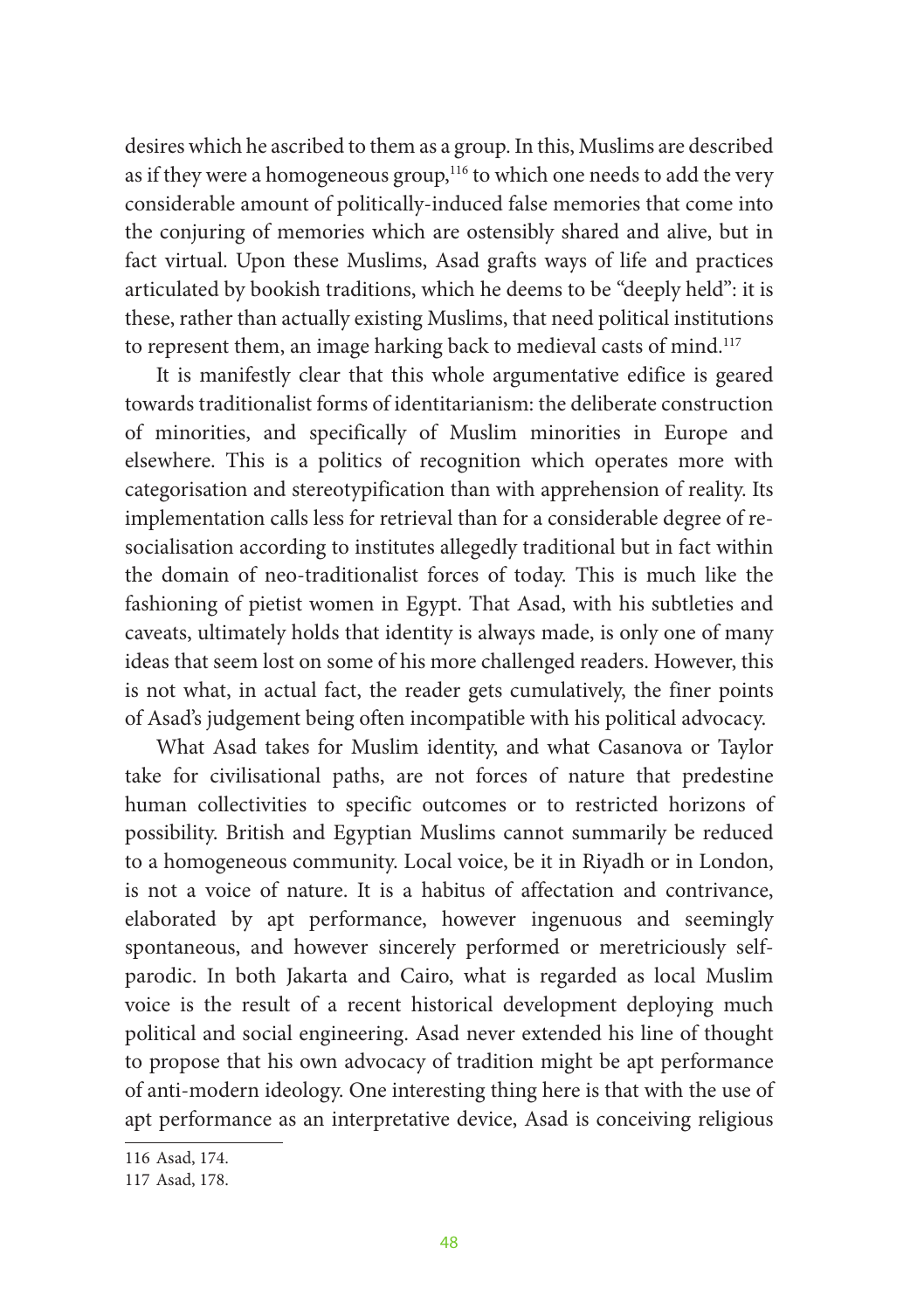practice as a psychodrama, which is really a view of religion which is not only particularly marked by the Reformation, but is equally marked by the re-socialising modes of politico-religious activism associated with the Muslim Brothers.

So too are social and cultural Islamisation, and salafication in the Arab World in recent decades. With exceptions, these are not in substantive continuity with the past, and this applies most specifically to fundamentalism and stringent pietism or social salafication. Identity, it must be stressed, is less an indicative concept than a performative one,<sup>118</sup> and hence a contextual political designation. In the context discussed here, and to return to the discussion of modernisation and social differentiation, the identitarian conception of Islam as a total socio-political and ethical superstructure corresponding to the nature of society makes perfect sense. It is, after all, the secularisation thesis, with its stress on social differentiation, that is able to account for the emergence of religion as an independent instance which then comes to make total claims on representing society. Secularism is not a phenomenon that defines the relation between Islam and the West or that can be defined by this relation; it is in actual fact a struggle within Muslim majority countries themselves.

<sup>118</sup> Aziz Al-Azmeh, "Identity in the Arab World," in *Keywords: Identity,* ed. Nadia Tazi (New York, NY: The Other Press, 2004).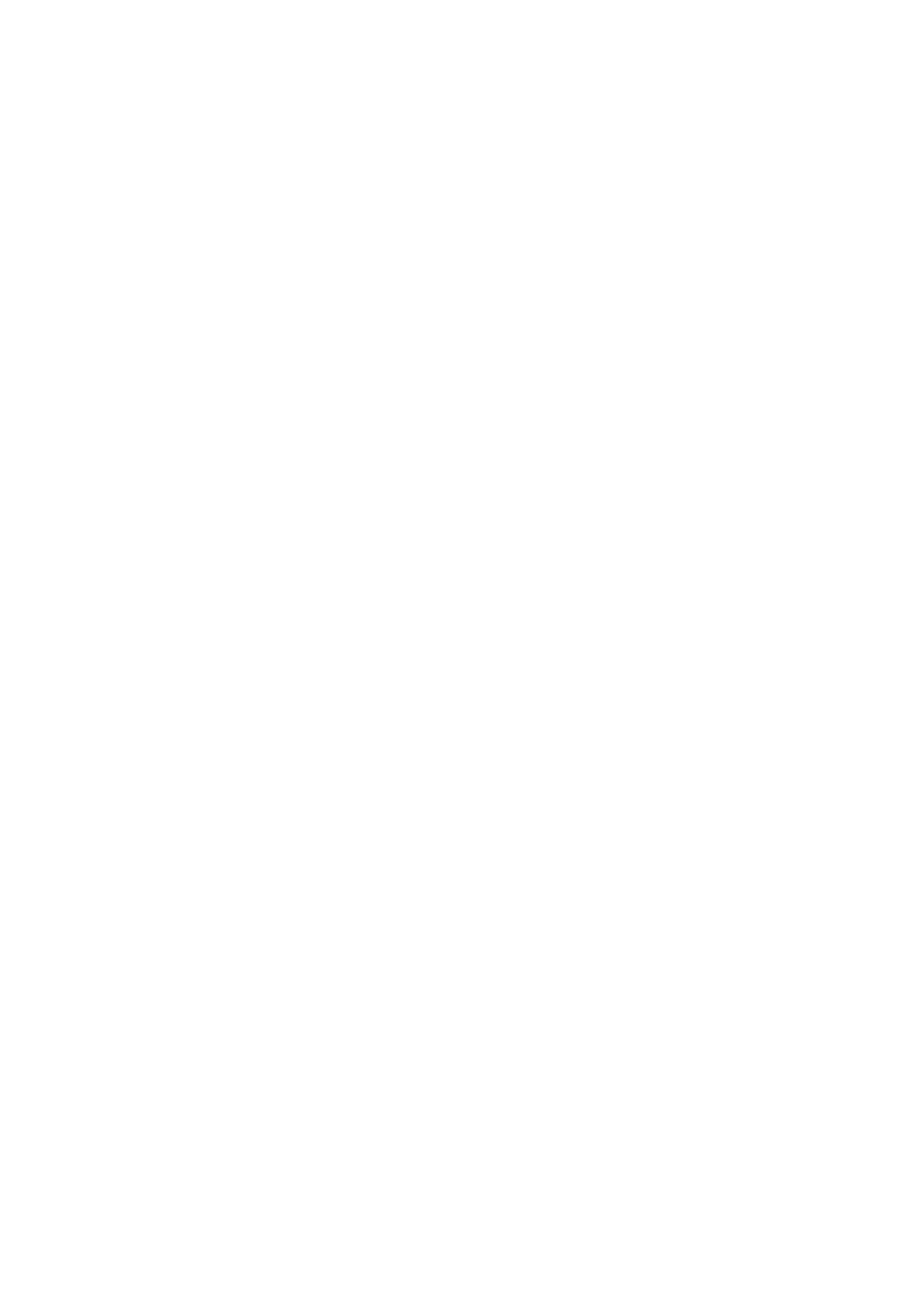#### **5 Bibliography**

- Ahmad, Aijaz. *In Theory*. London: Verso, 1992.
- Ahmad, Aijaz. "Postcolonial Theory and the 'Post'-Condition." *Socialist Register* 33 (1997): 353–82.
- Al-'Arwi, 'Abdallah. *Mafhūm al-Ḥurrīya*. Casablanca: Al-Markaz al-Thaqāfī al-'Arabī, 2008.
- Al-ʿAẓma, 'Azīz. *Dunyā ad-Dīn fī ḥāḍir al-'Arab*. Revised edition. Beirut: Dār al-Ṭalīʿa, 2002.
- Al-ʿAẓma, 'Azīz. "Bayn at-tārīkh wa'listikāna li'l-qadar." *Bidāyāt* 14 (2016): 104–11.
- Al-ʿAẓma, 'Azīz. "Al-Iṣlāḥiyūn alnahḍawīyūn wa fikrat al-iṣlāḥ." *Al-Mustaqbal al-'Arabī* 455 (2017): 75–99.
- Al-Azmeh, Aziz. *Muslim Kingship: Power and the Sacred in Muslim, Christian and Pagan Polities*. London: I. B. Tauris, 1997.
- Al-Azmeh, Aziz. "Identity in the Arab World." In *Keywords: Identity*. Edited by Nadia Tazi, 47–64. New York, NY: The Other Press, 2004.
- Al-Azmeh, Aziz. *The Times of History*. Budapest: Central European University Press, 2007.
- Al-Azmeh, Aziz. *Islams and Modernities*. 3rd ed. London: Verso, 2009.
- Al-Azmeh, Aziz. "Civilisation as a Political Disposition." *Economy and Society* 41, no. 4 (2012): 501–12.
- Al-Azmeh, Aziz. *Secularism in the Arab World: Contexts, Ideas and Consequences*. Edinburgh: Edinburgh University Press, 2020.
- Al-Masīrī, 'Abd al-Wahhāb, and ʿAzīz Al-ʿAẓma. *Al-'Ilmaniya taht al-Mijhar*. Damascus: Dār al-Thaqāfa, 1990.
- Al-Solaim, Lamis, and Kate Loewenthal. "Religion and Obsessive-Compulsive Disorder amoung Young Muslim Women in Saudi Arabia." *Mental*

*Health, Religion and Culture* 14, no. 2 (2011): 169–82.

- Anderson, Perry. *The H-Word: The Peripeteia of Hegemony*. London: Verso, 2017.
- Aoun, Mouchir Basile. *Heidegger et la pensée arabe*. Paris: L'Harmattan, 2011.
- Asad, Muhammad. *The Road to Mecca*. Louisville, KY: Fons Vitae, 1980 [1954].
- Asad, Muhammad. *The Principles of State and Government in Islam*. Kuala Lumpur: Islamic Book Trust, 1980 [1961].
- Asad, Talal. *The Idea of an Anthropology of Islam*. Washington, DC: Center for Contemporary Arab Studies, Georgetown University, 1986.
- Asad, Talal. *Genealogies of Religion*. Baltimore, MD: Johns Hopkins University Press, 1993.
- Asad, Talal. *Formations of the Secular: Christianity, Islam and Modernity*. Stanford, CA: Stanford University Press, 2003.
- Asad, Talal. "Responses." In *Powers of the Secular Modern: Talal Asad and His Interlocutors*. Edited by Charles Hirschkind and David Scott, 206–41. Stanford, CA: Stanford University Press, 2006.
- Asad, Talal. "Muhammad Asad between Religion and Politics." *Insan ve Toplum Dergisi* 1 (2011): 155–65.
- Augé, Marc. *Le sens des autres*. Paris: Fayard, 1994.

Benveniste, Émile. "Euphémismes anciens et modernes." In *Problèmes de linguistique générale*, 308–14. Paris: Gallimard, 1966.

Billig, Michael. "Towards a Critique of the Critical." *Discourse and Society* 11, no. 3 (2000): 291–92.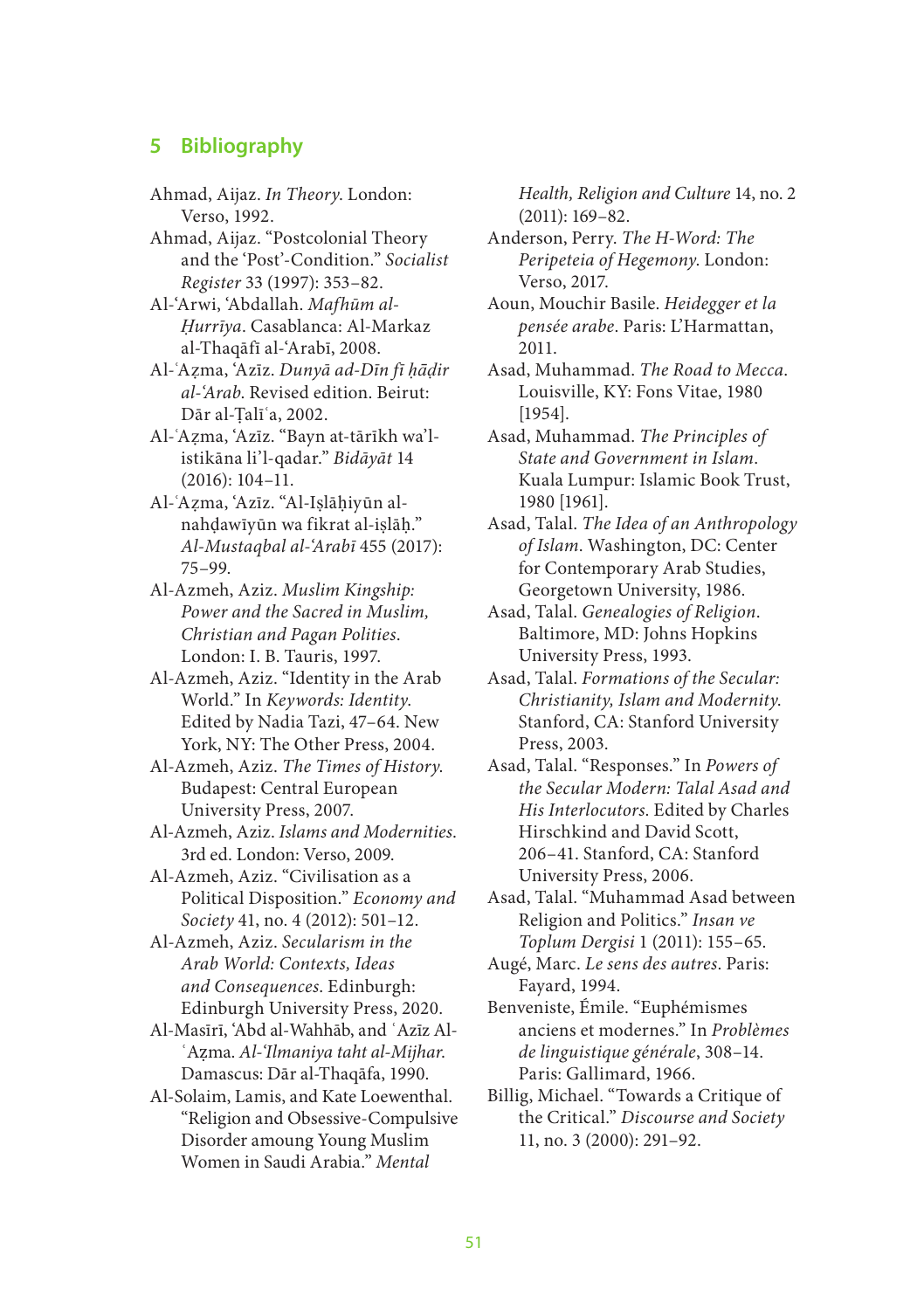Bishāra, 'Azmī. *Ad-Dīn wa'l-'Almānīya fī Siyāq Tārīkhī*. 2 vols. Doha: Arab Center for Research and Policy Studies, 2012–2015.

Blumenberg, Hans. *The Legitimacy of the Modern Age*. Translated by Robert M. Wallace. Cambridge, MA: MIT Press, 1985.

Böckenförde, Ernst-Wolfgang. "Organ." In *Geschichtliche Grundbegriffe*. Vol. 4. Edited by Otto Brunner, Werner Conze, and Reinhart Kosellek, 519– 623. Stuttgart: Klett-Kotta, 2004.

Bourdieu, Pierre. "Identity and representation." In *Language and Symbolic Power*. Edited by John B. Thompson, 220–28. Cambridge, MA: Harvard University Press, 1991.

Bourdieu, Pierre. *The Political Ontology of Martin Heidegger*. Stanford, CA: Stanford University Press, 1991.

Boyer, Pascal. *Tradition as Truth and Communication.* Cambridge: Cambridge University Press, 1990.

- Bubandt, Nils, and Martjin van Beek, eds. *Varieties of Secularism in Asia: Anthropological Explorations of Religion Politics and the Spiritual*. London: Routledge, 2012.
- Burchardt, Marian, and Monika Wohlrab-Sahr. "Multiple Secularities: Religion and Modernity in the Global Age." *International Sociology* 28, no. 6 (2013): 605–11.

Calhoun, Craig. "Review of Taylor, A Secular Age." *European Journal of Sociology* 49, no. 3 (2008): 455–61.

Casanova, José. *Public Religions in the Modern World*. Chicago, IL: University of Chicago Press, 1994.

Casanova, José. "A Reply to Talal Asad." In *Powers of the Secular Modern: Talal Asad and His Interlocutors*. Edited by Charles Hirschkind and David Scott, 12–30. Stanford, CA: Stanford University Press, 2006.

Casanova, José. "The Secular, Secularizations, Secularism." In *Rethinking Secularism*. Edited by Craig Calhoun, Mark Juergensmeyer, and Jonathan van Antwerpen, 54–74. Oxford: Oxford University Press, 2011.

- Casanova, José. "Asian Catholicism, Interreligious Colonial Encounters and Dynamics of Secularism in Asia." In *The Secular in South, East, and Southeast Asia*. Edited by Kenneth Dean and Peter van der Veer, 13–35. Cham: Palgrave Macmillan, 2019.
- Caton, Steven C. "What is an 'Authorizing Discourse'?" In *Powers of the Secular Modern: Talal Asad and His Interlocutors*. Edited by Charles Hirschkind and David Scott, 31–56. Stanford, CA: Stanford University Press, 2006.
- Claidière, Nicolas, and Dan Sperber. "Defining and explaining culture (comments on Richerson and Boyd, Not by genes alone)." *Biology and Philosophy* 23, no. 2 (2008): 283–92.
- Compagnon, Antoine. *Les Antimodernes: De Joseph de Maistre à Roland Barthes*. Paris: Gallimard, 2006.

Cooper, Frederick. *Colonialism in Question: Theory, Knowledge, History*. Berkeley, CA: University of California Press, 2005.

Corm, Georges. *Pour une lecture profane des conflits : Sur le retour du religieux dans les conflits du Moyen-Orient*. Paris: La Découverte, 2015.

Dirlik, Arif. *The Postcolonial Aura*. Boulder, CO: Westview Press, 1997.

Douglas, Mary. *In the Wilderness: The Doctrine of Defilement in the Book of Numbers*. Oxford: Oxford University Press, 2001.

Dumont, Louis. *From Mandeville to Marx: The Genesis and Triumph of Economic Ideology*. Chicago, IL: University of Chicago Press, 1977.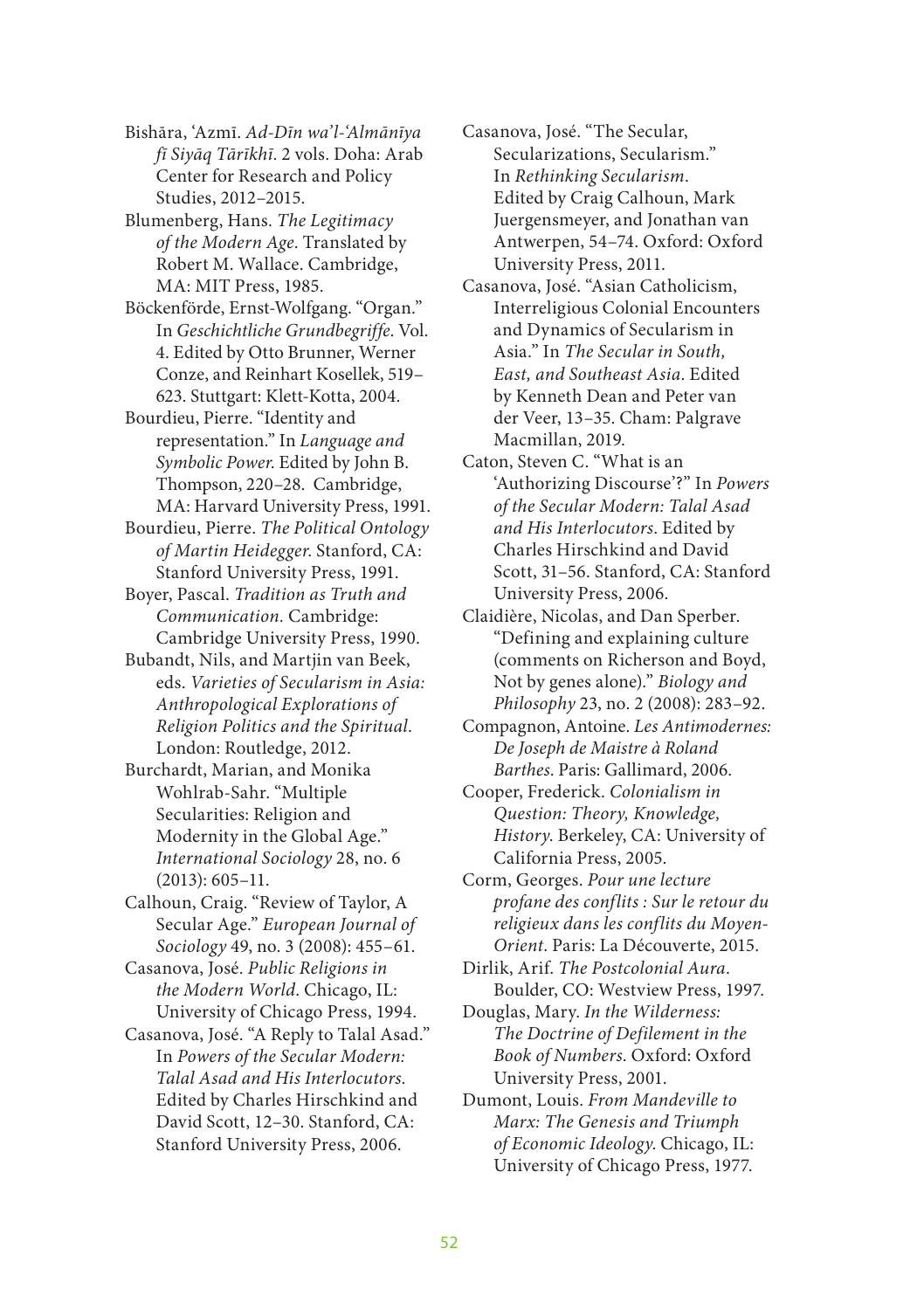Enayat, Hadi. *Islam and Secularism in Post-Colonial Thought: A Cartography of Asadian Genealogies*. London: Palgrave Macmillan, 2017.

Felski, Rita. "Suspicious Minds." *Poetics Today* 32, no. 2 (2011): 215–34.

Freeman, Derek. *Margaret Mead and the Heretic: The Making and Unmaking of an Anthropological Myth*. Harmondsworth: Penguin Books, 1996.

- Gadamer, Hans-Georg. "Herder et ses théories sur l'Histoire." In *Regards sur l'histoire: Cahiers de l'Institut Allemand*. Edited by Karl Epting, 9–36. Paris: Sorlot, 1941.
- Geertz, Clifford. *Negara: The Theatre State in Nineteenth-Century Bali*. Princeton, NJ: Princeton University Press, 1980.

Geertz, Clifford. *After the Fact: Two Countries, Four Decades, One Anthropologist*. Cambridge, MA: Harvard University Press, 1995.

Gellner, David N. "Studying Secularism, Practising Secularism: Anthropological Perspectives." *Social Anthropology* 9, no. 3 (2001): 337–40.

Gillespie, Michael Allen. *The Theological Origins of Modernity*. Chicago, IL: University of Chicago Press, 2008.

Godelier, Maurice. *The Mental and the Material*. Translated by Martin Thom. London: Verso, 2011.

Gombrich, Richard. *Theravada Buddhism: A Social History from Ancient Benares to Modern Colombo*. London: Rentledge & Kegan Paul, 1988.

Griffin, Roger. *Modernism and Fascism: The Sense of a Beginning under Mussolini and Hitler*. London: Palgrave, 2007.

Grogin, Robert C. *The Bergsonian Controversy in France, 1900–1914*. Calgary: University of Calgary Press, 1988.

Hallaq, Wael B. *The Impossible State: Islam, Politics and Modernity's Moral Predicament*. New York, NY: Columbia University Press, 2013.

Hirschkind, Charles, and David Scott, eds. *Powers of the Secular Modern: Talal Asad and His Interlocutors*. Stanford, CA: Stanford University Press, 2006.

Honneth, Axel. "Anthropologische Berührungspunkte zwischen der lebensphilosophischen Kulturkritik und 'Der Dialektik der Aufklärung'"In *21. Deutscher Soziologentag 1982: Beiträge der Sektions- und ad hoc Gruppen*. Edited by Friedrich Heckmann and Peter Winter, 786–92. Wiesbaden: Westdeutscher Verlag, 1983.

Iggers, Georg. "Historicism: The History and Meaning of the Term." *Journal of the History of Ideas* 56, no. 1 (1995): 129–52.

Josephson-Storm, Jason. *The Myth of Disenchantment: Magic, Modernity and the Birth of the Human Sciences*. Chicago, IL: University of Chicago Press, 2017.

Kaiwar, Vasant. *The Postcolonial Orient: The Politics of Difference and the Project of Provincialising Europe*. Chicago, IL: Haymarket Books, 2014.

Kant, Immanuel. *Political Writings*. Edited by Hans Reiss. Translated by H. B. Nisbet. Cambridge: Cambridge University Press, 1991.

Kaviraj, Sudipta. "Outline of a Revisionist Theory of Modernity." *European Journal of Sociology* 46, no. 3 (2005): 497–526.

Kehrer, Günter. "Euphemismus." In *Handbuch religionswissenschaftlicher Grundbegriffe*. Edited by Hubert Cancik, Burkhard Gladigow, and Karl-Heinz Kohl, vol. 3, 369–77. Stuttgart: Kohlhammer, 1993.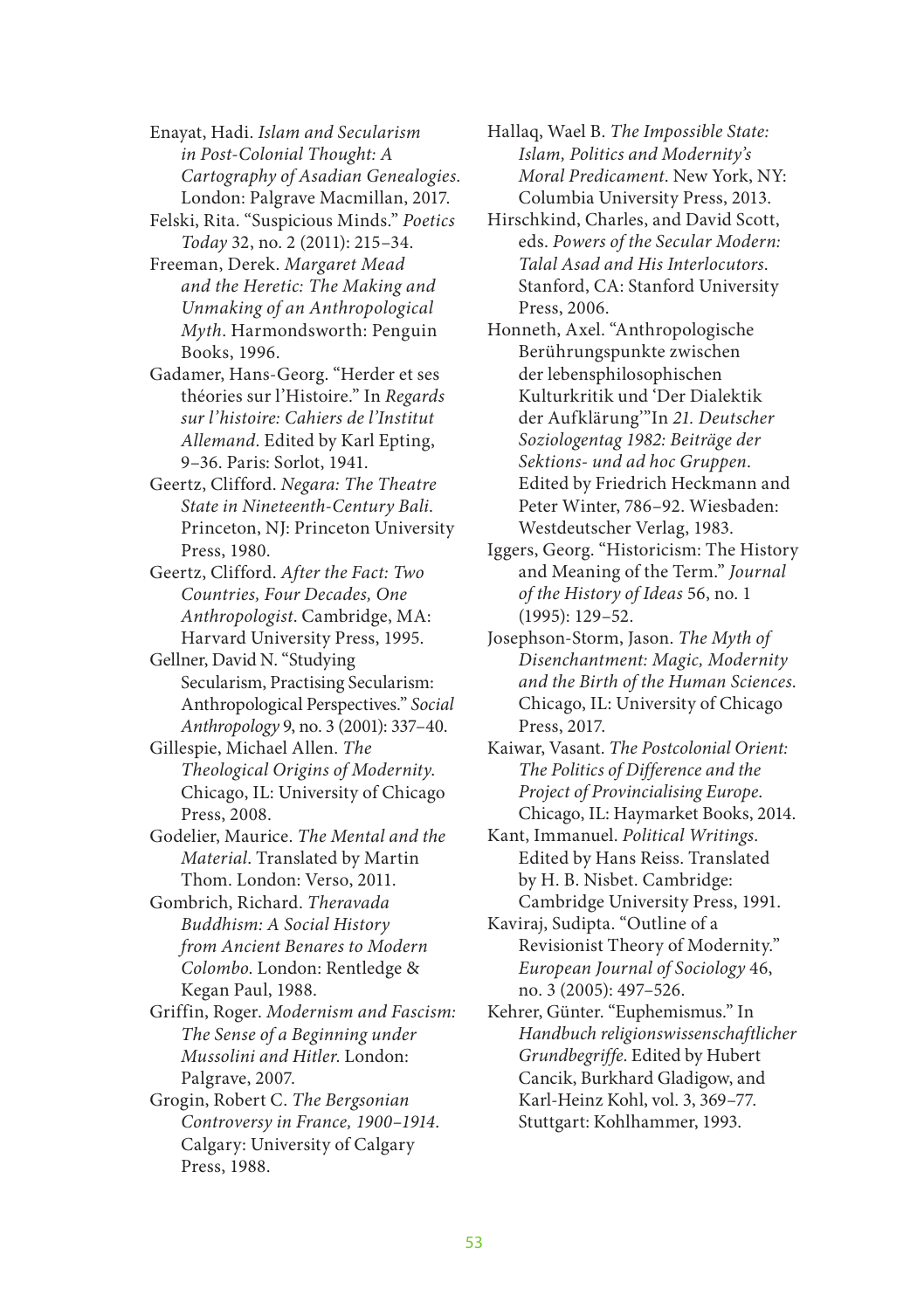Kleine, Christoph. "Religion and the Secular in Premodern Japan from the Viewpoint of Systems Theory." *Journal of Religion in Japan* 2, no. 1 (2013): 1–34.

Klemperer, Victor. *The Language of the Third Reich: LTI – Lingua Tertii Imperii: A Philologist's Notebook.*  Translated by Martin Brady. London: Continuum Books, 2000.

Krämer, Gudrun. "Secularity Contested: Religion, Identity, and Public Order in the Arab Middle East." In *Multiple Secularities beyond the West: Religion and Modernity in the Global Age*. Edited by Marian Burchardt, Monika Wohlrab-Sahr, and Matthias Middell, 121–37. Berlin: De Gruyter, 2015.

Kuper, Adam. *The Invention of Primitive Society: Transformations of an Illusion*. London: Routledge, 1988.

Kuper, Adam. *Culture: The Anthropologists' Account*. Cambridge, MA: Harvard University Press, 1999.

Latour, Bruno. "Ramsès II est-il mort de la tuberculose?" *La Recherche* 307 (1998): 84–85.

Laudan, Larry. "The Pseudo-Science of Science." *Philosophy of Social Science* 11 (1981): 173–98.

Lepenies, Wolf. *Between Literature and Science: The Rise of Sociology*. Cambridge: Cambridge University Press, 1988.

Löwith, Karl. "The Political Implications of Heidegger's Existentialism." In *The Heidegger Controversy: A Critical Reader*. Edited by Richard Wolin, 167–85. Cambridge, MA: MIT Press, 1991.

Madan, Triloki Nath. "Secularism and the Intellectuals." *Economic and Political Weekly* 29, no. 18 (1994): 1095–96.

Mahmood, Saba. "Rehearsed Spontaneity and the

Conventionality of Ritual: Disciplines of ṣalāt." *American Ethnologist* 28, no. 4 (2001): 827–53.

Mahmood, Saba. *Politics of Piety: The Islamic Revival and the Feminist Subject*. Princeton, NJ: Princeton University Press, 2004.

Mahmood, Saba. "Secularism, Hermeneutics, and Empire: The Politics of Islamic Reformation." *Public Culture* 18, no. 2 (2006): 323–47.

March, Andrew. "Political Theory: Islam." *Annual Review of Political Science* 18 (2015): 103–23.

Marcuse, Herbert. "Existentialism: Remarks on Jean Paul Sartre's L'Être et le Néant." *Philosophy and Phenomenological Research* 8, no. 3 (1948): 309–36.

Marshall, David. *God, Muhammad and the Unbelievers*. London: Curzon, 1999.

Mirsepassi, Ali. *Transnationalism in Iranian Political Thought: The Life and Times of Ahmad Fardid*. Cambridge: Cambridge University Press, 2017.

Moebius, Stephan. *Die Zauberlehrlinge: Sozialgeschichte des Collège de Sociologie (1937–1939)*. Konstanz: UVK Verlagsgesellschaft, 2006.

Moosa, Ebrahim, and Sher Ali Tareen. "Revival and Reform." In *The Princeton Enyclopedia of Islamic Political Thought*. Edited by Gerhard Boewering, 462–70. Princeton, NJ: Princeton University Press 2013.

Moosa, Ebrahim. "Disruptions and Reconnections: Re-Discovering and Re-Making Muslim Tradition in Late Modernity." In *The Idea of Tradition in Late Modernity*. Edited by Albert Howard, 77–100. Forthcoming.

Moyn, Samuel. *Origins of the Other: Emmanuel Levinas between Revelation and Ethics*. Ithaca, NY: Cornell University Press, 2005.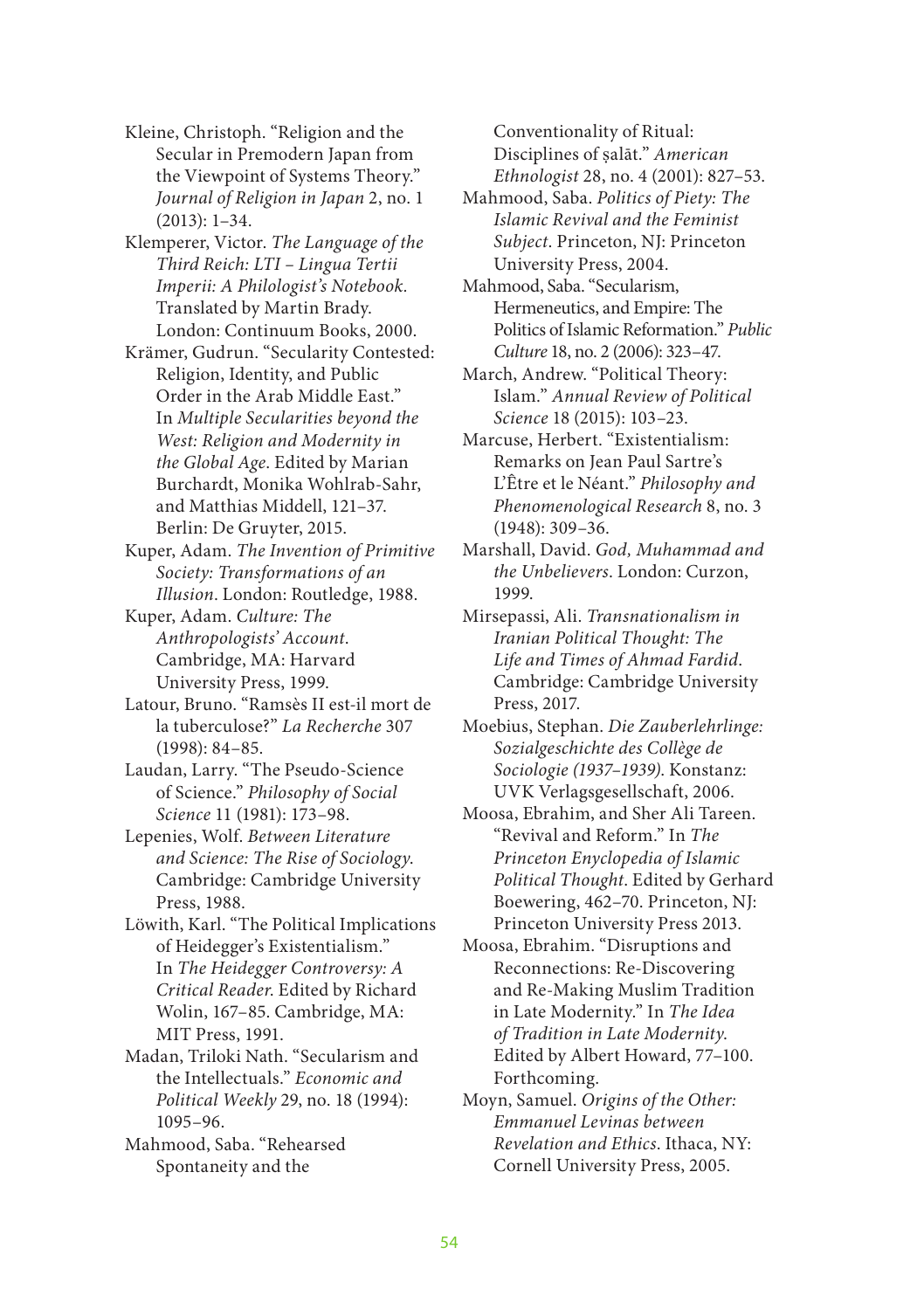- Nedeljkoic, Maja, Richard Moulding, Elham Foroughi, Michael Kyrios, and Guy Doron. "Cultural Issues in Understanding and Treating Obsessive Compulsive and Spectrum Disorders." In *Oxford Handbook of Obsessive Compulsive and Spectrum Disorders*. Edited by Gail Stekeltee, 496–519 Oxford: Oxford University Press, 2011.
- Needham, Rodney. "Polythetic Classification: Convergence and Consequences." *Man*, *New Series* 10, no. 3 (1975): 349–69.
- Odouev, Stepan. *Par les sentiers de Zarathoustra: Influence de la pensée de Nietzsche sur la philosophie bourgeoise allemande*. Translated by Catherine Emery. Moscou: Éditions du Progrès, 1980.
- Paramore, Kiri. "Premodern Secularism." *Japan Review* 30 (2017): 21–37.
- Pearce, Frank, ed. "The Collège de Sociologie." Special issue, *Economy and Society*, 32, no. 1 (2003).
- Picard, Michel. "What's in a Name? Agama Hindu Bali in the Making." In *Hinduism in Modern Indonesia*. Edited by Martin Ramstedt, 56–75. London: Routledge, 2004.
- Pollmann, Tessel. "Margaret Mead's Balinese: The Fitting Symbols of the American Dream." *Indonesia* 49 (1990): 1–35.
- Poutot, Clément, ed. "Le Collège de Sociologie." Special issue, *Anamnèse* 8 (2013).
- Rancière, Jacques. "The Concept of Critique and the Critique of Political Economy." *Economy and Society* 5, no. 3 (1976): 352–76.
- Rose, Matthew. "Tayloring Christianity: Charles Taylor is a Theologian of the Secular Status Quo." December 2014. https://www.firstthings.com/ article/2014/12/tayloring-christianity.
- Rots, Aike P., and Mark Teeuwen. "Introduction: Formations of the Secular in Japan." *Japan Review* 30 (2017): 3–20.
- Russell, Bertrand. "The philosophy of Bergson." *The Monist* 22, no. 3 (1912): 321–47.
- Ryle, Gilbert. "Martin Heidegger: 'Sein und Zeit'." *Journal of the British Society for Phenomenology* 1, no. 3 (1970): 3–13.
- Sarkar, Sumit. "The Decline of the Subaltern in Subaltern Studies." In *Mapping Subaltern Studies and the Postcolonial*. Edited by Vinayak Chaturvedi, 300–23. London: Verso, 2000.
- Schlanger, Judith. *Les métaphores de l´organisme*. Paris: Vrin, 1971.
- Schulze, Reinhard. "Islam und Judentum im Angesicht der Protestantisierung der Religionen im 19. Jahrhundert." In *Judaism, Christianity and Islam in the Course of History: Exchange and Conflicts*. Edited by Lothar Gall and Dietmar Willoweit, 139–64. Munich: Oldenbourg Wissenschaftsverlag, 2011.
- Scott, David. "Appendix: The Trouble of Thinking: An Interview with Talal Asad." In *Powers of the secular modern: Talal Asad and his interlocutors*. Edited by David Scott and Charles Hirschkind, 245–303. Stanford, CA: Stanford University Press, 2006.
- Sheehan, Jonathan. "Enlightenment, Religion and the Enigma of Secularization: A Review Essay." *The American Historical Review* 108, no. 4 (2003): 1061–80.
- Sheehan, Jonathan. "Thomas Hobbes, D.D.: Theology, Orthodoxy, and History." *The Journal of Modern History* 88, no. 2 (2016): 249–74.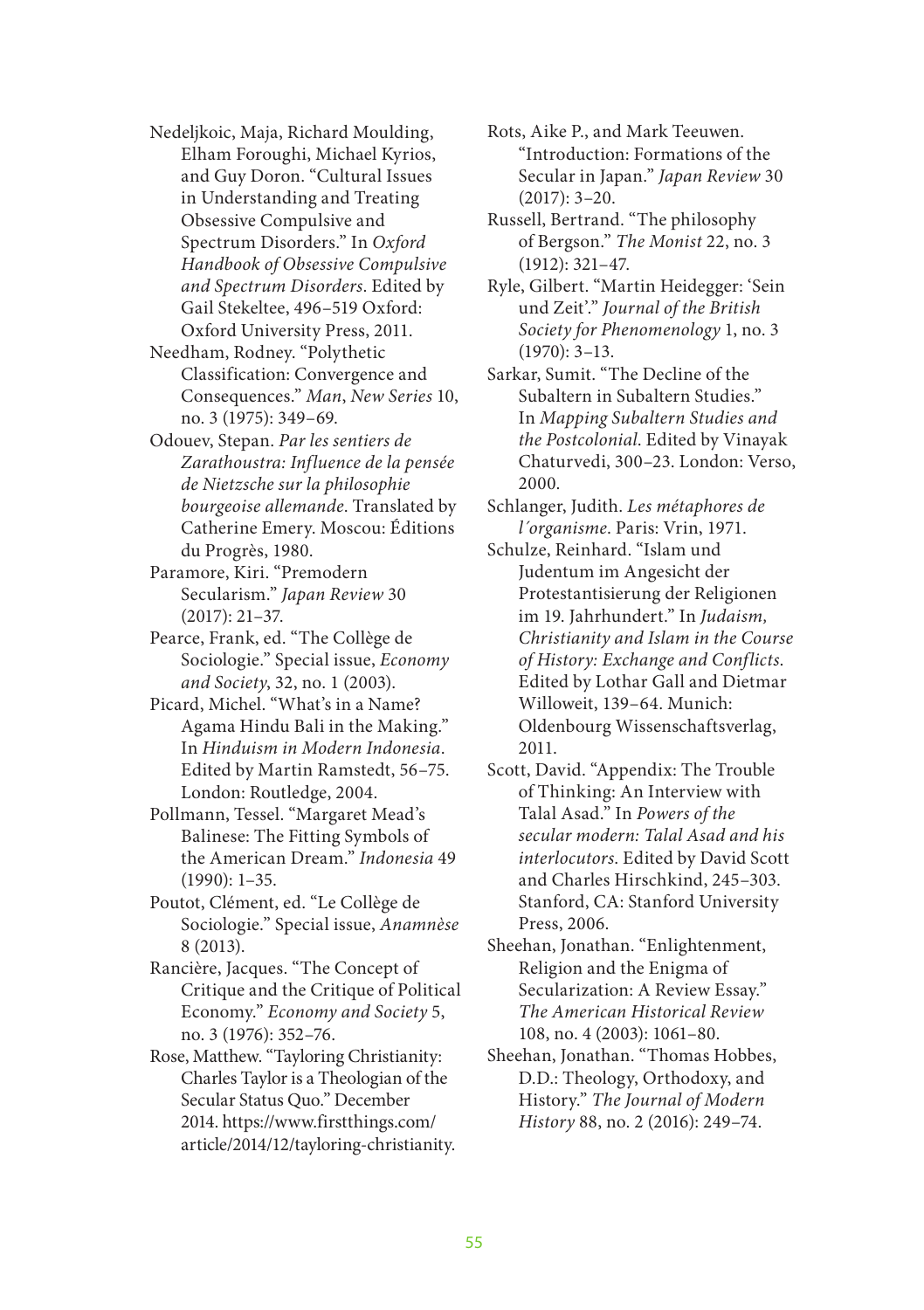Shils, Edward. "Tradition." *Comparative Studies in Society and History* 13, no. 2 (1971): 122–59.

Shklar, Judith. *After Utopia: The Decline of Political Faith*. Princeton, NJ: Princeton University Press, 2015 [1957].

Shklar, Judith. "The Political Theory of Utopia: From Melancholy to Nostalgia." *Daedalus* 94, no. 2 (1965): 367–81.

Shorten, Richard. "The Enlightenment, Communism and Political Religion: Reflections on a Misleading Trajectory." *Journal of Political Ideologies* 8, no. 1 (2003): 13–37.

Shorten, Richard. "Reactionary rhetoric reconsidered." *Journal of Political Ideologies* 20, no. 2 (2015): 179–200.

Smith, Jonathan Z. *Imagining Religion*. Chicago, IL: University of Chicago Press, 1982.

Southwold, Martin. "Buddhism and the Definition of Religion." *Man*, *New Series* 13, no. 3 (1978): 362–79.

Stauth, Georg, and Bryan S. Turner. "Ludwig Klages (1872–1956) and the Origins of Critical Theory." *Theory, Culture and Society* 9, no. 3 (1992): 45–63.

Sternhell, Zeev. *The Anti-Enlightenment Tradition*. Translated by David Maisel. New Haven, CT: Yale University Press, 2010.

Strathern, Alan*. Unearthly Powers: Religion and Political Change in World History.* Cambridge: Cambridge University Press, 2019.

Stuart Hughes, Henry. *Consciousness and Society: The Reorientation of European Social Thought, 1890– 1930*. New York, NY: Knopf, 1958.

Taylor, Charles. *A Secular Age*. Cambridge, MA: Harvard University Press, 2007.

Taylor, Charles. "Western Secularity." In *Rethinking Secularism*. Edited Craig Calhoun, Mark Juergensmeyer, and

Jonathan van Antwerpen, 31–53. Oxford: Oxford University Press, 2011.

Toscano, Alberto. *Fanaticism: On the Uses of an Idea*. London: Verso, 2010.

Turner, Bryan S. *Religion and Modern Society: Citizenship, Secularisation and the State*. Cambridge: Cambridge University Press, 2011.

Wasserstrom, Steven M. *Religion after Religion: Gershom Scholem, Mircea Eliade, and Henri Corbin at Eranos*. Princeton, NJ: Princeton University Press, 1999.

Wilson, Brian C. "From the Lexical to the Polythetic: A Brief History of the Definition of Religion." In *What is Religion? Origins, Definitions, and Explanations*. Edited by Thomas A. Idinopoulos and Brian C. Wilson, 141–62. Leiden: Brill, 1998.

Wohlrab-Sahr, Monika, Thomas Schmidt-Lux, and Uta Karstein. "Secularization as Conflict." *Social Compass* 55, no. 2 (2008): 127–39.

Wolf, Eric. *Europe and the People Without History*. 2nd ed. Berkeley, CA: University of California Press, 2010.

Wolin, Richard. *Heidegger's Children: Hanna Arendt, Karl Löwith, Hans Jonas and Herbert Marcuse*. Princeton, NJ: Princeton University Press, 2001.

Wolin, Richard. *The Seduction of Unreason: The Intellectual Romance with Fascism from Nietzsche to Postmodernism*. Princeton, NJ: Princeton University Press, 2004.

Yamane, David. "Secularization on Trial: In Defence of a Neosecularization Paradigm." *Journal for the Scientific Study of Religion* 36, no. 1 (1997): 109–22.